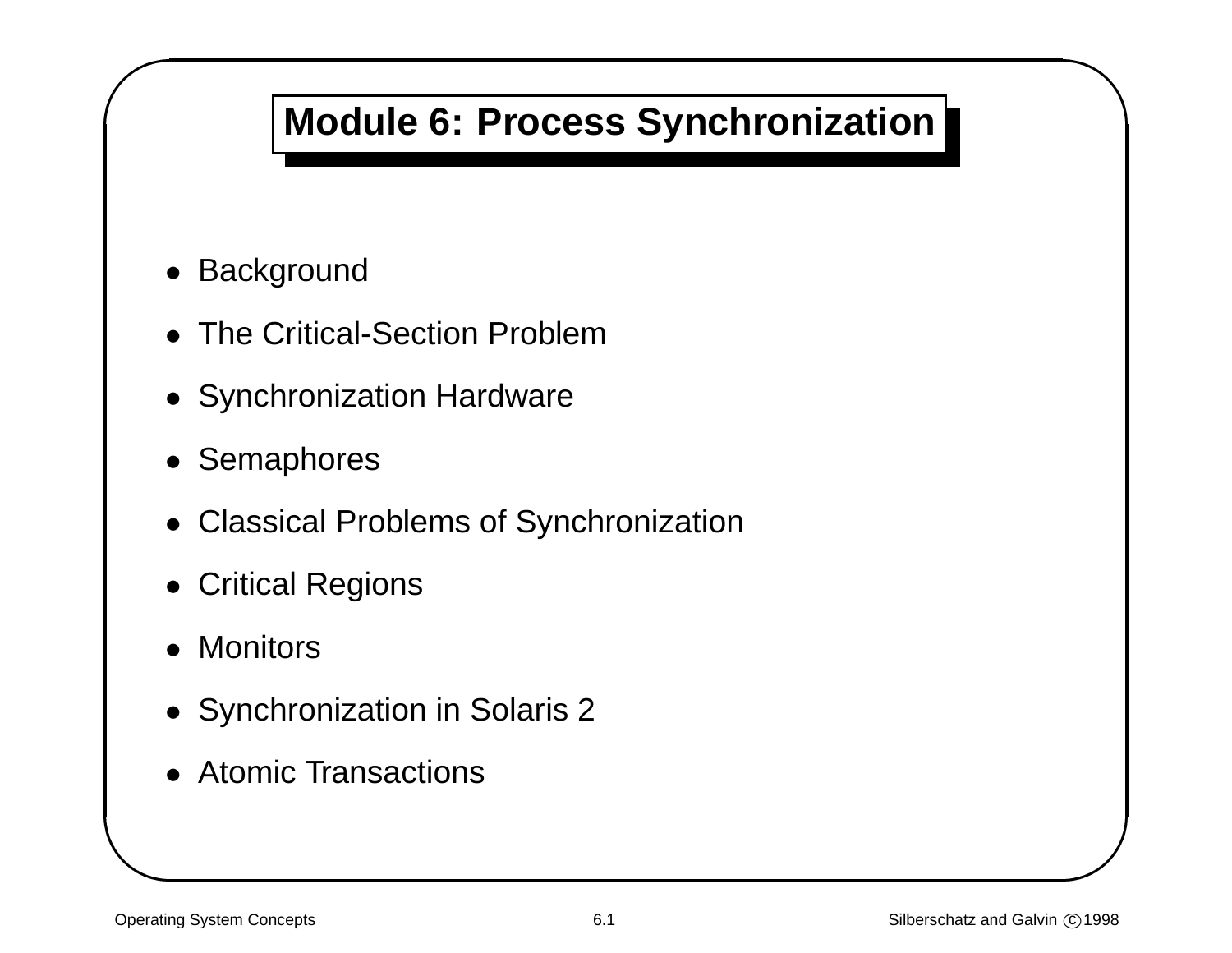# **Background**

- Concurrent access to shared data may result in data inconsistency.
- Maintaining data consistency requires mechanisms to ensure the orderly execution of cooperating processes.
- & % • Shared-memory solution to bounded-buffer problem (Chapter 4) allows at most  $n-1$  items in buffer at the same time. A solution, were all N buffers are used is not simple.
	- **–** Suppose that we modify the producer-consumer code by adding <sup>a</sup> variable counter, initialized to 0 and incremented each time a new item is added to the buffer.

 $\sqrt{2}$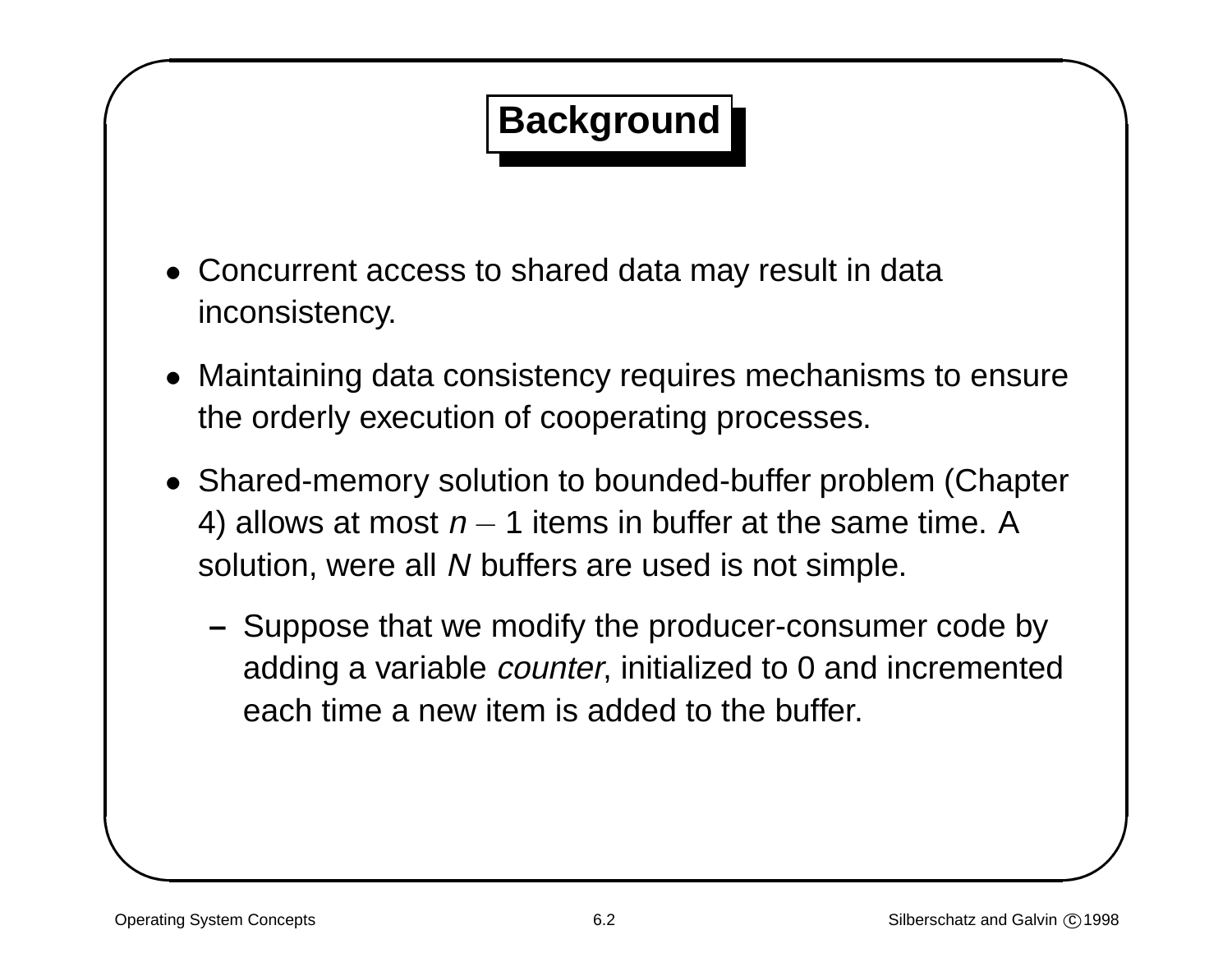## **Bounded-Buffer**

& • Shared data

 $\sqrt{2}$ 

type  $item = ...$ ; **var** buffer: **array** [0..n-1] **of** item; in, out: 0..n-1; counter: 0..n; in, out, counter  $= 0$ ;

• Producer process

#### **repeat**

...

...

produce an item in nextp

**while** counter <sup>=</sup> <sup>n</sup> **do** no-op;  $buffer[in] := nextp;$  $in := in + 1 \text{ mod } n;$  $counter := counter + 1;$ **until** false;

 $\bigwedge$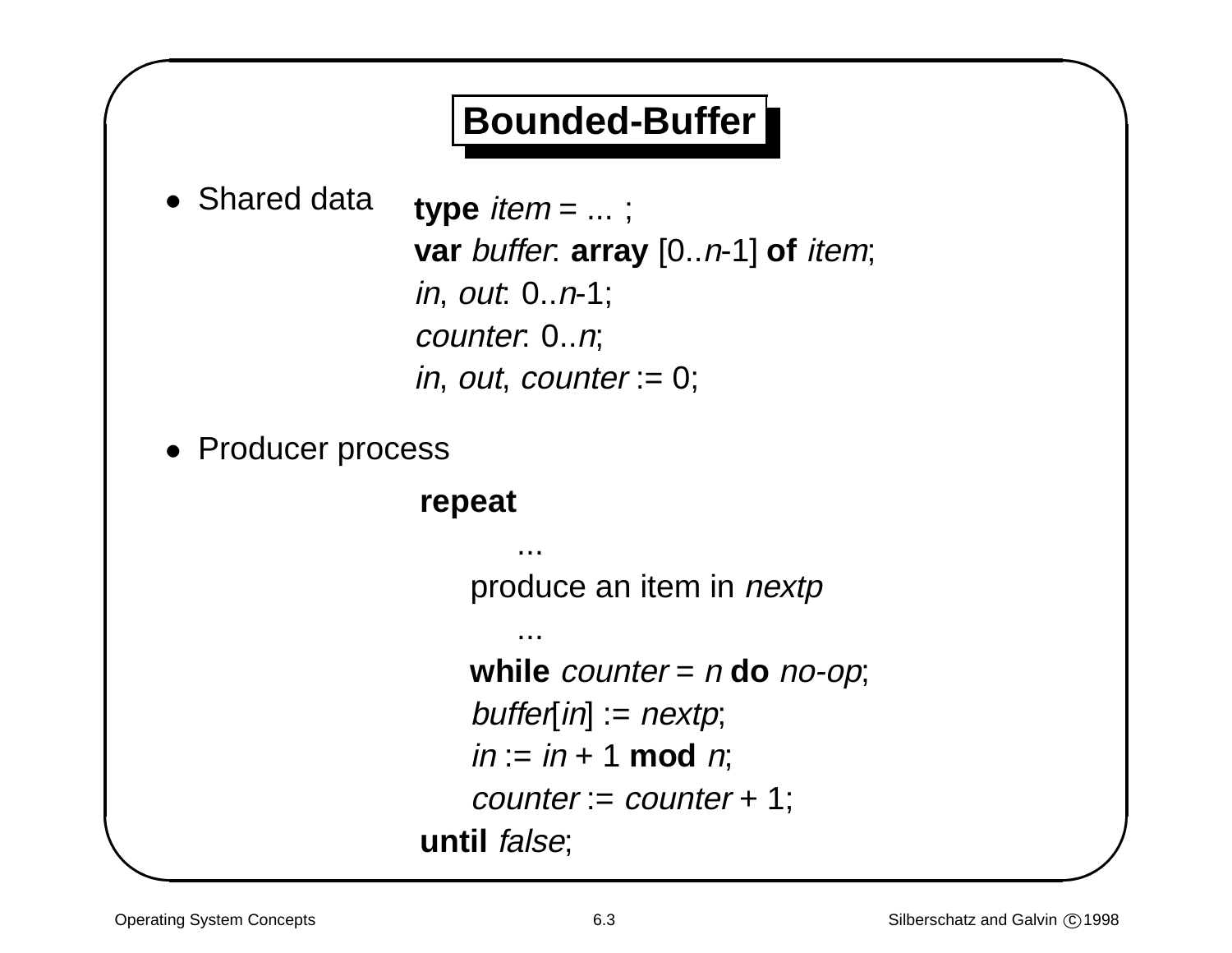# **Bounded-Buffer (Cont.)**

& • Consumer process

 $\sqrt{2}$ 

```
repeat
   while counter = 0 do no-op;
   nextc := buffer[out];out := out + 1 \text{ mod } n;counter := counter - 1;
```
consume the item in *nextc* 

**until** false;

...

...

• The statements:

**–** counter := counter +1;

**–** counter := counter - 1;

must be executed atomically.

 $\bigwedge$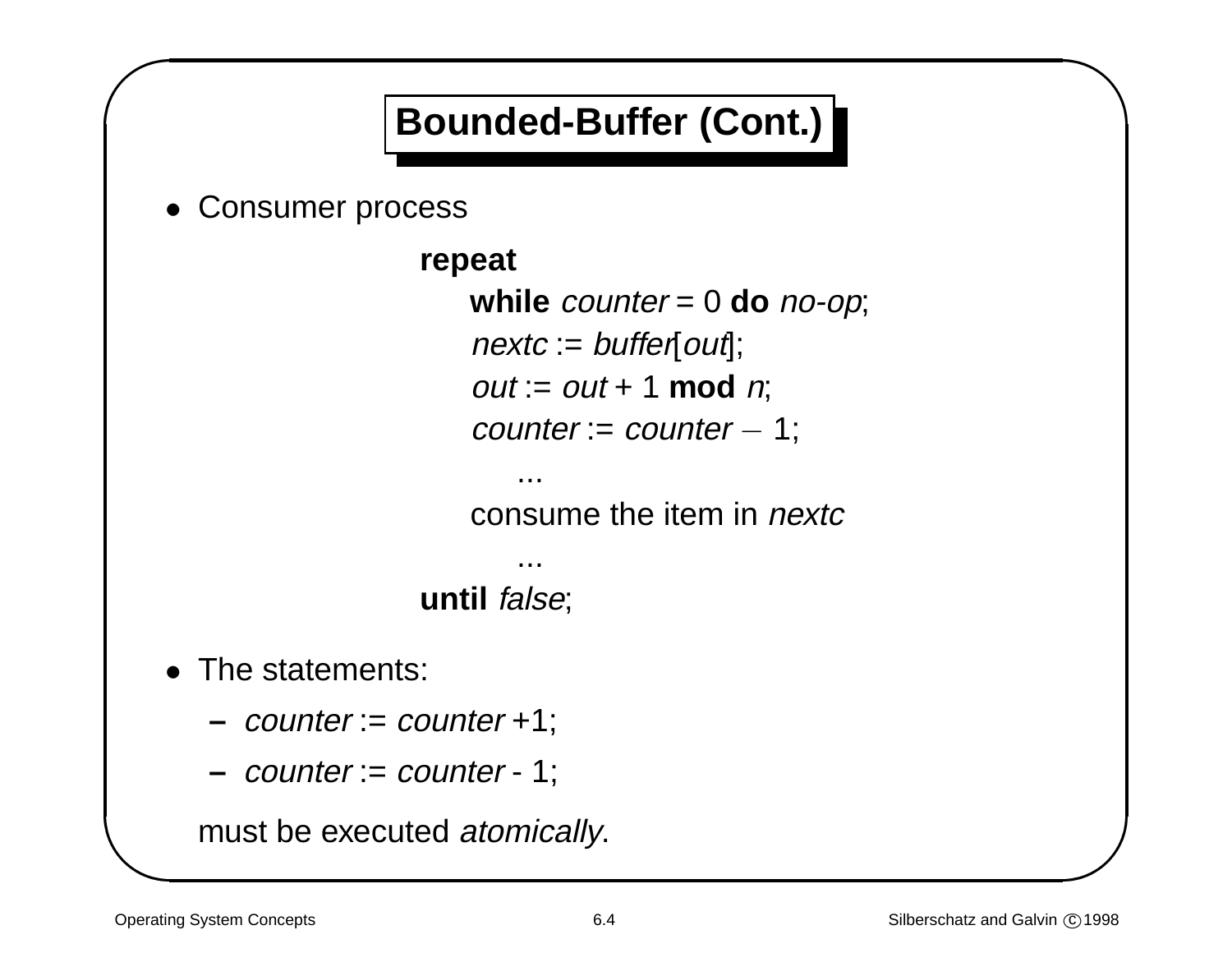## **The Critical-Section Problem**

- $\bullet$  n processes all competing to use some shared data
- Each process has <sup>a</sup> code segment, called critical section, in which the shared data is accessed.
- & • Problem – ensure that when one process is executing in its critical section, no other process is allowed to execute in its critical section.
	- Structure of process  $P_i$



 $\sqrt{2}$ 

 $\bigwedge$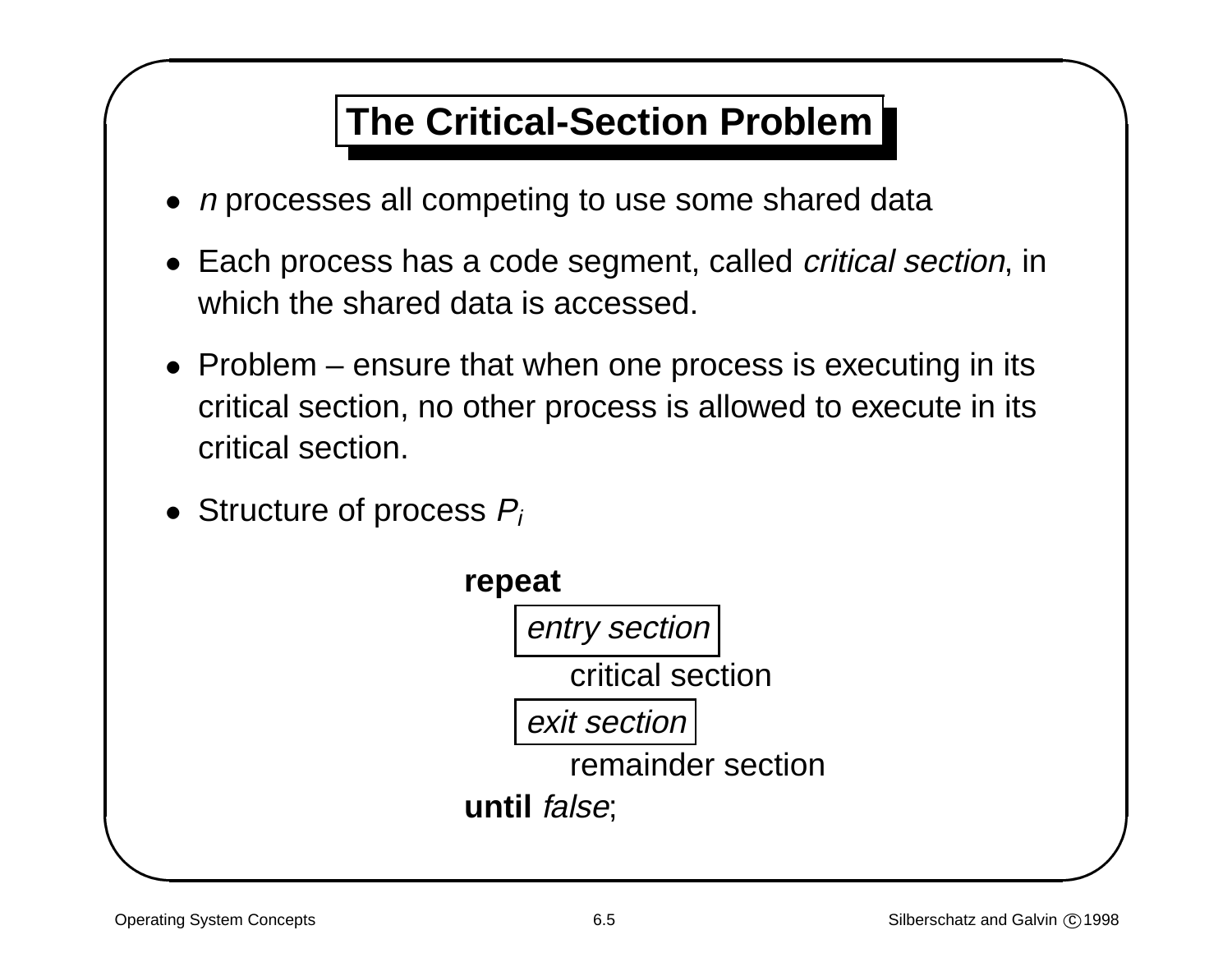## **Solution to Critical-Section Problem**

- 1. **Mutual Exclusion**. If process Pi is executing in its critical section, then no other processes can be executing in their critical sections.
- & 2. **Progress**. If no process is executing in its critical section and there exist some processes that wish to enter their critical section, then the selection of the processes that will enter the critical section next cannot be postponed indefinitely.
- $\begin{array}{c}\n\cdot & \cdot & \cdot \\
\cdot & \cdot & \cdot \\
\cdot & \cdot & \cdot \\
\cdot & \cdot & \cdot\n\end{array}$ 3. **Bounded Waiting**. A bound must exist on the number of times that other processes are allowed to enter their critical sections after <sup>a</sup> process has made <sup>a</sup> request to enter its critical section and before that request is granted.
	- Assume that each process executes at <sup>a</sup> nonzero speed.
	- No assumption concerning *relative* speed of the *n* processes.

 $\sqrt{2}$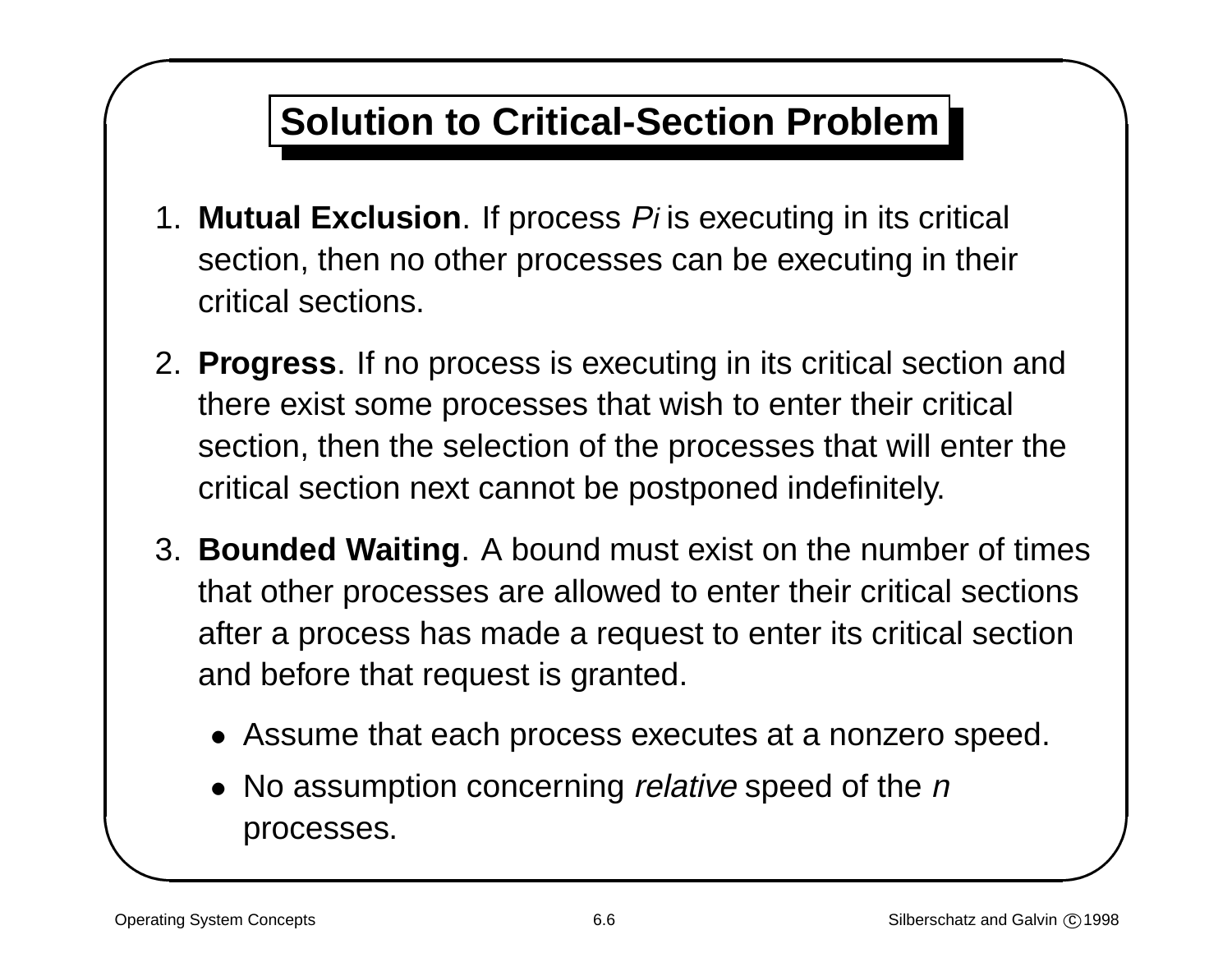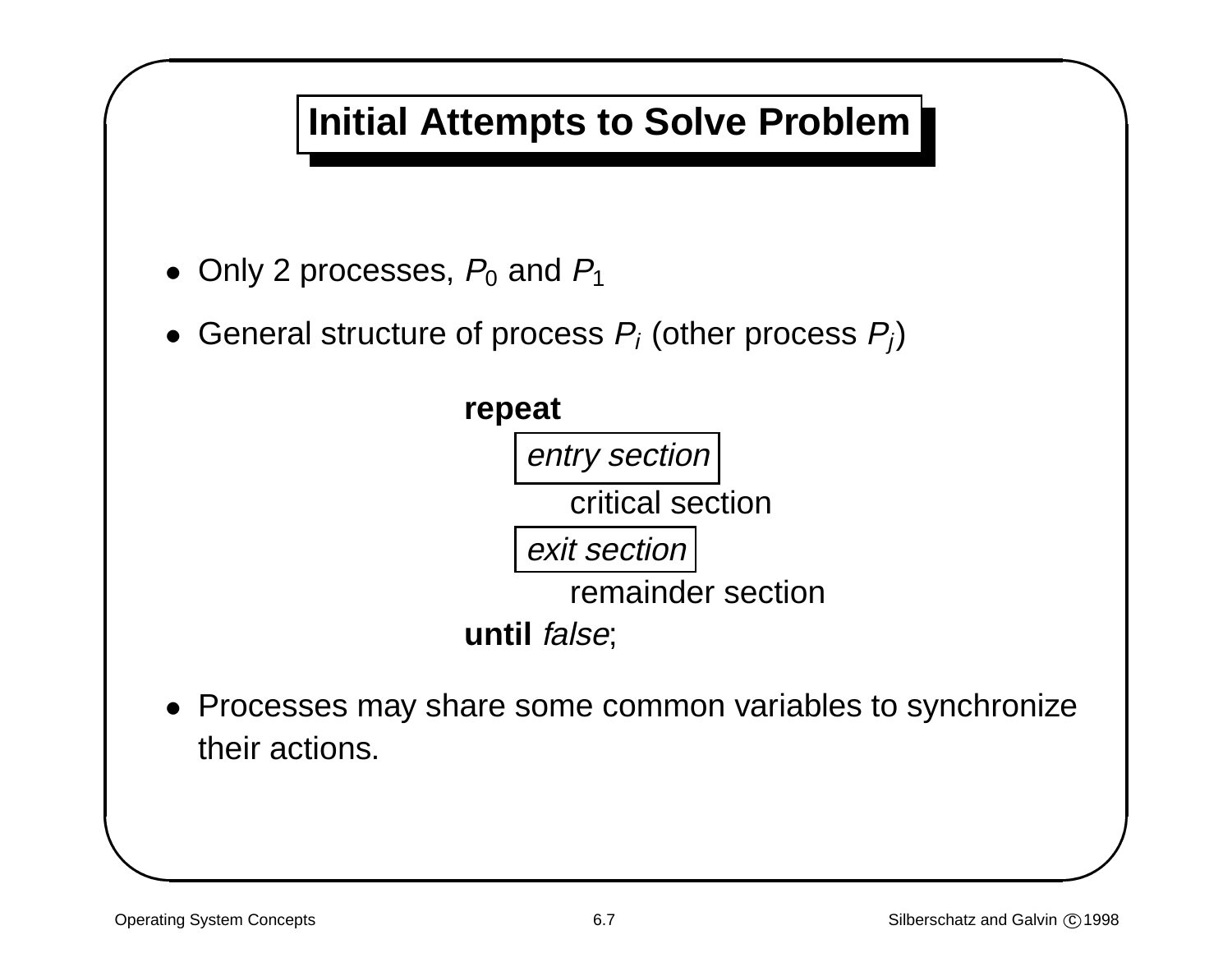# **Algorithm 1**

- Shared variables:
	- **– var** turn: (0..1); initially  $turn = 0$
	- $−$  *turn* = *i*  $⇒$   $P_i$  can enter its critical section
- & • Process  $P_i$

 $\sqrt{2}$ 



 $\bigwedge$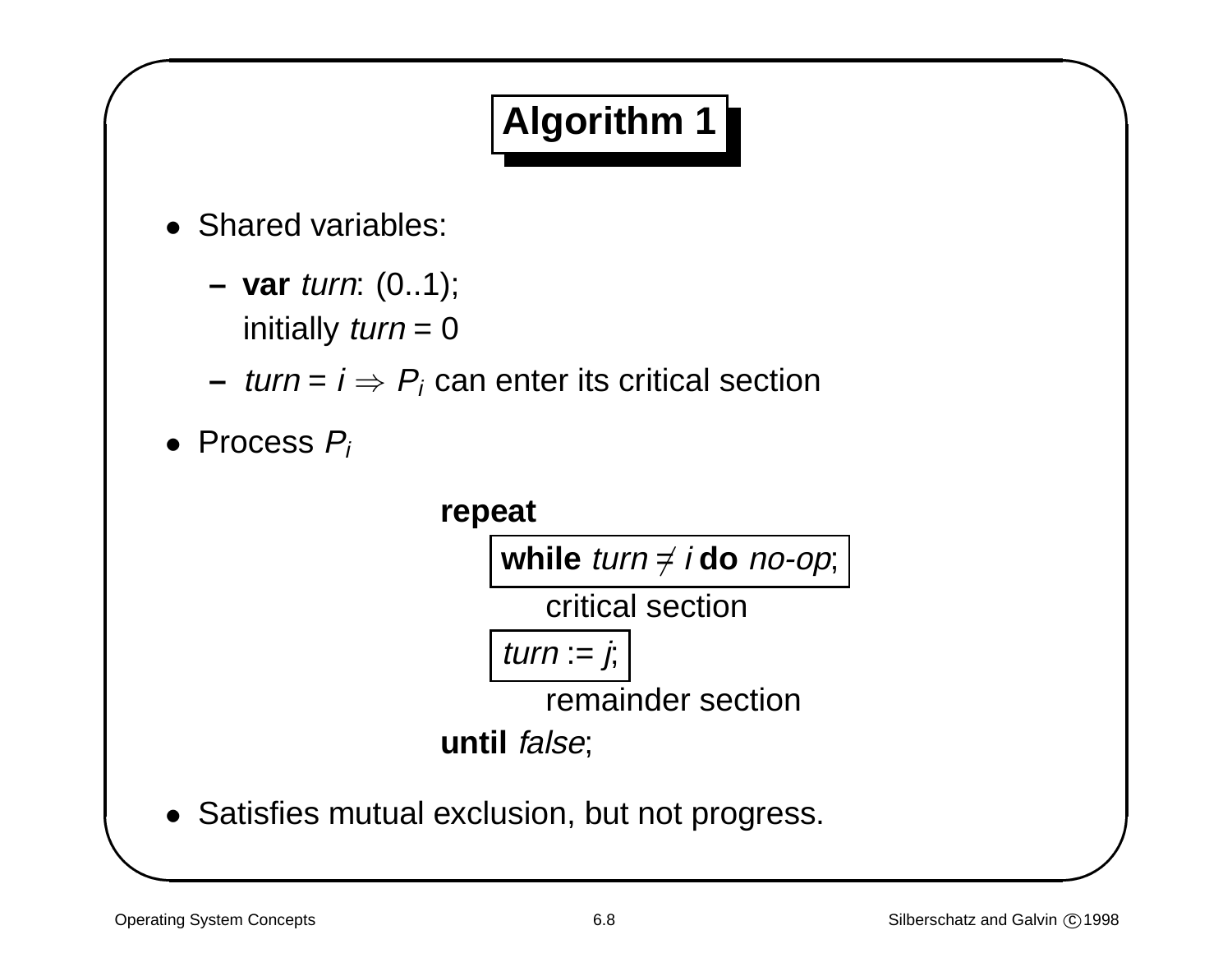# **Algorithm 2**

- Shared variables
	- **– var** flag: **array** [0..1] **of** boolean; initially  $flag[0] = flag[1] = false$ .
	- **–** $-$  *flag*[*i*] = *true*  $\Rightarrow$   $P_i$  ready to enter its critical section
- & • Process Pi **repeat**

 $\sqrt{2}$ 

 $flag[i] := true;$ **while** flag[j] **do** no-op;

critical section

 $flag[i] := false;$ 

remainder section

**until** false;

• Satisfies mutual exclusion, but not progress requirement.

 $\bigwedge$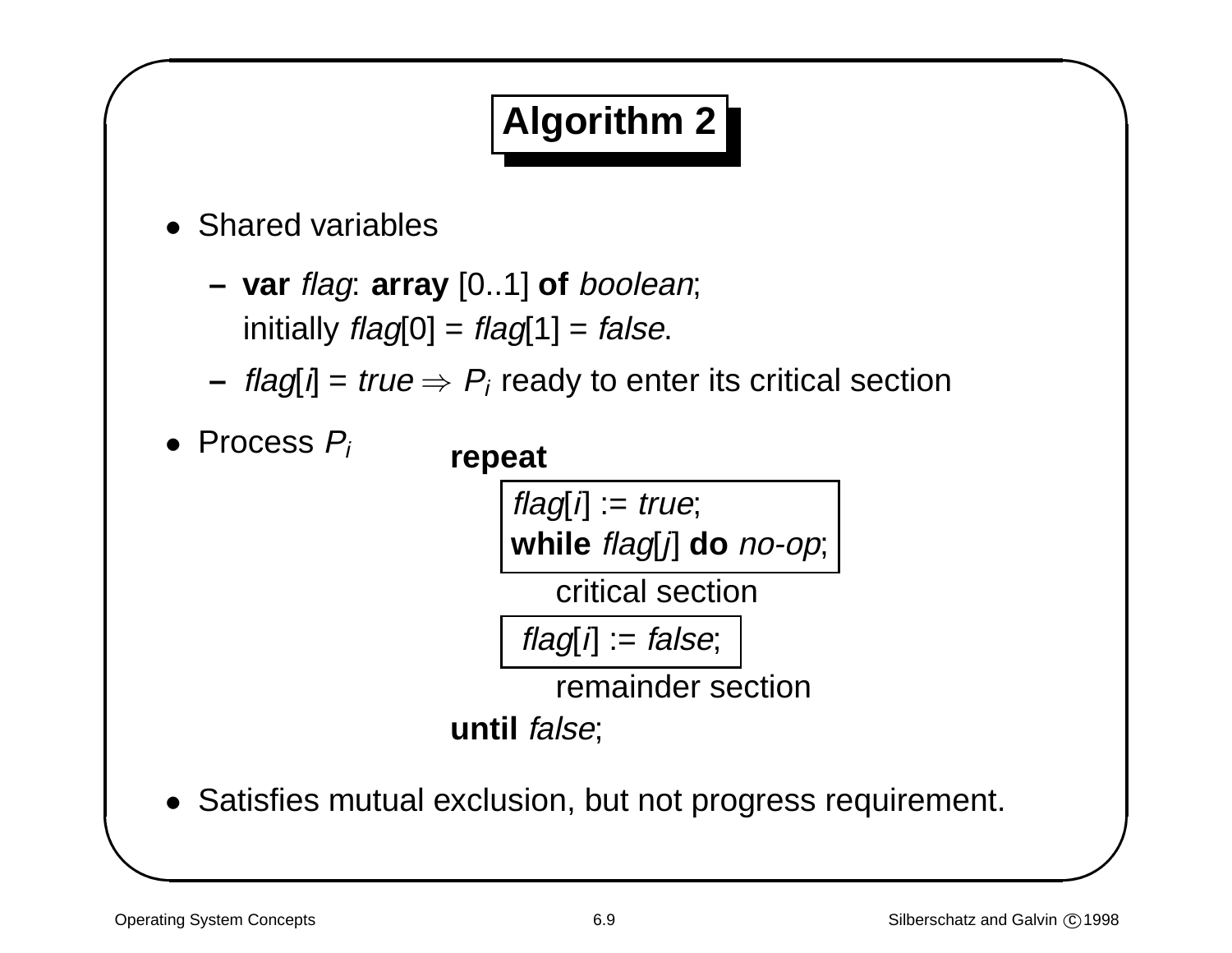# **Algorithm 3**

- & • Combined shared variables of algorithms 1 and 2.
	- Process  $P_i$

 $\sqrt{2}$ 

**repeat**  $flag[i] := true;$ turn :=  $j$ ; **while** (flag[j] **and** turn=j) **do** no-op; critical section  $flag[i] := false;$ 

remainder section

**until** false;

• Meets all three requirements; solves the critical-section problem for two processes.

 $\bigwedge$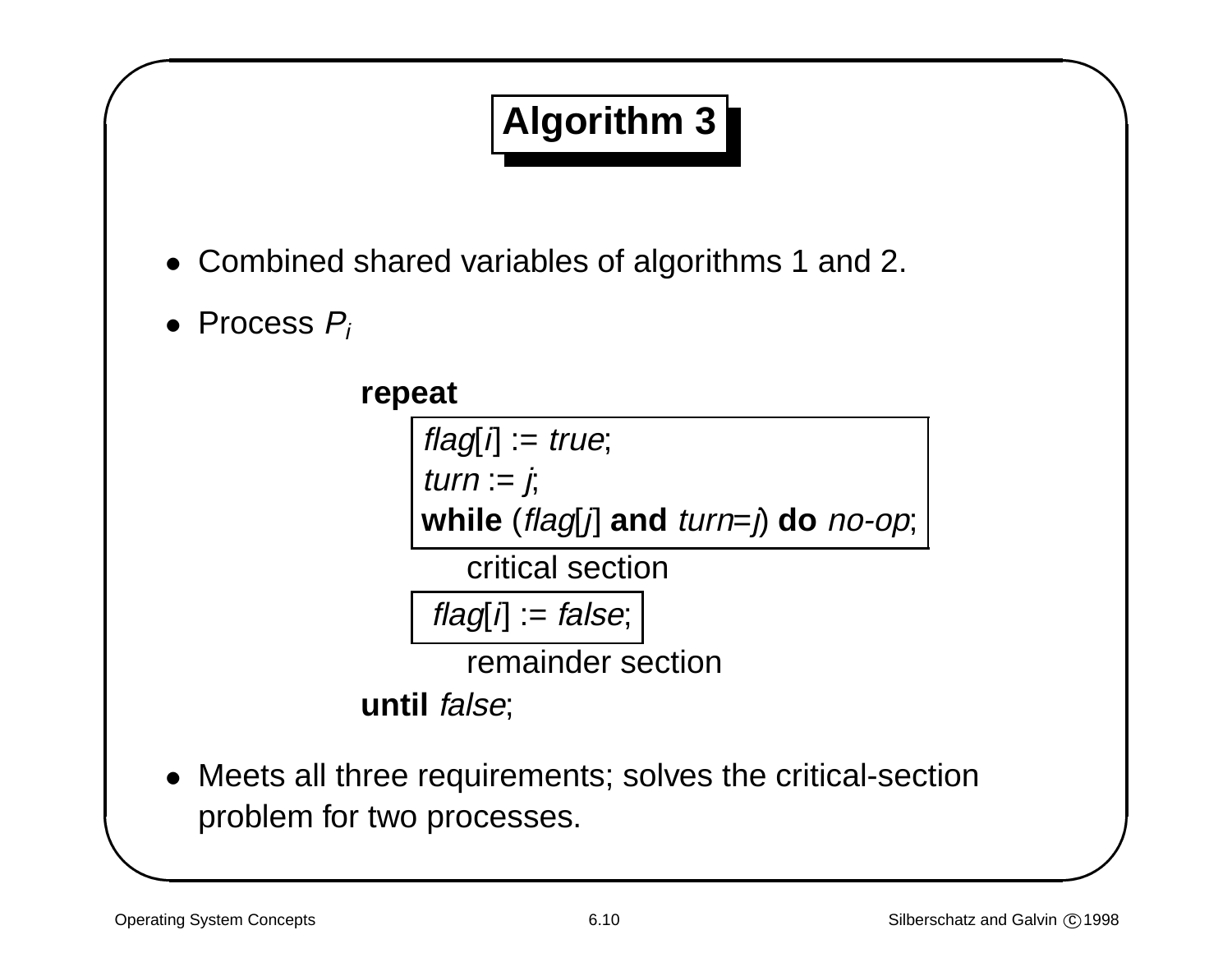# **Bakery Algorithm**

& Critical section for *n* processes

- Before entering its critical section, process receives <sup>a</sup> number. Holder of the smallest number enters the critical section.
- $\begin{array}{c}\n\text{r.} \\
\text{m.} \\
\hline\n\end{array}$  $\bullet\,$  If processes  $P_i$  and  $P_j$  receive the same number, if  $i\,<\,j,$  then  $P_i$  is served first; else  $P_i$  is served first.
- The numbering scheme always generates numbers in increasing order of enumeration; i.e., 1,2,3,3,3,3,4,5...

 $\sqrt{2}$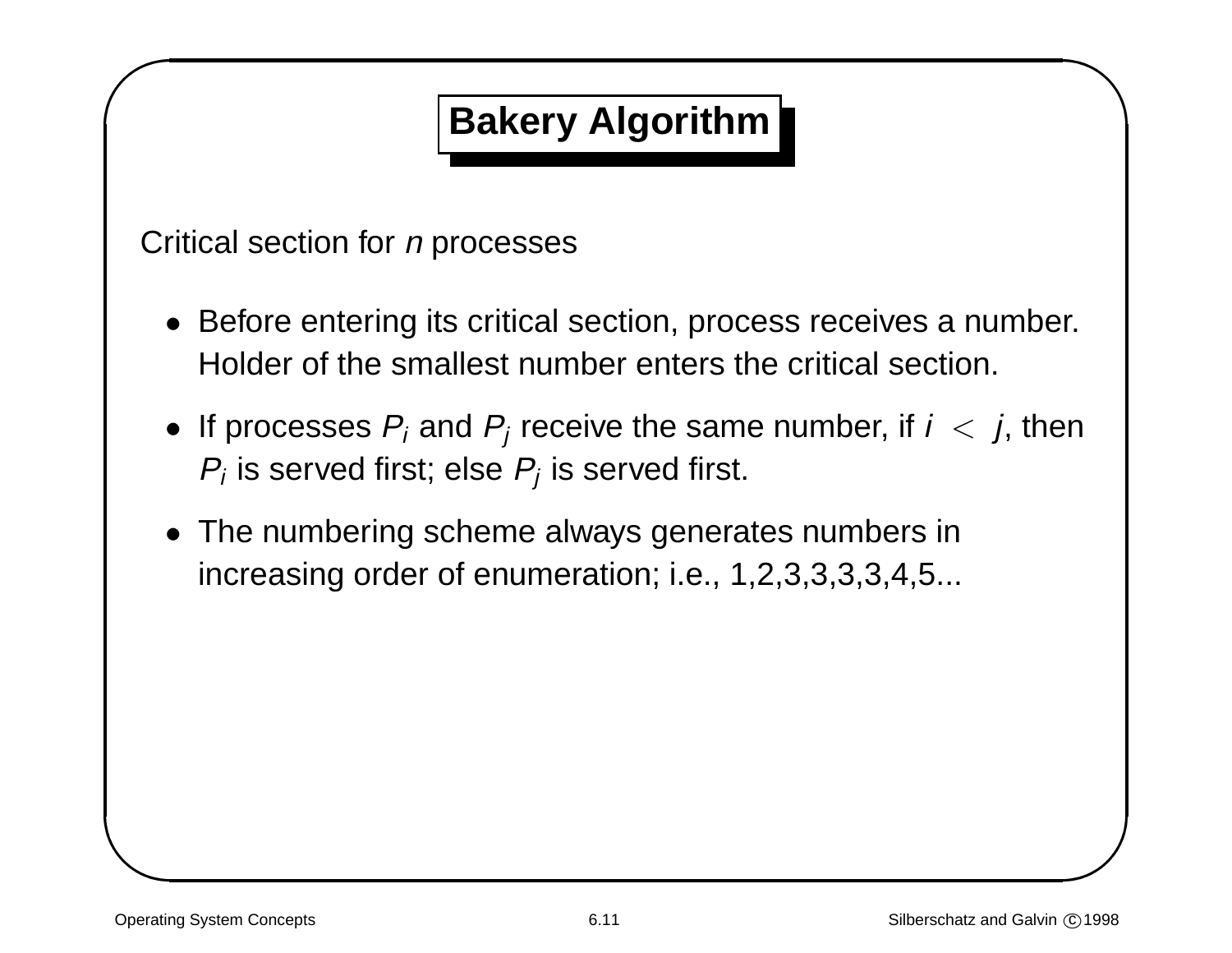# **Bakery Algorithm (Cont.)**

- &  $\bullet\,$  Notation  $<\equiv$  lexicographical order (ticket #, process id #)
	- **–** $\left(\right.\hspace{0.1 cm}a,b\right)<\left(\right. c,\right.$  of if  $a < c$  or if  $a = c$  and  $b < d$
- %  $\;-\;max(a_0,\ldots,a_{n-1})$  is a number,  $k,$  such that  $k\geq a_i$  for  $i$  = 0,  $\ldots$ ,  $n-1$ 
	- Shared data

 $\sqrt{2}$ 

**var** choosing: **array** [0..n−1] **of** boolean; number: **array** [0..n−1] **of** integer;

Data structures are initialized to *false* and 0, respectively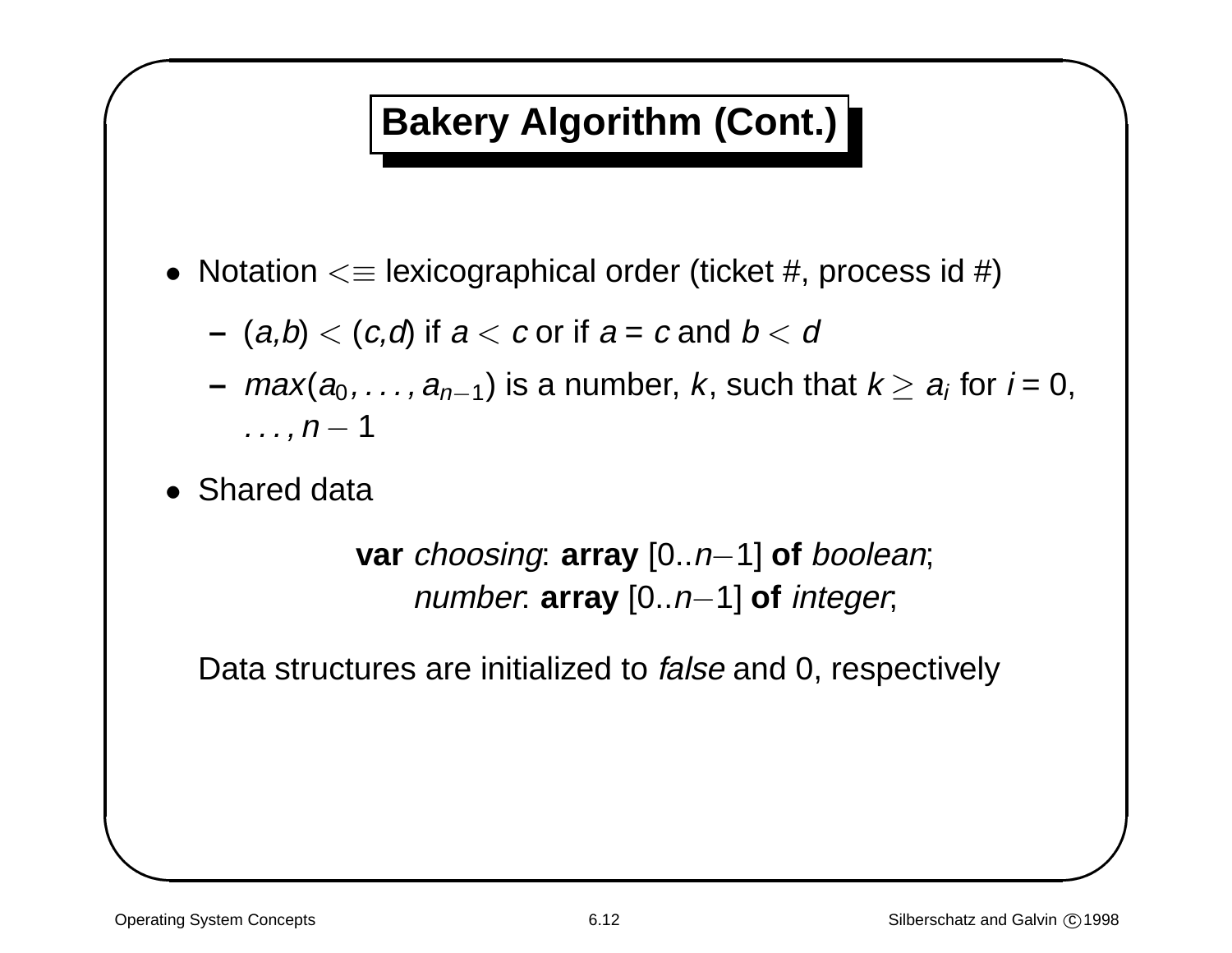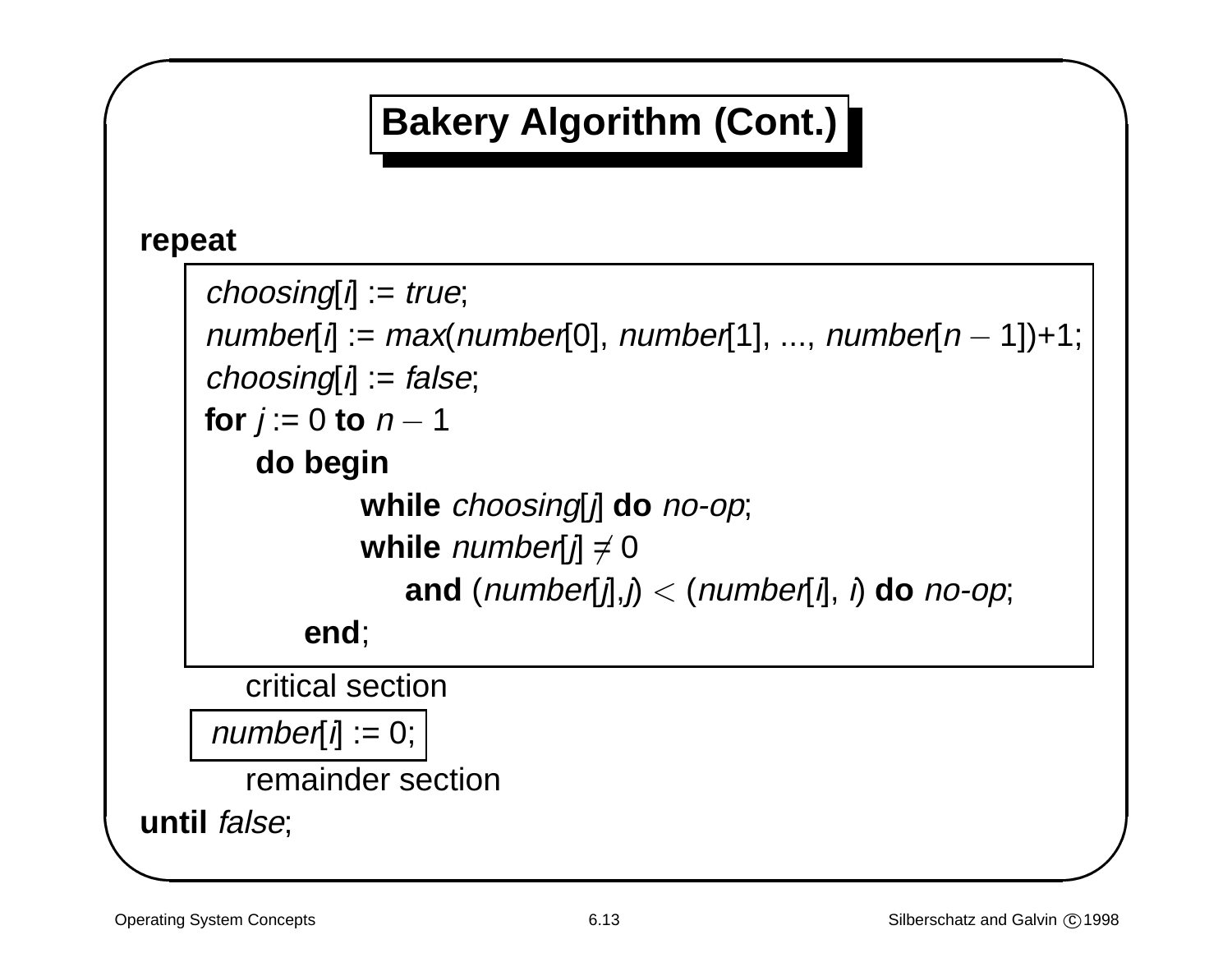# **Synchronization Hardware**

& • Test and modify the content of <sup>a</sup> word atomically.

## **function** Test-and-Set (**var** target: boolean): boolean; **begin**

```
Test-and-Set := target;
    target := true;end;
```
 $\sqrt{2}$ 

 $\bigwedge$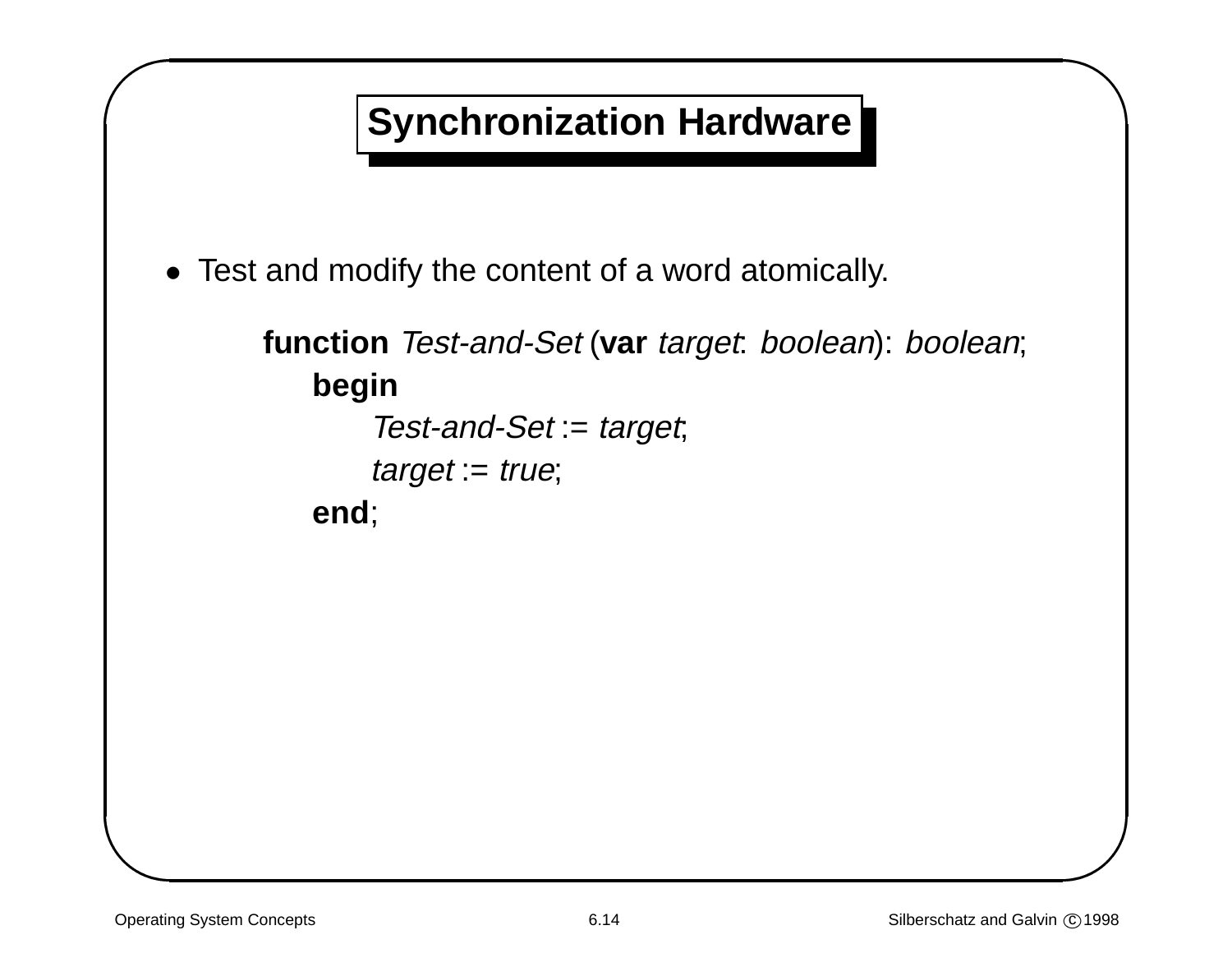## **Mutual Exclusion with Test-and-Set**

- Shared data: **var** lock: boolean (initially false)
- & • Process  $P_i$

 $\sqrt{2}$ 



 $\bigwedge$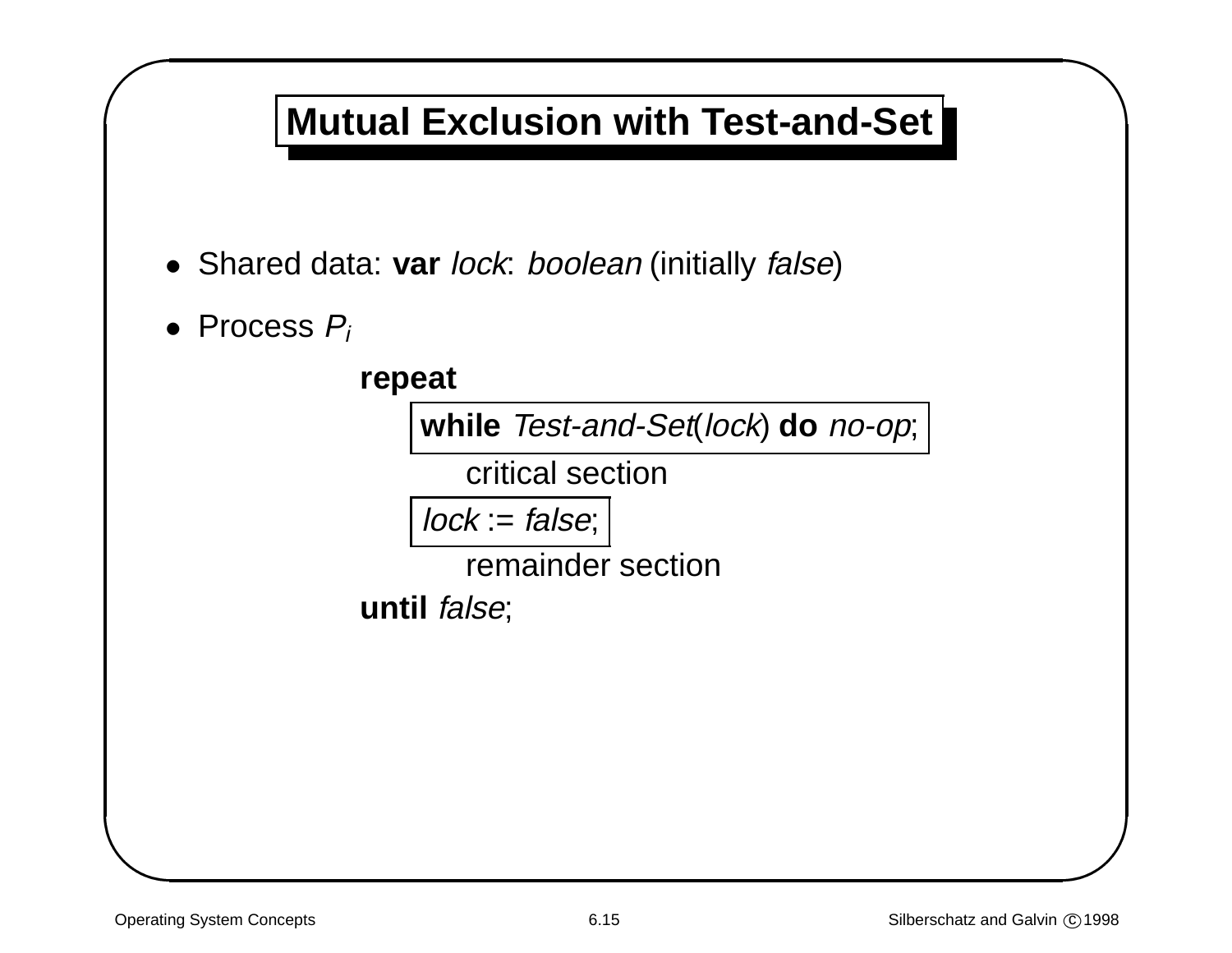# **Semaphore**

- & • Synchronization tool that does not require busy waiting.
	- Semaphore  $S-$  integer variable
	- can only be accessed via two indivisible (atomic) operations

*wait*(S): while  $S \le 0$  do *no-op*;  $S := S - 1$ ;

 $signal(S): S := S + 1;$ 

 $\sqrt{2}$ 

 $\bigwedge$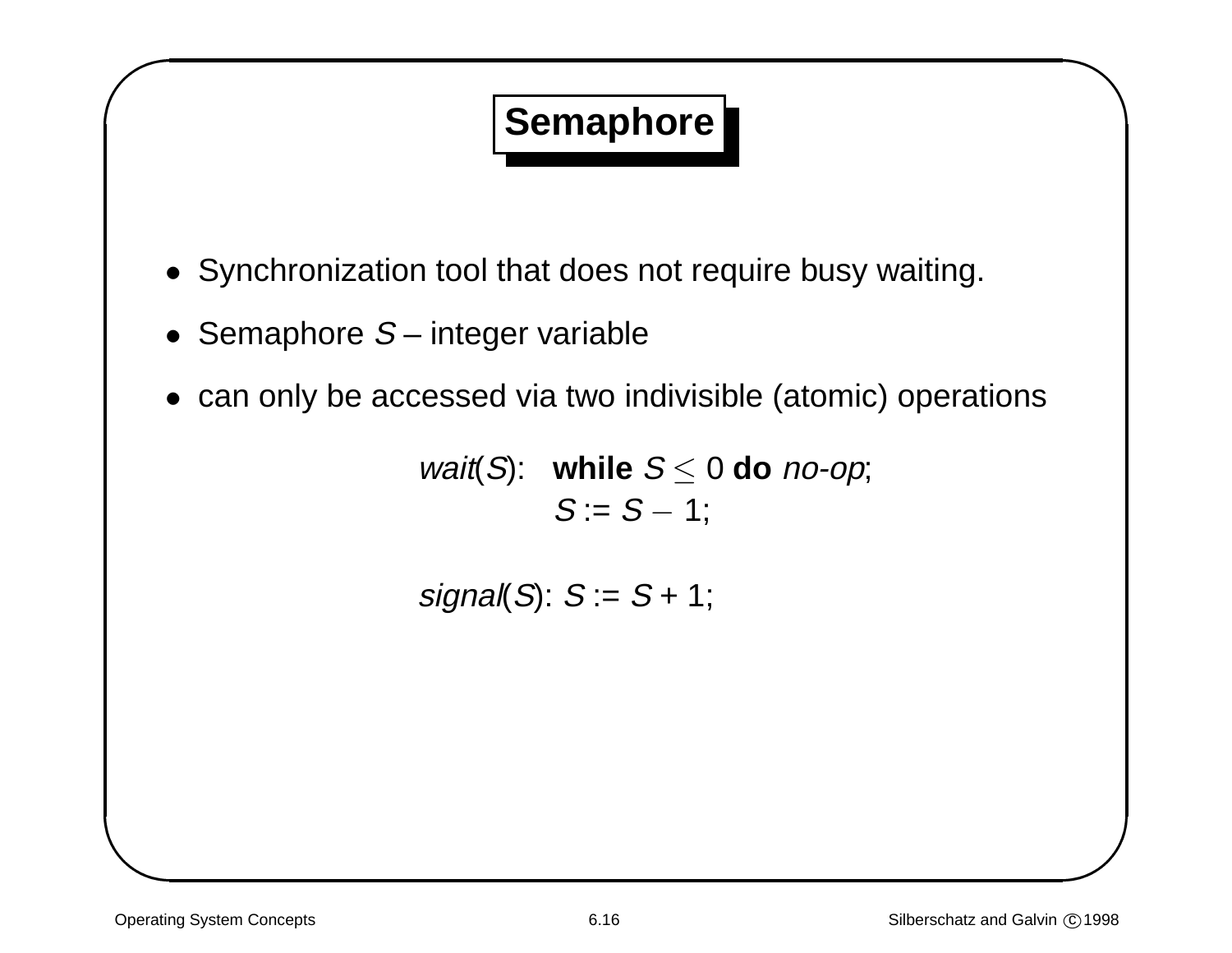# **Example: Critical Section for** <sup>n</sup> **Processes**

- Shared variables
	- **– var** mutex : semaphore
	- **–** initially mutex <sup>=</sup> 1
- & • Process  $P_i$

 $\sqrt{2}$ 



 $\bigwedge$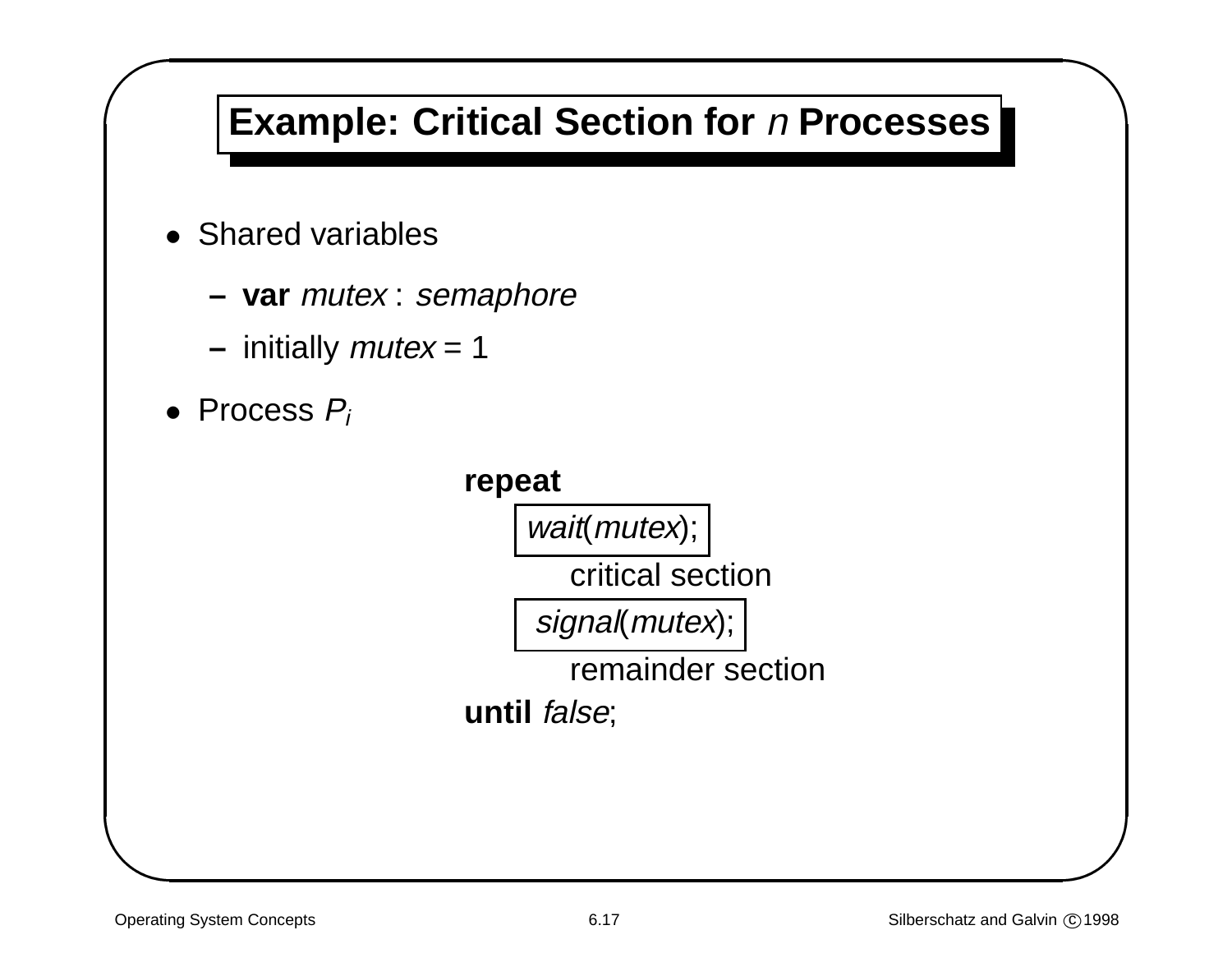

& • Define <sup>a</sup> semaphore as <sup>a</sup> record

```
type semaphore = record
                      value: integer;
```
L: **list of** process;

#### **end**;

- Assume two simple operations:
	- **–** block suspends the process that invokes it.
- % **–**–  $\mathit{wakeup}(P)$  resumes the execution of a blocked process  $P$ .

 $\sqrt{2}$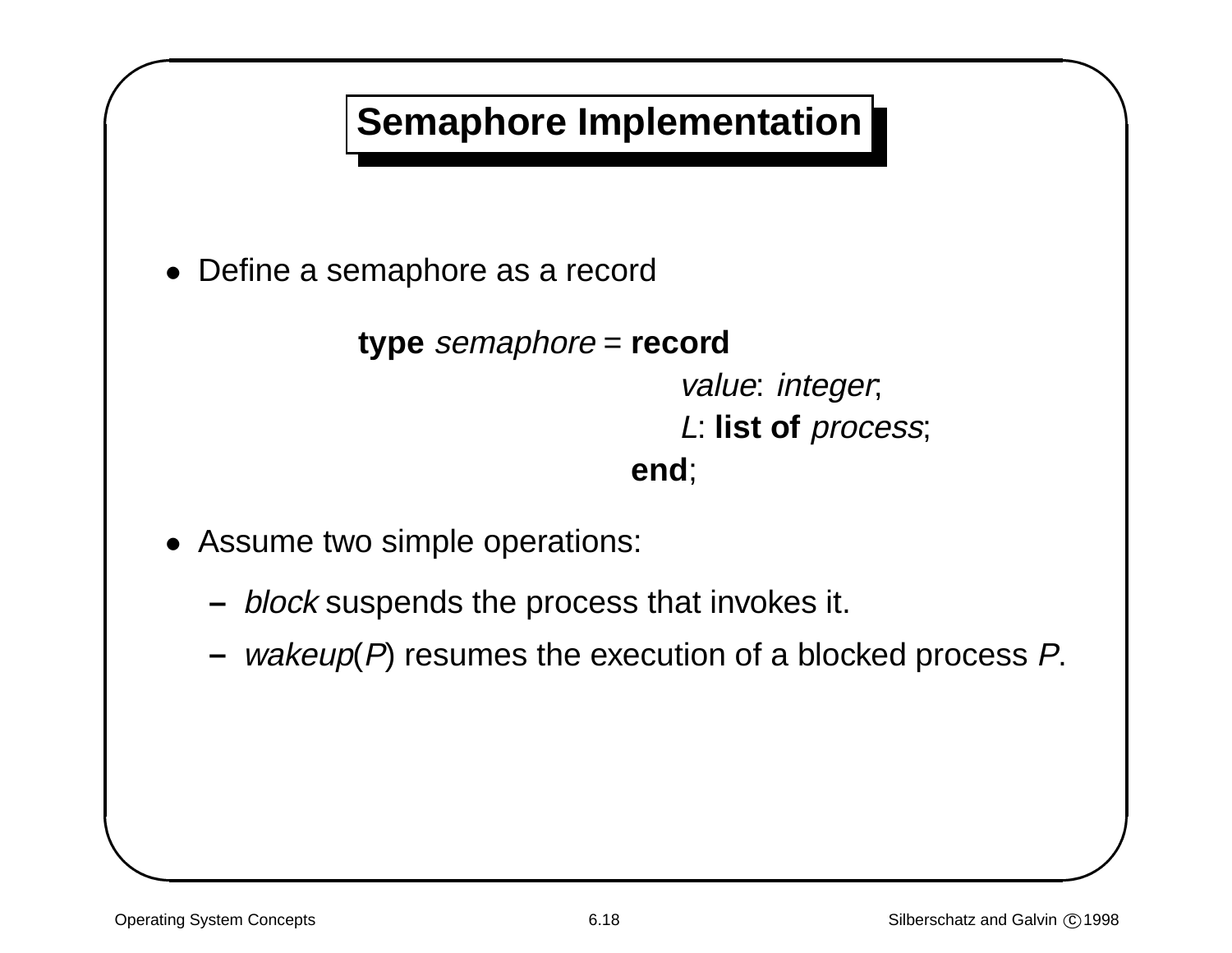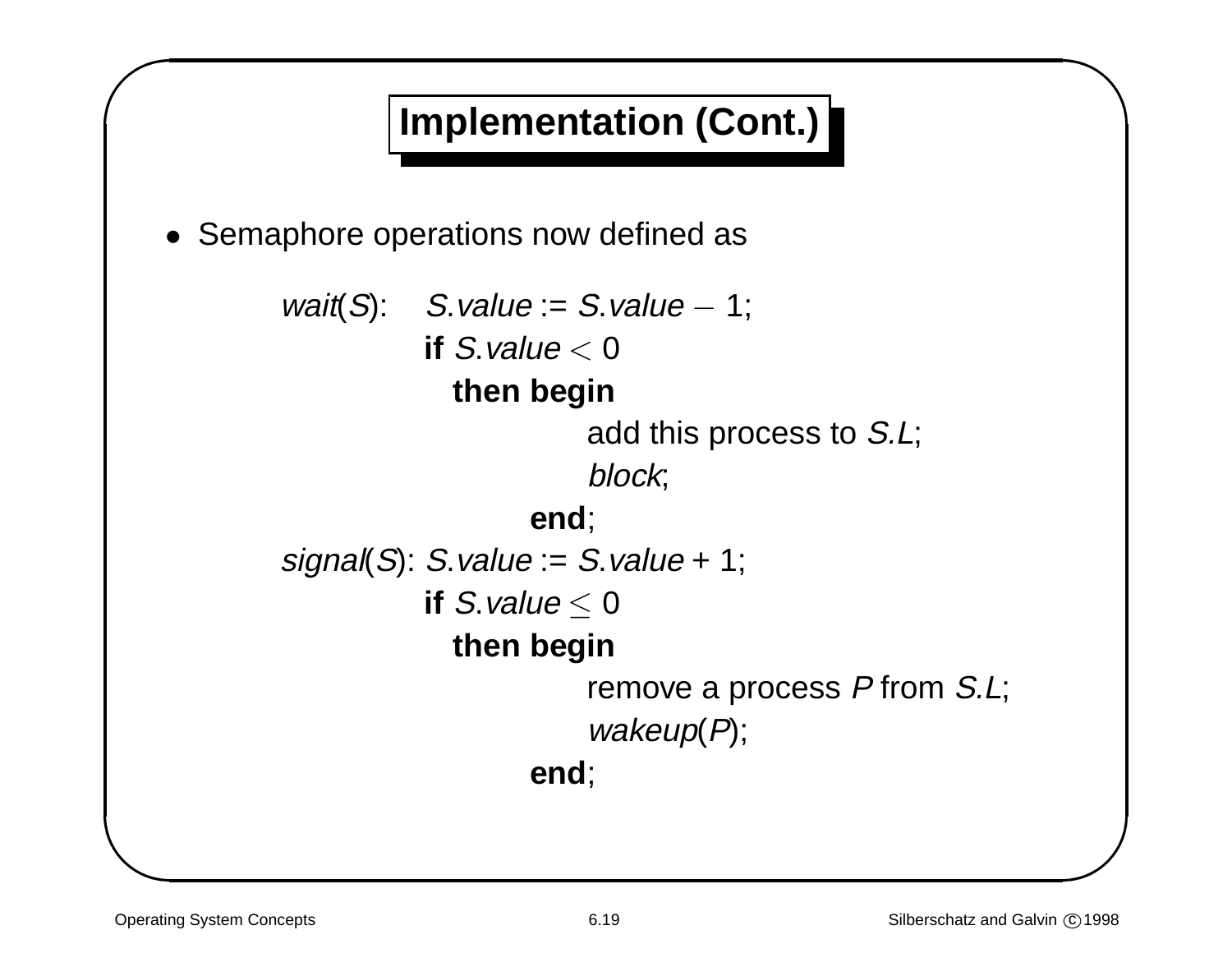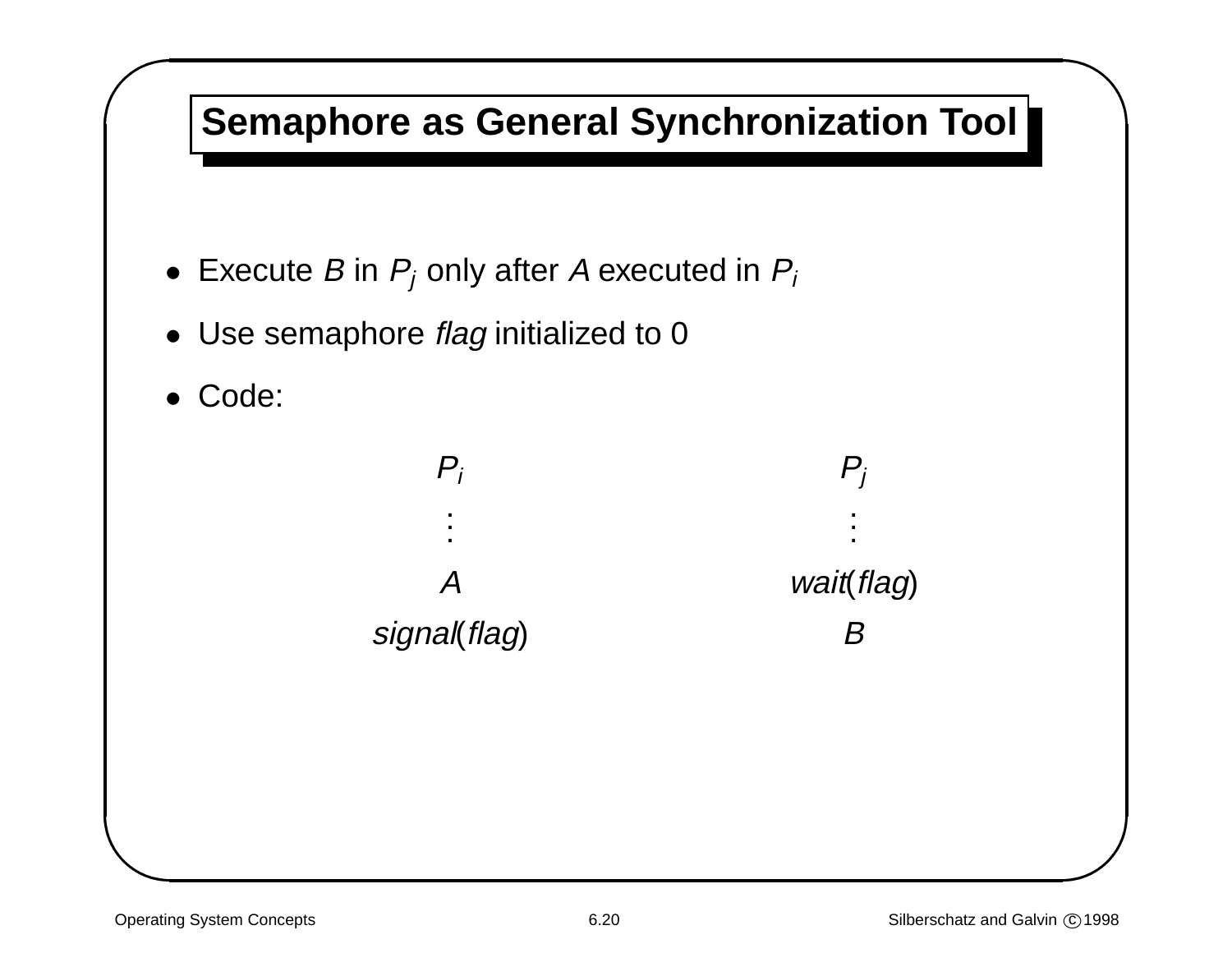## **Deadlock and Starvation**

- & % • Deadlock – two or more processes are waiting indefinitely for an event that can be caused by only one of the waiting processes.
	- Let S and Q be two semaphores initialized to 1

 $P_0$   $P_1$  $wait(S);$  wait( $Q$ );  $wait(Q);$  wait(S); . . . . . . signal(S); signal(Q); signal(Q); signal(S);

• Starvation – indefinite blocking. A process may never be removed from the semaphore queue in which it is suspended.

 $\sqrt{2}$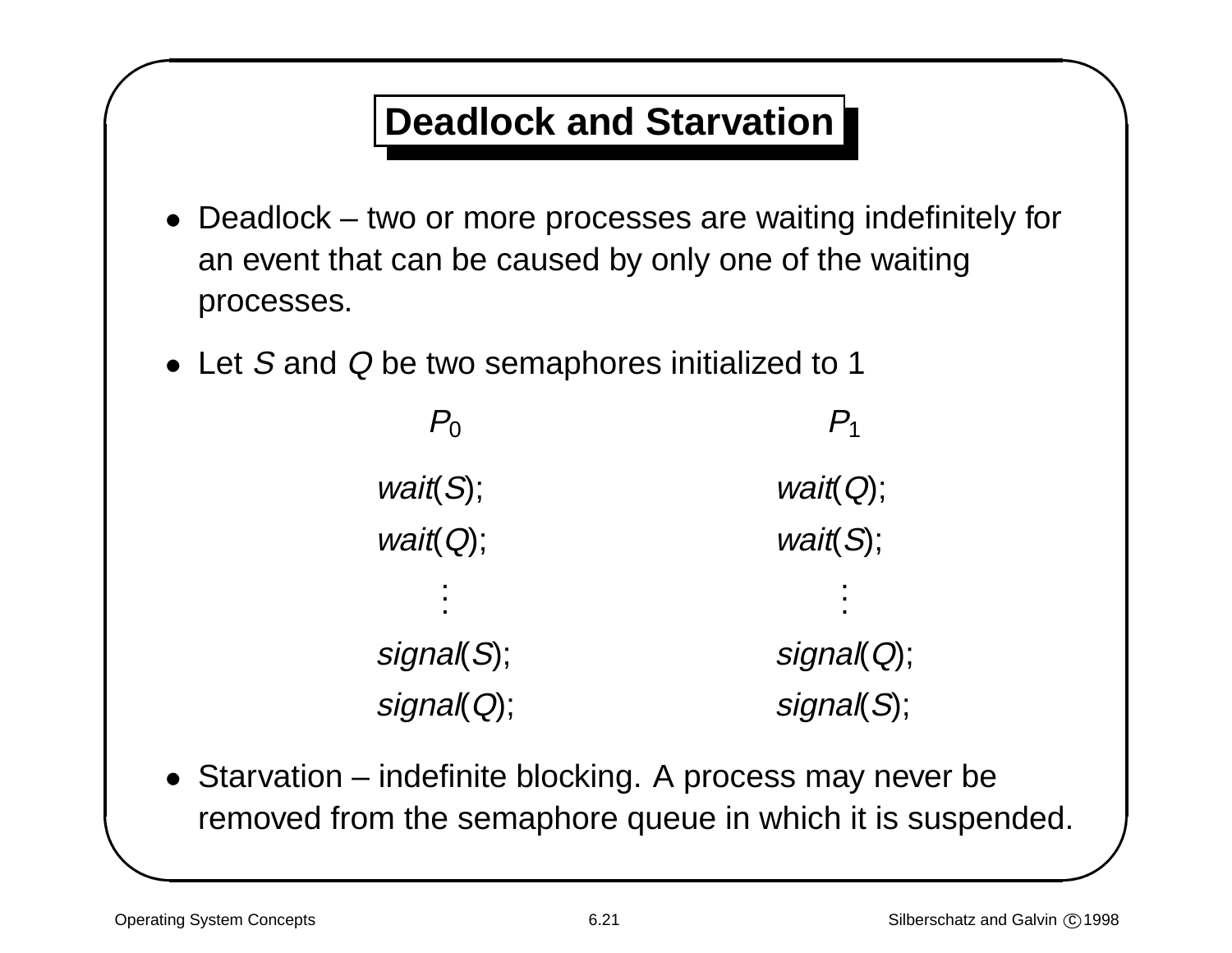## **Two Types of Semaphores**

- Counting semaphore integer value can range over an unrestricted domain.
- % • Binary semaphore – integer value can range only between 0 and 1; can be simpler to implement.
- & • Can implement a counting semaphore S as a binary semaphore.

 $\sqrt{2}$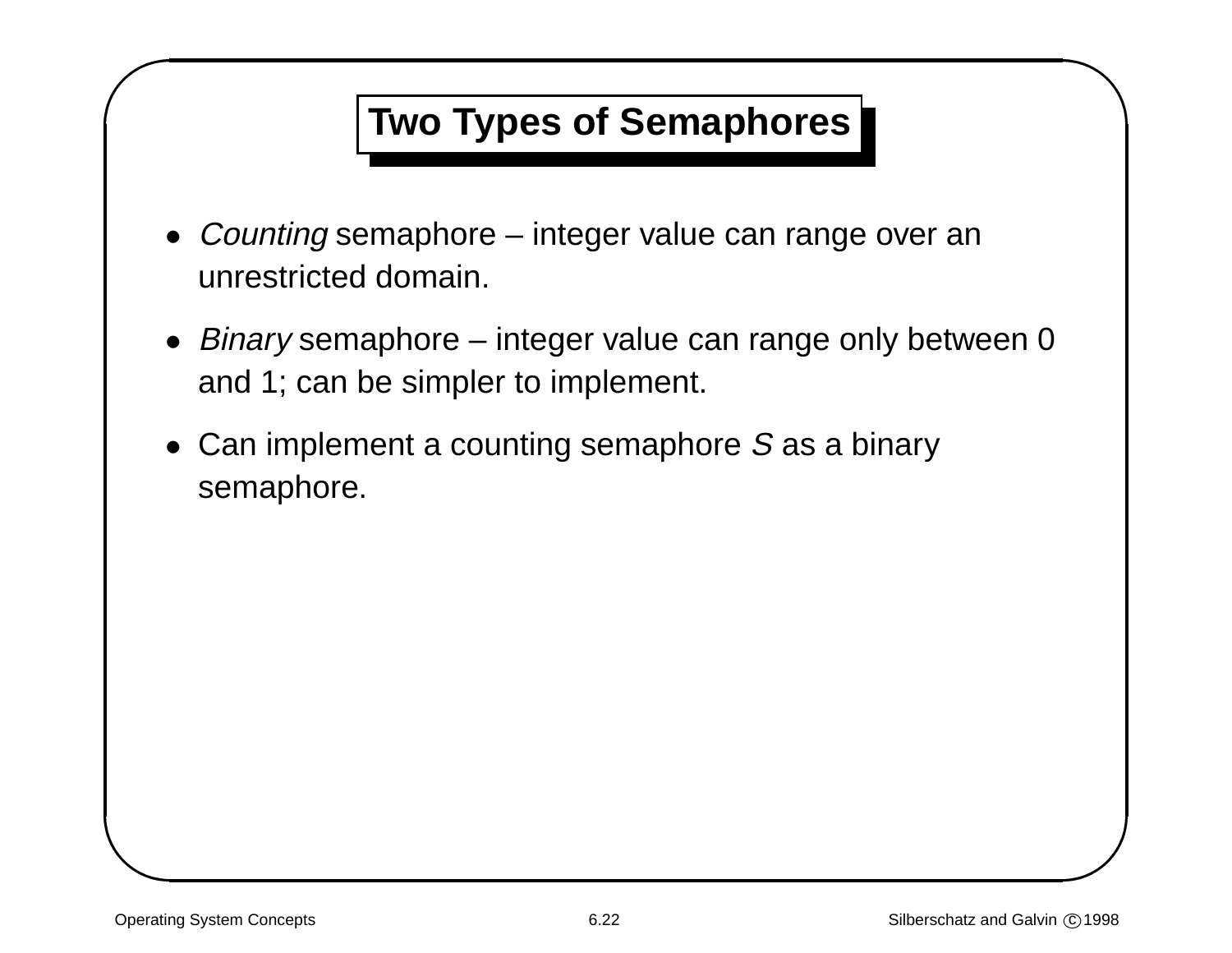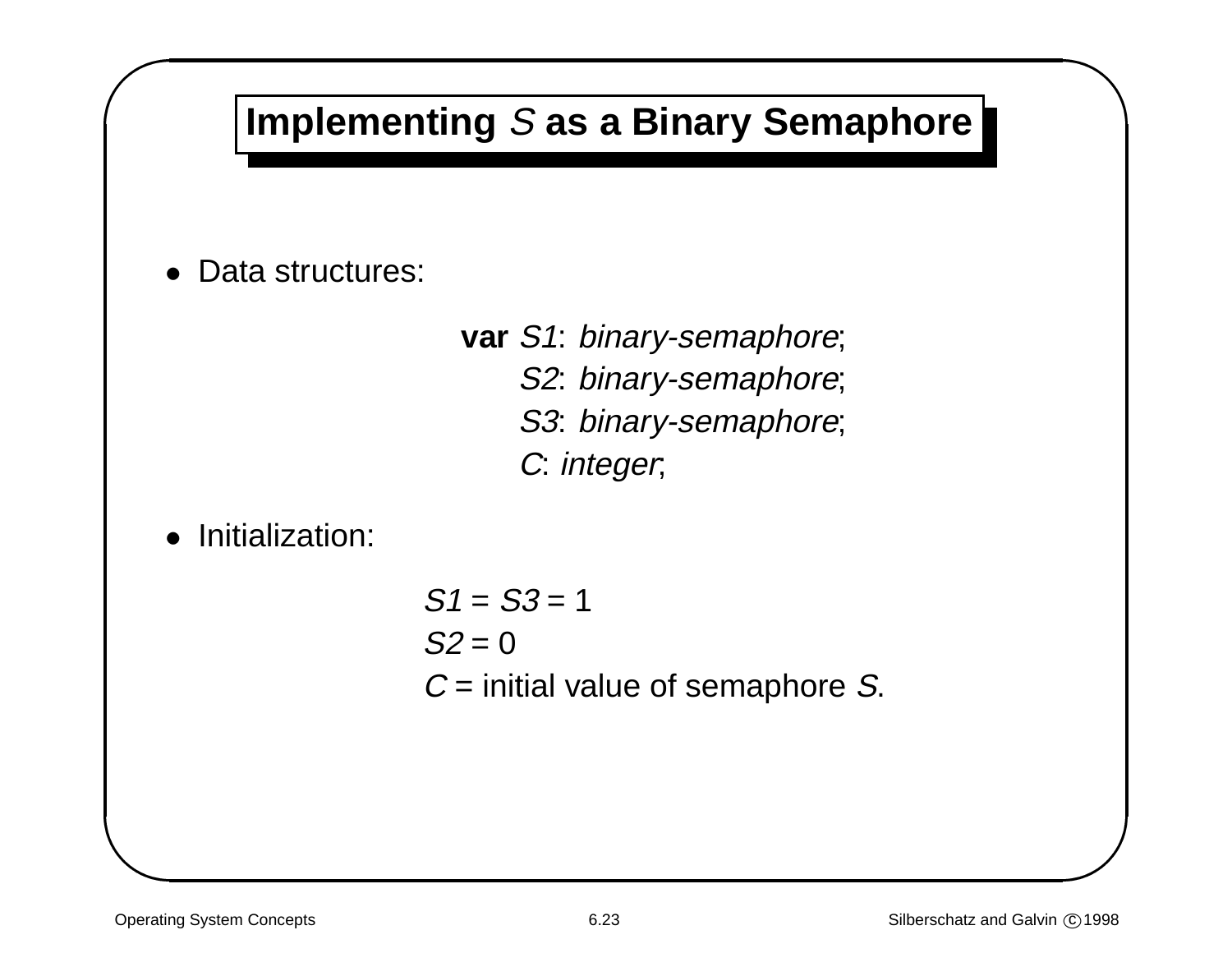# **Implementing** S **(Cont.)**

& • *wait* operation  $wait(S3);$ 

 $\sqrt{2}$ 

wait(S1);  $C := C - 1$ ; **if** C < 0 **then begin** signal(S1); wait(S2); **end else** signal(S1); signal(S3); • signal operation wait(S1);  $C := C + 1$ ; **if**  $C \leq 0$  **then** signal(S2); signal(S1);

 $\bigwedge$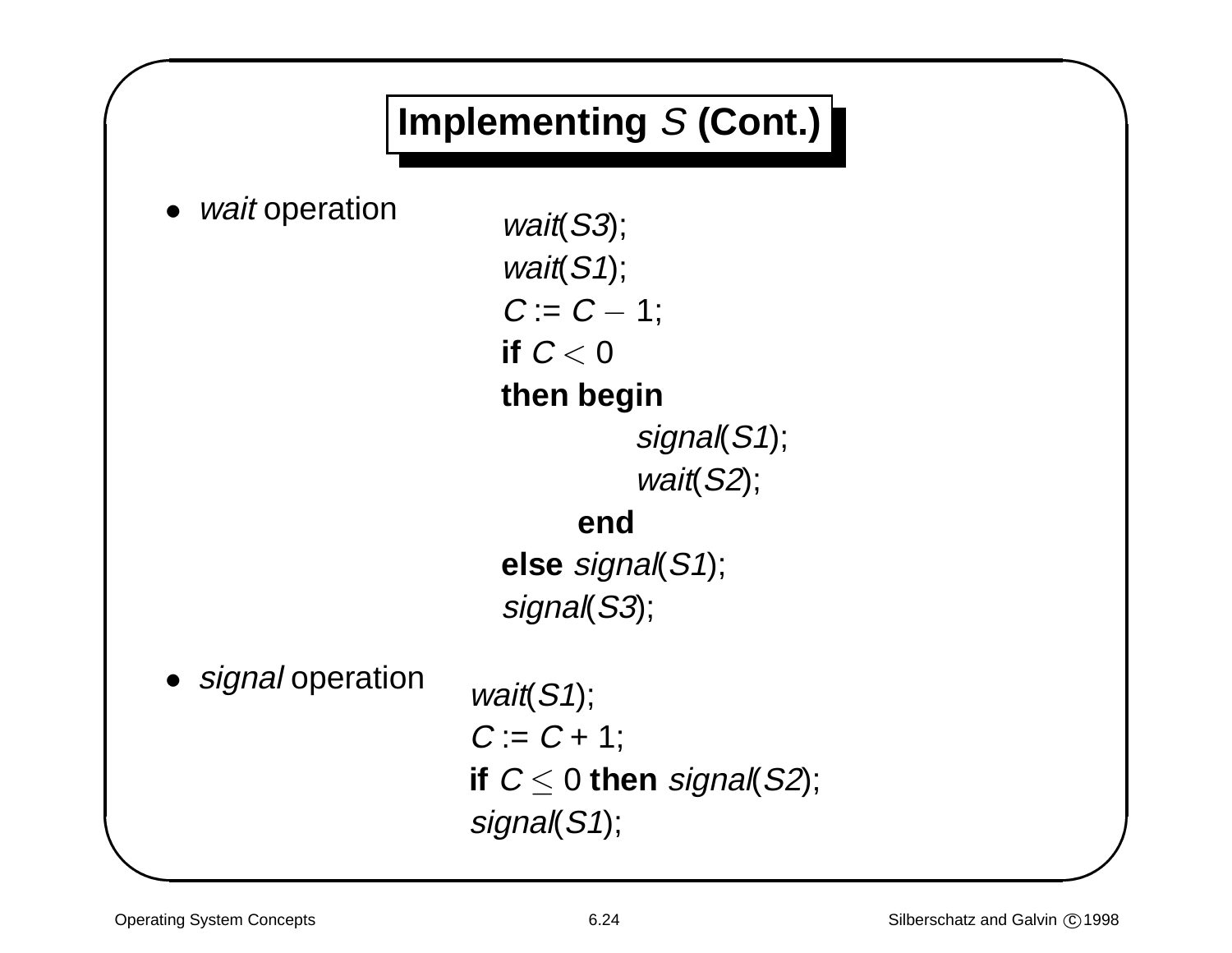## **Classical Problems of Synchronization**

- & • Bounded-Buffer Problem
	- Readers and Writers Problem
	- Dining-Philosophers Problem

 $\sqrt{2}$ 

 $\bigwedge$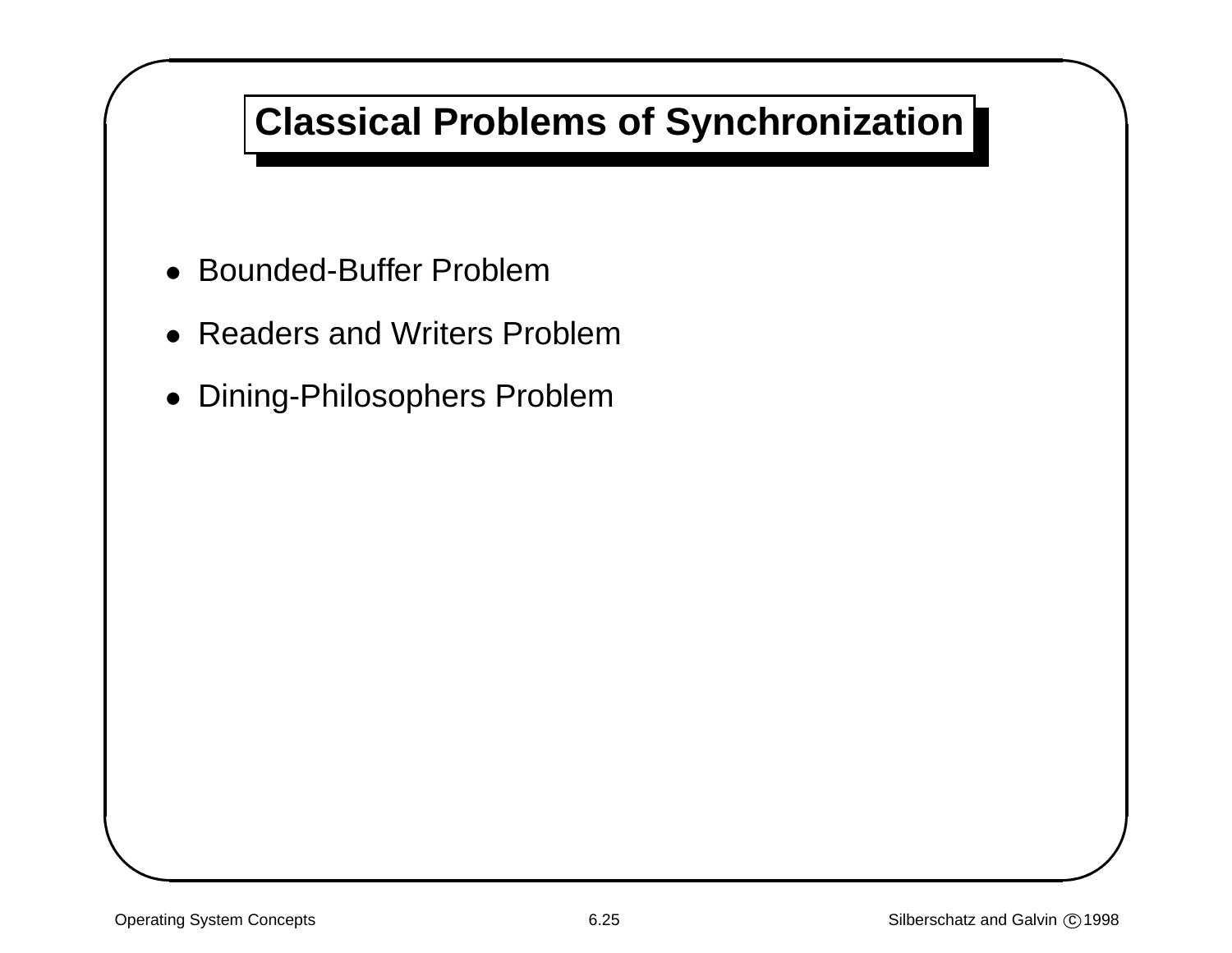## **Bounded-Buffer Problem**

& • Shared data

 $\sqrt{2}$ 

**type** item <sup>=</sup> ... **var** buffer = ... full, empty, mutex: semaphore; nextp, nextc: item; full := 0;  $empty := n$ ; mutex := 1;  $\bigwedge$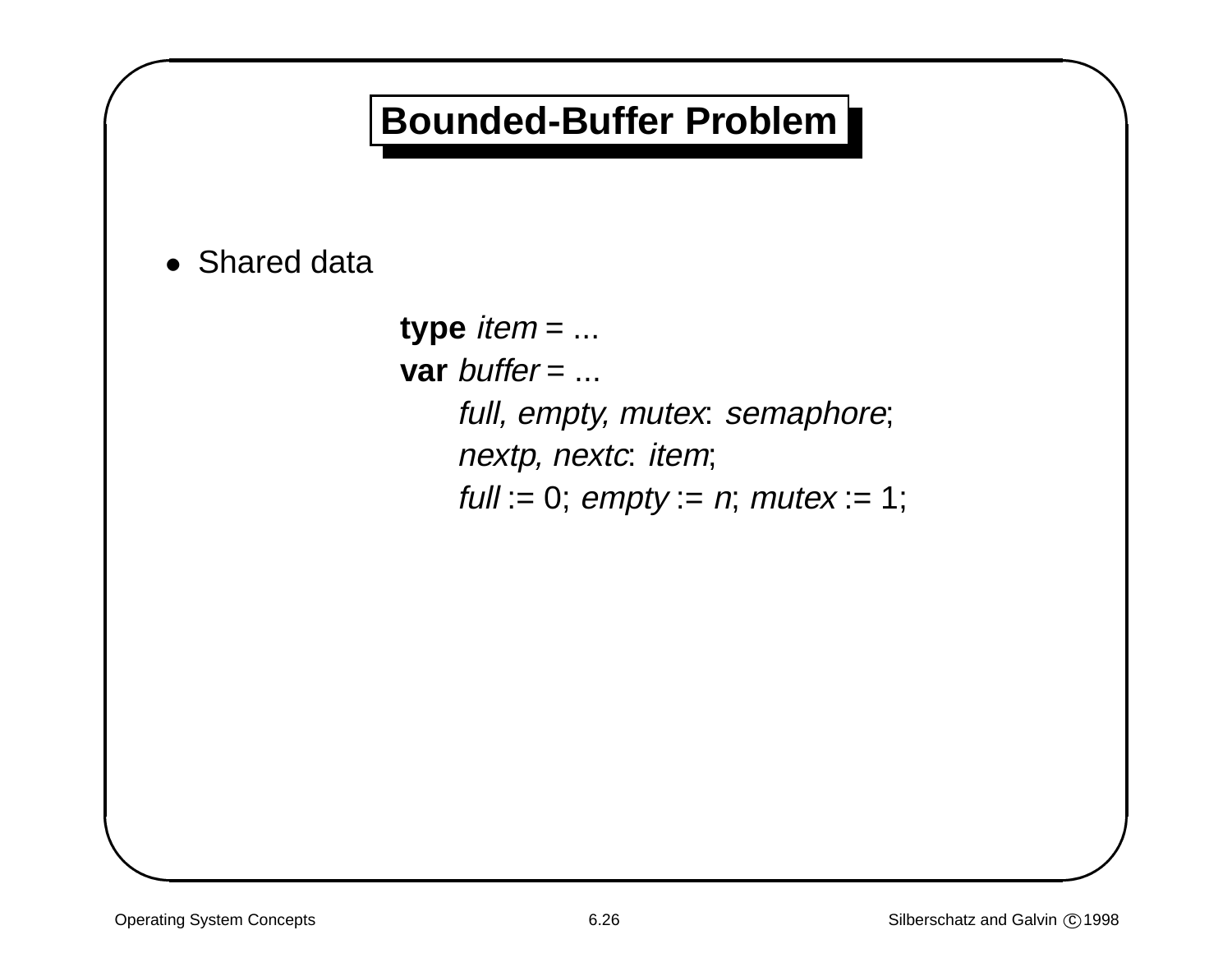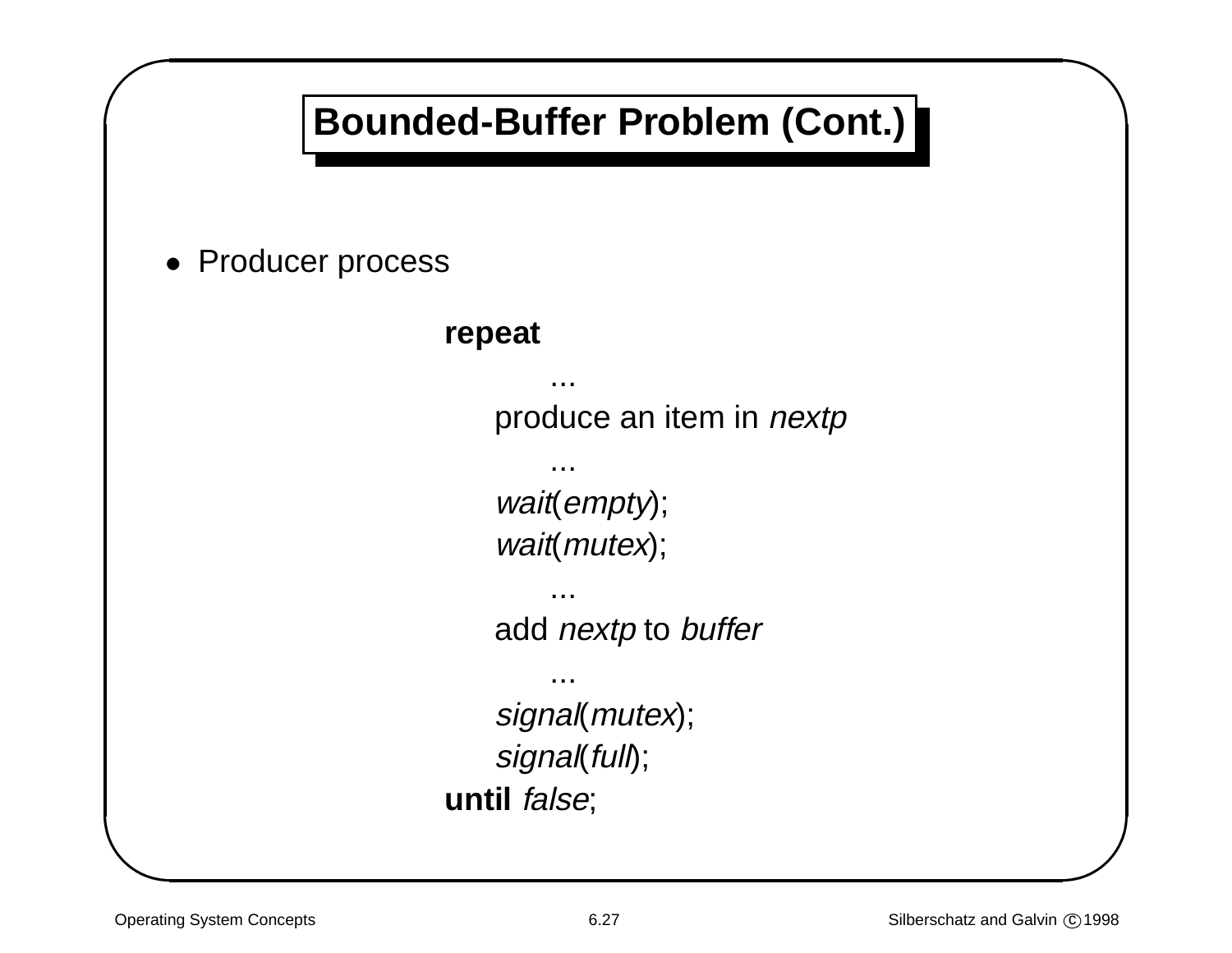# **Bounded-Buffer Problem (Cont.)**

& •Consumer process

 $\sqrt{2}$ 

#### **repeat**

wait(full); wait(mutex);

...

...

...

...

remove an item from buffer to nextc

signal(mutex); signal(empty);

consume the item in *nextc* 

**until** false;

 $\bigwedge$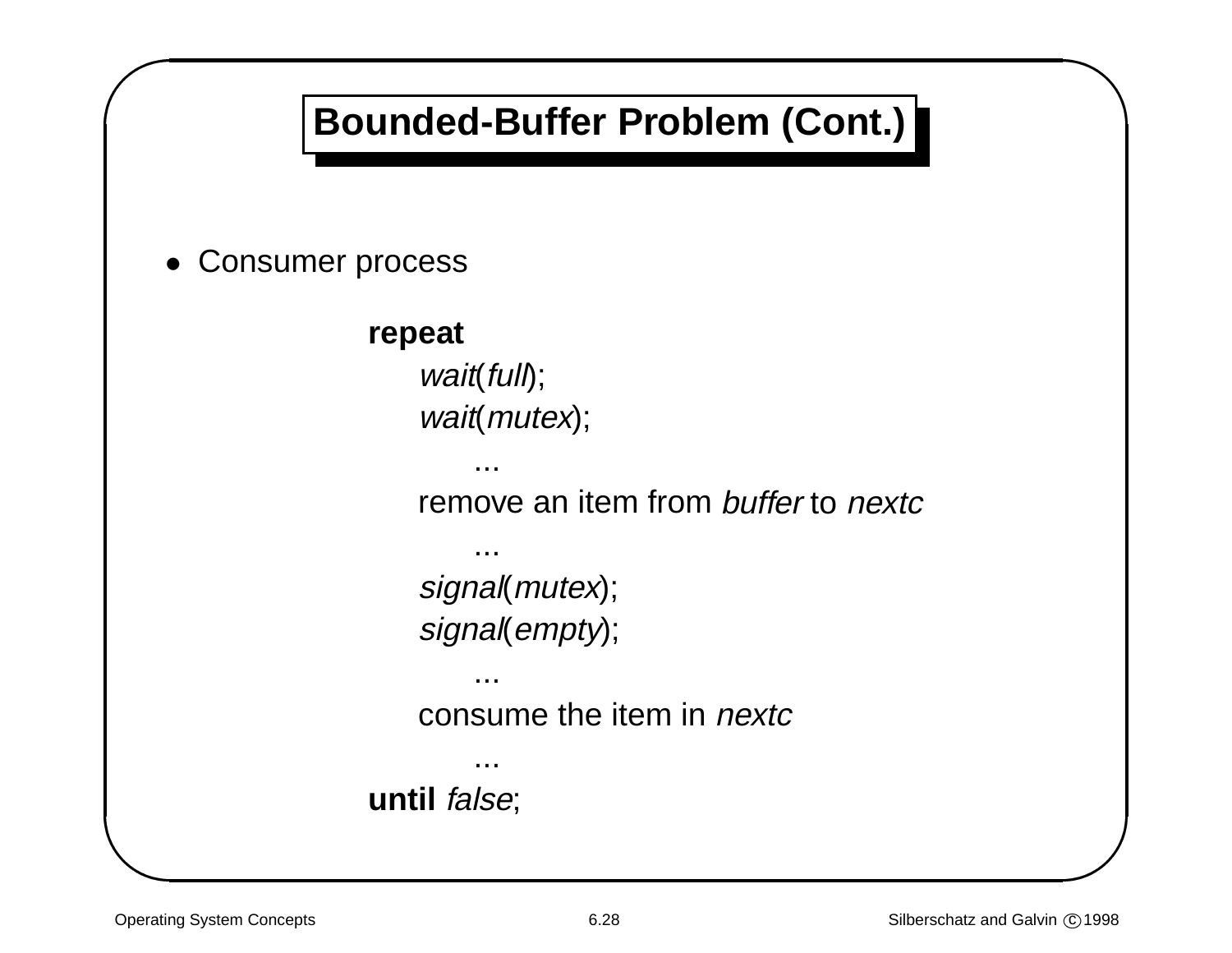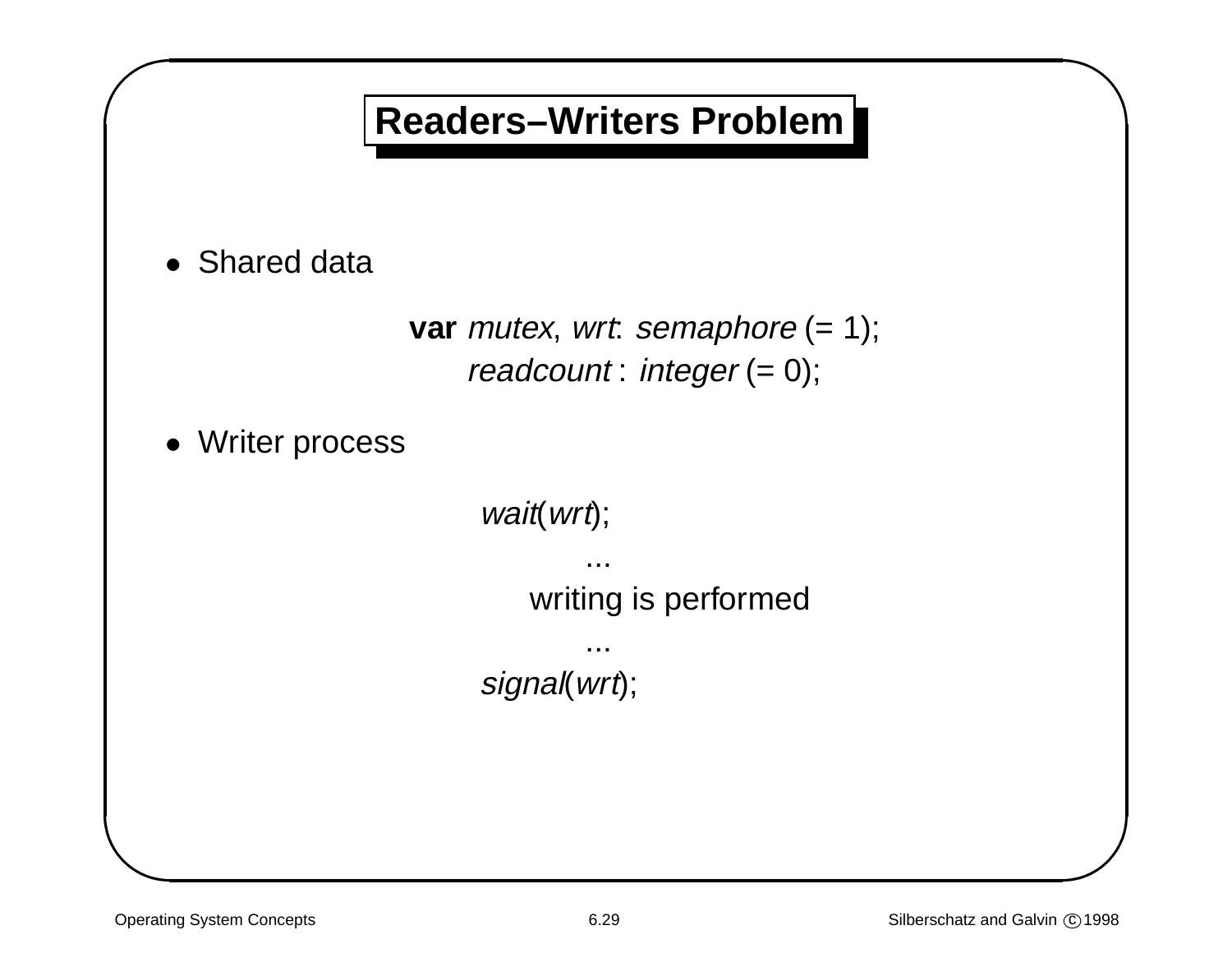# **Readers–Writers Problem (Cont.)**

& • Reader process

 $\sqrt{2}$ 

```
wait(mutex);
   readcount := readcount + 1;
   if readcount = 1 then wait(wrt);
signal(mutex);
        ...
   reading is performed
```

```
...
wait(mutex);
   readcount := readcount - 1;if readcount = 0 then signal(wrt);
signal(mutex);
```
 $\bigwedge$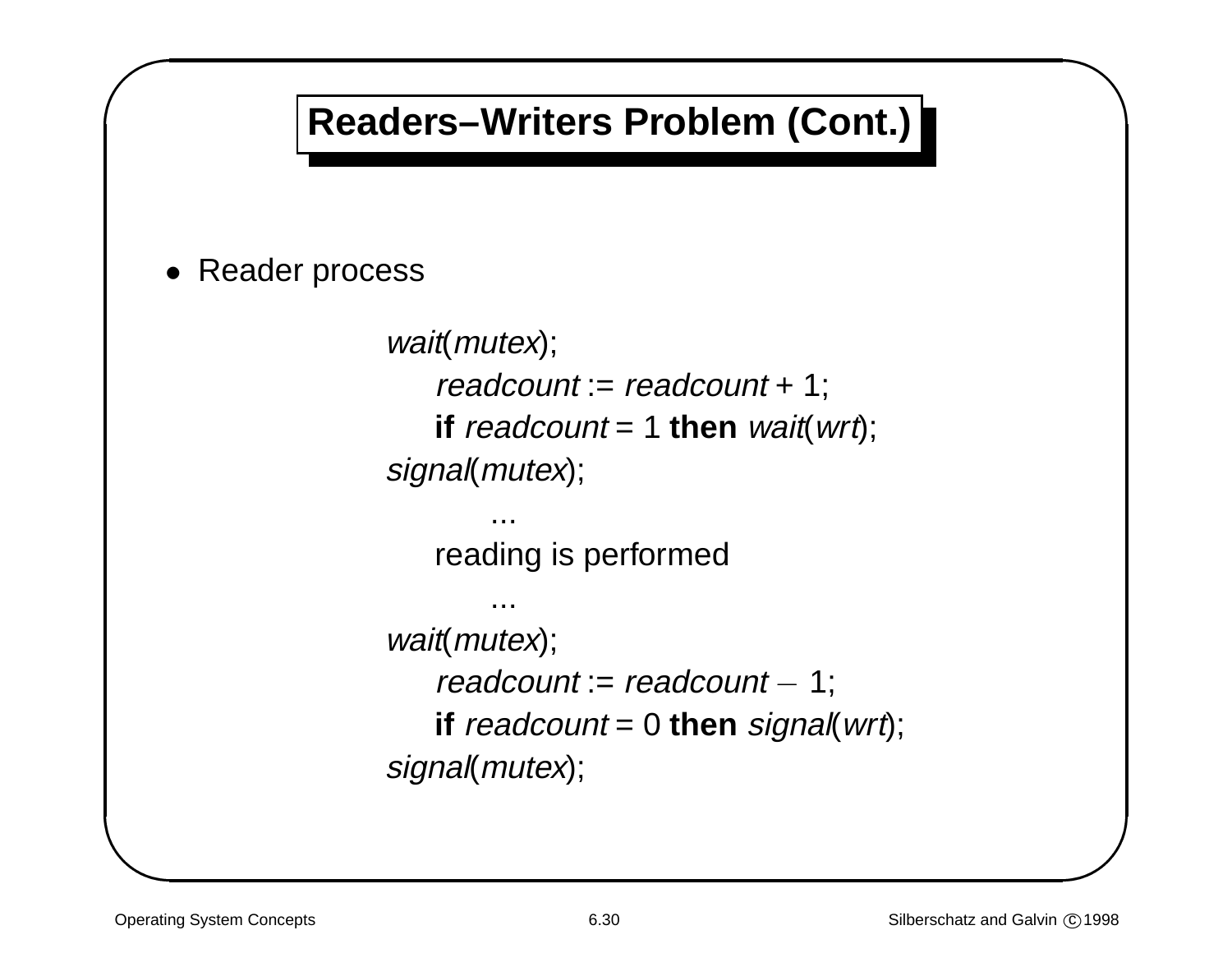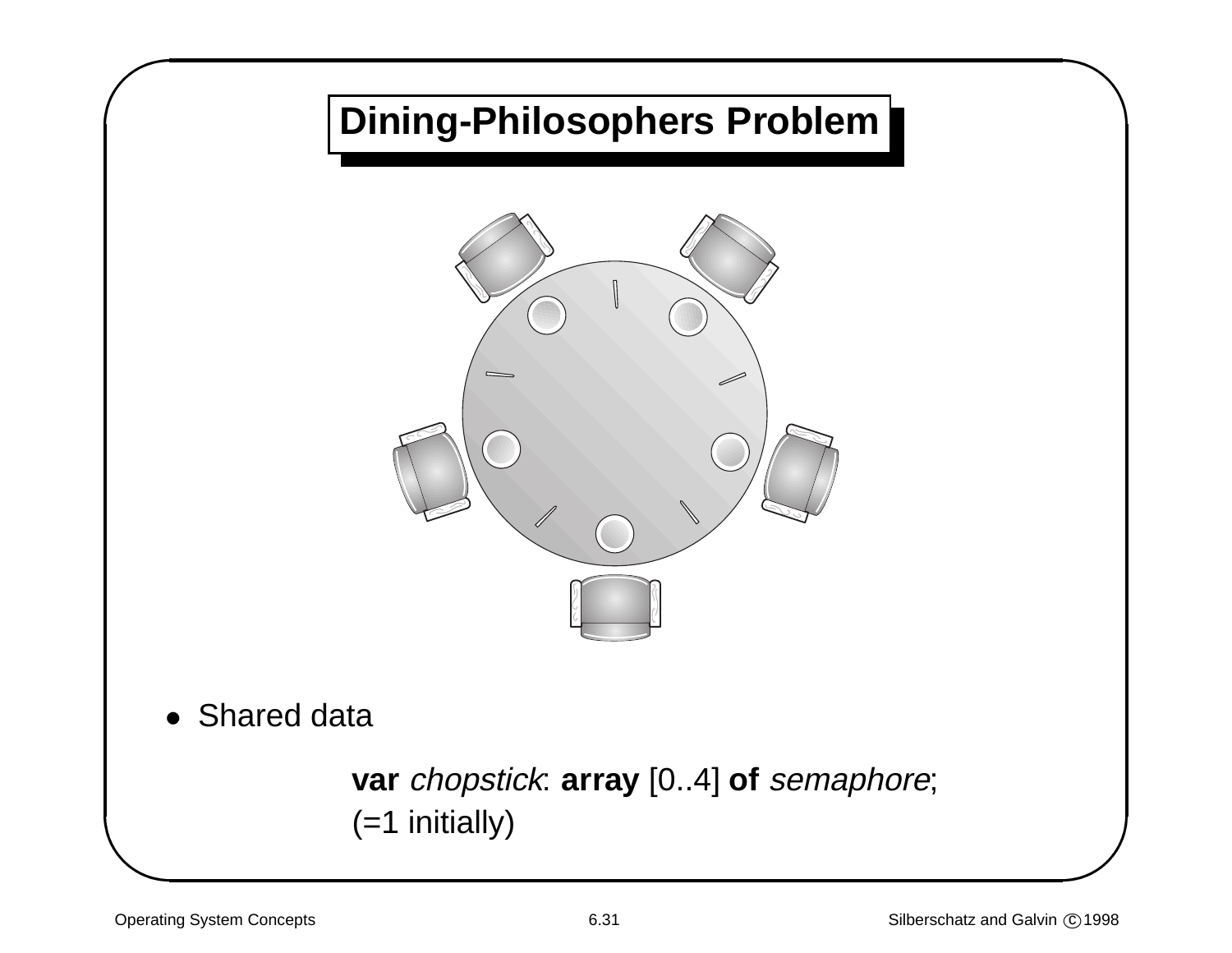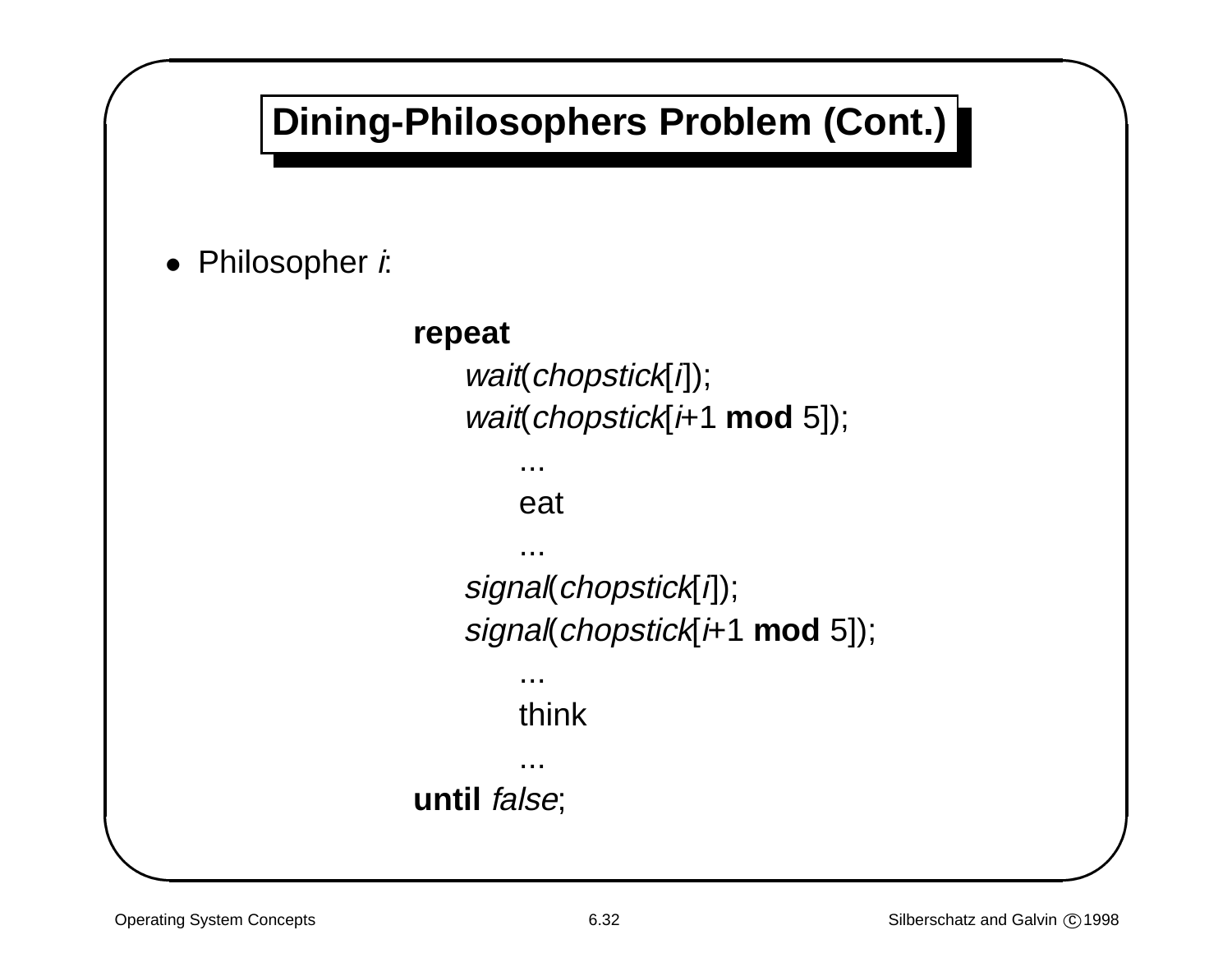# **Critical Regions**

- & • High-level synchronization construct
	- A shared variable  $v$  of type T, is declared as:

### **var** v: **shared** T

• Variable <sup>v</sup> accessed only inside statement:

### **region** <sup>v</sup> **when** B **do** S

where *B* is a Boolean expression.

While statement S is being executed, no other process can access variable v.

 $\sqrt{2}$ 

 $\bigwedge$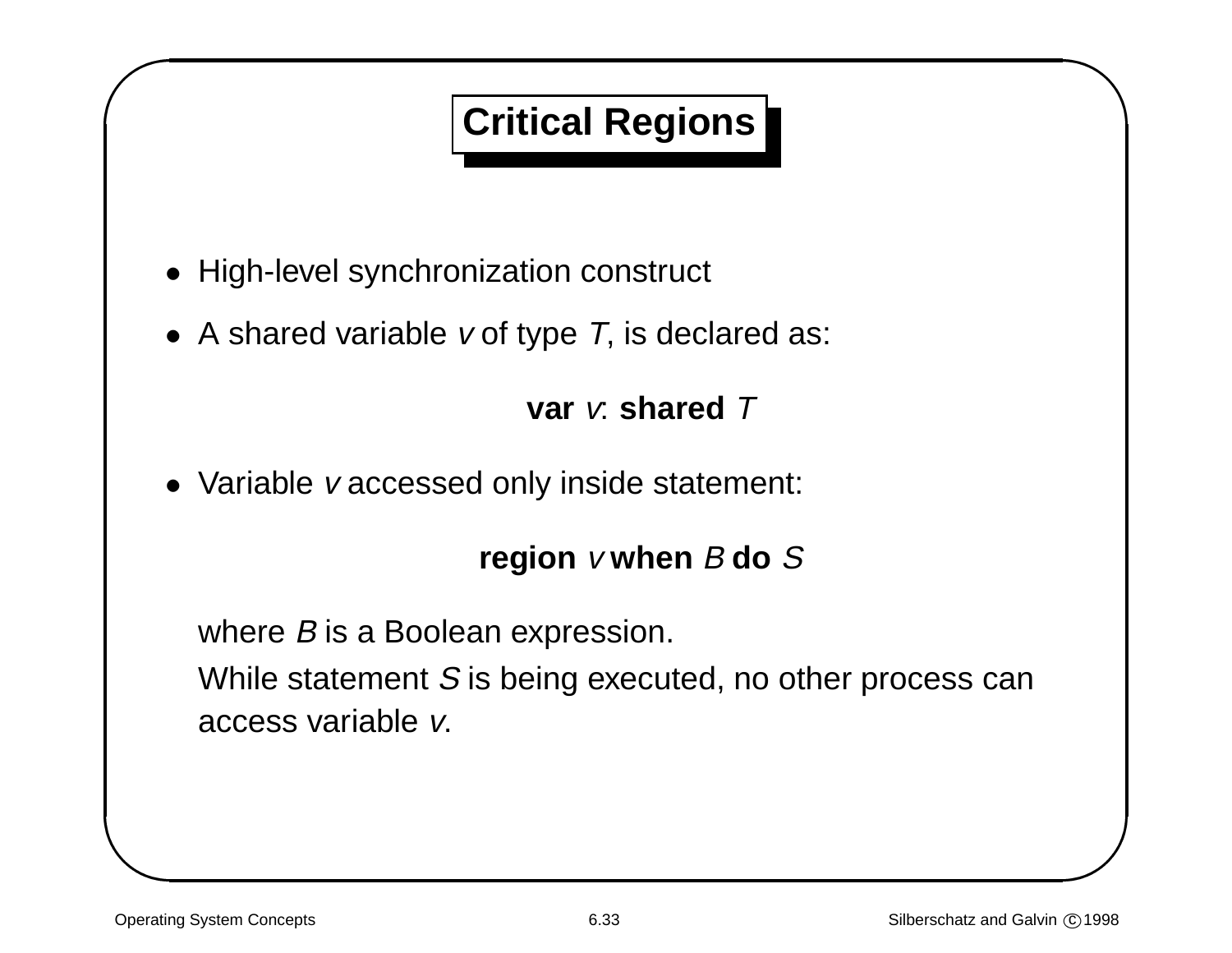# **Critical Regions (Cont.)**

- Regions referring to the same shared variable exclude each other in time.
- & % • When <sup>a</sup> process tries to execute the region statement, the Boolean expression  $B$  is evaluated. If  $B$  is true, statement  $S$  is executed. If it is false, the process is delayed until B becomes true and no other process is in the region associated with v.

 $\sqrt{2}$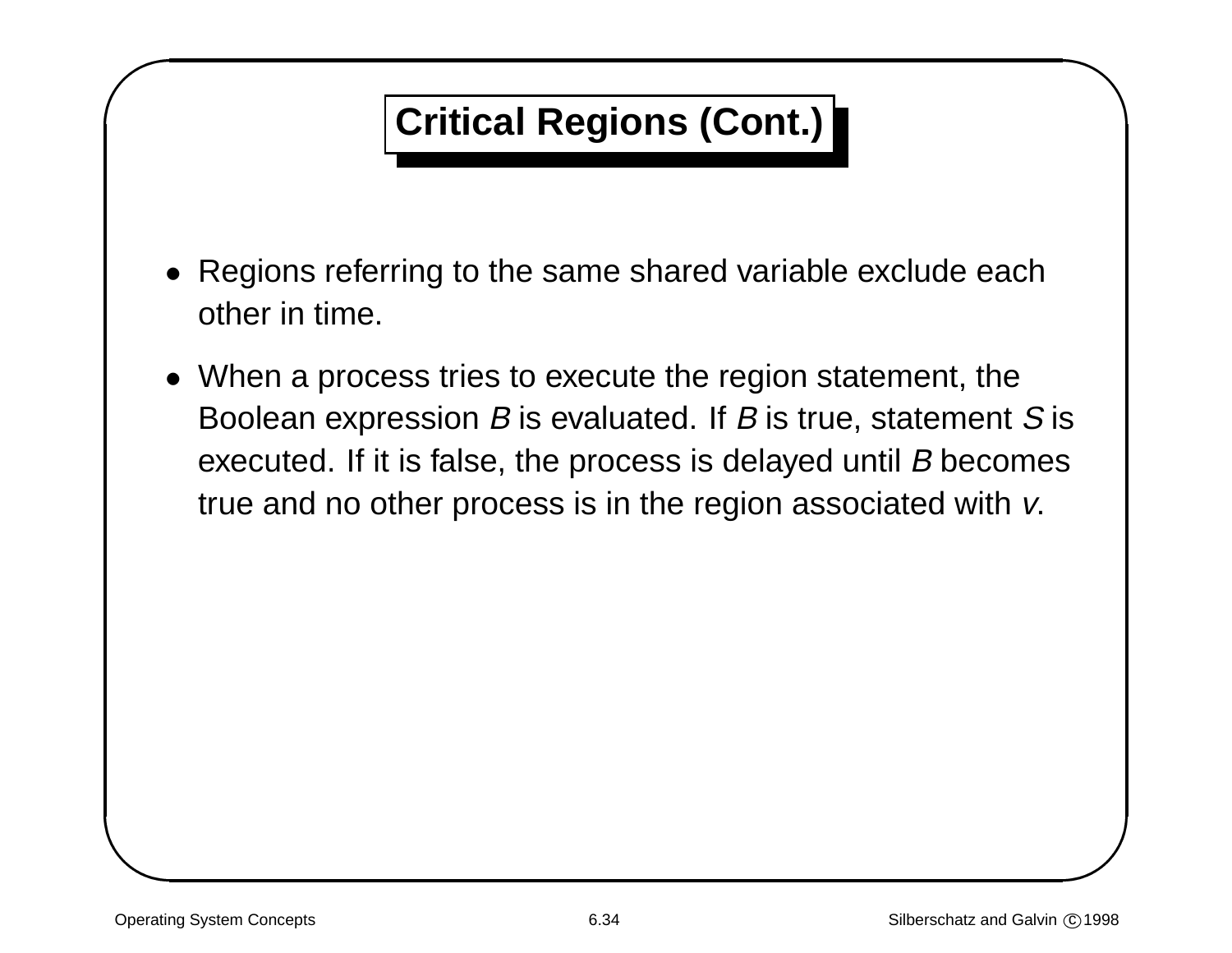## **Example – Bounded Buffer**

& • Shared variables:

 $\sqrt{2}$ 

### **var** buffer: **shared record**

pool: **array** [0..n−1] **of** item; count,in,out: integer;

**end**;

• Producer process inserts *nextp* into the shared buffer

```
region buffer when count < ndo begin
           pool[in] := nextp;in := in+1 \mod n;count := count + 1;end;
```
 $\bigwedge$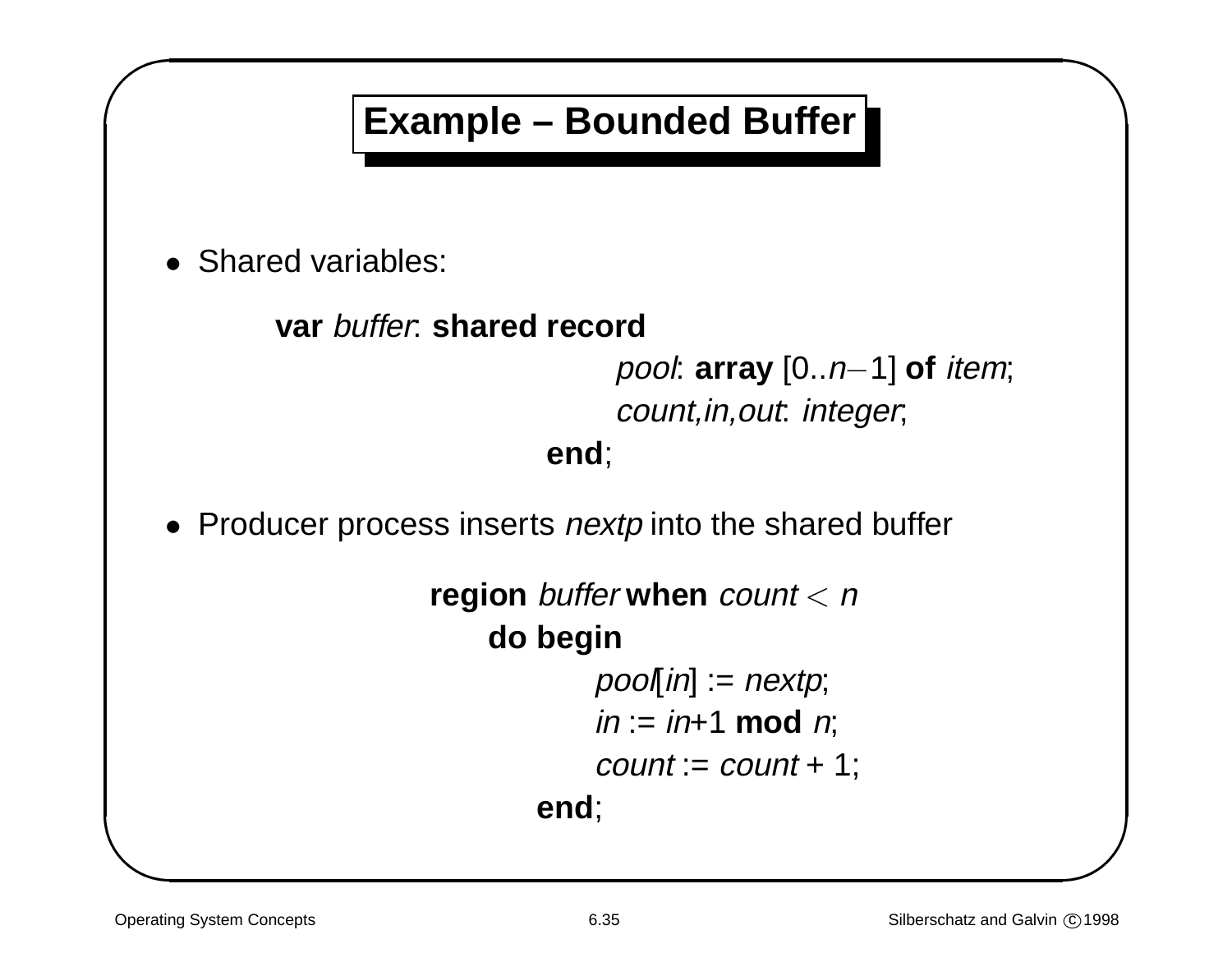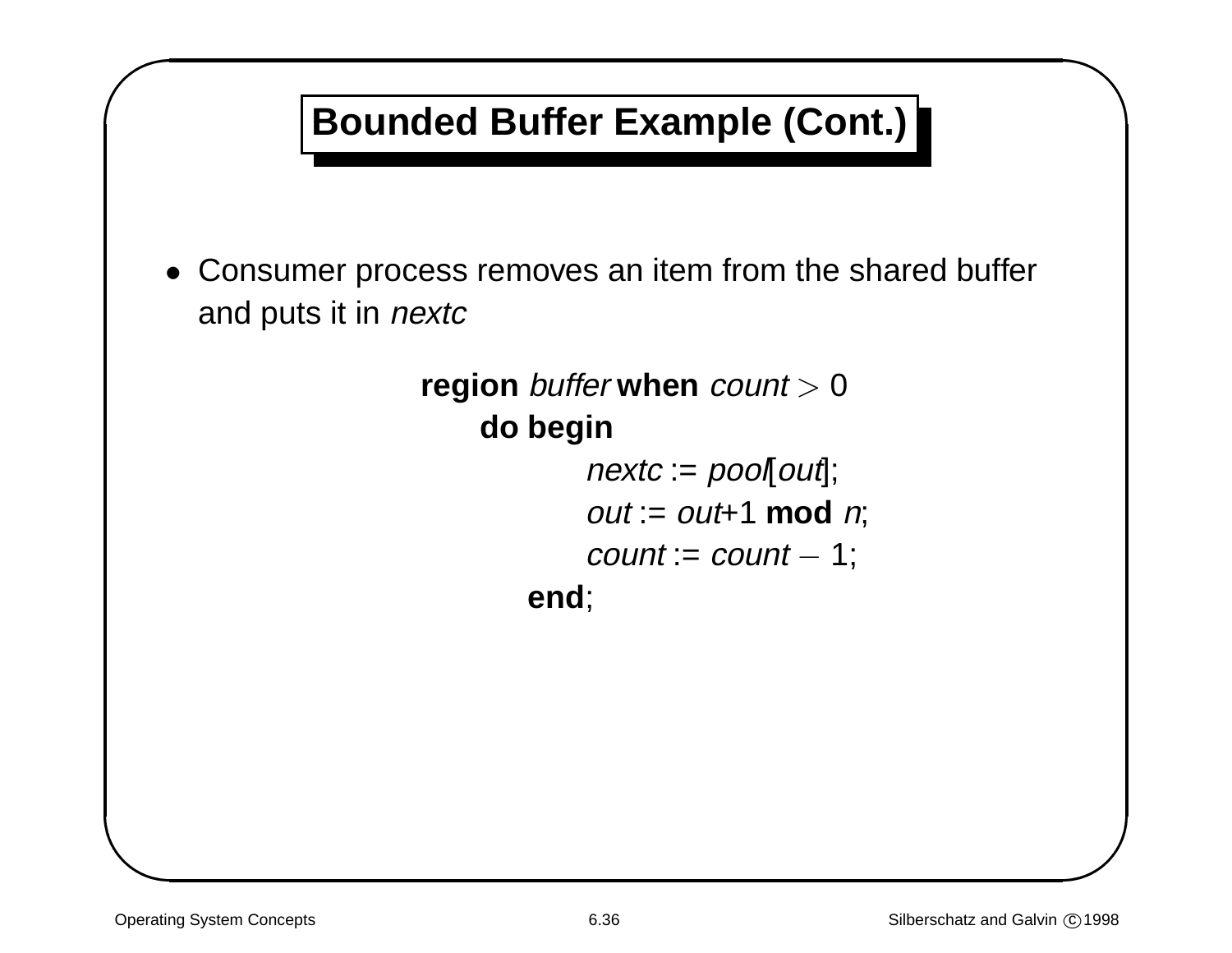## Implementation: region x when  $B$  do  $S$

• Associate with the shared variable  $x$ , the following variables:

**var** mutex, first-delay, second-delay: semaphore; first-count, second-count: integer;

- Mutually exclusive access to the critical section is provided by mutex.
- &  $\mathbf{y}$  is • If <sup>a</sup> process cannot enter the critical section because the Boolean expression *B* is false, it initially waits on the *first-delay* semaphore; moved to the second-delay semaphore before it is allowed to reevaluate B.

 $\sqrt{2}$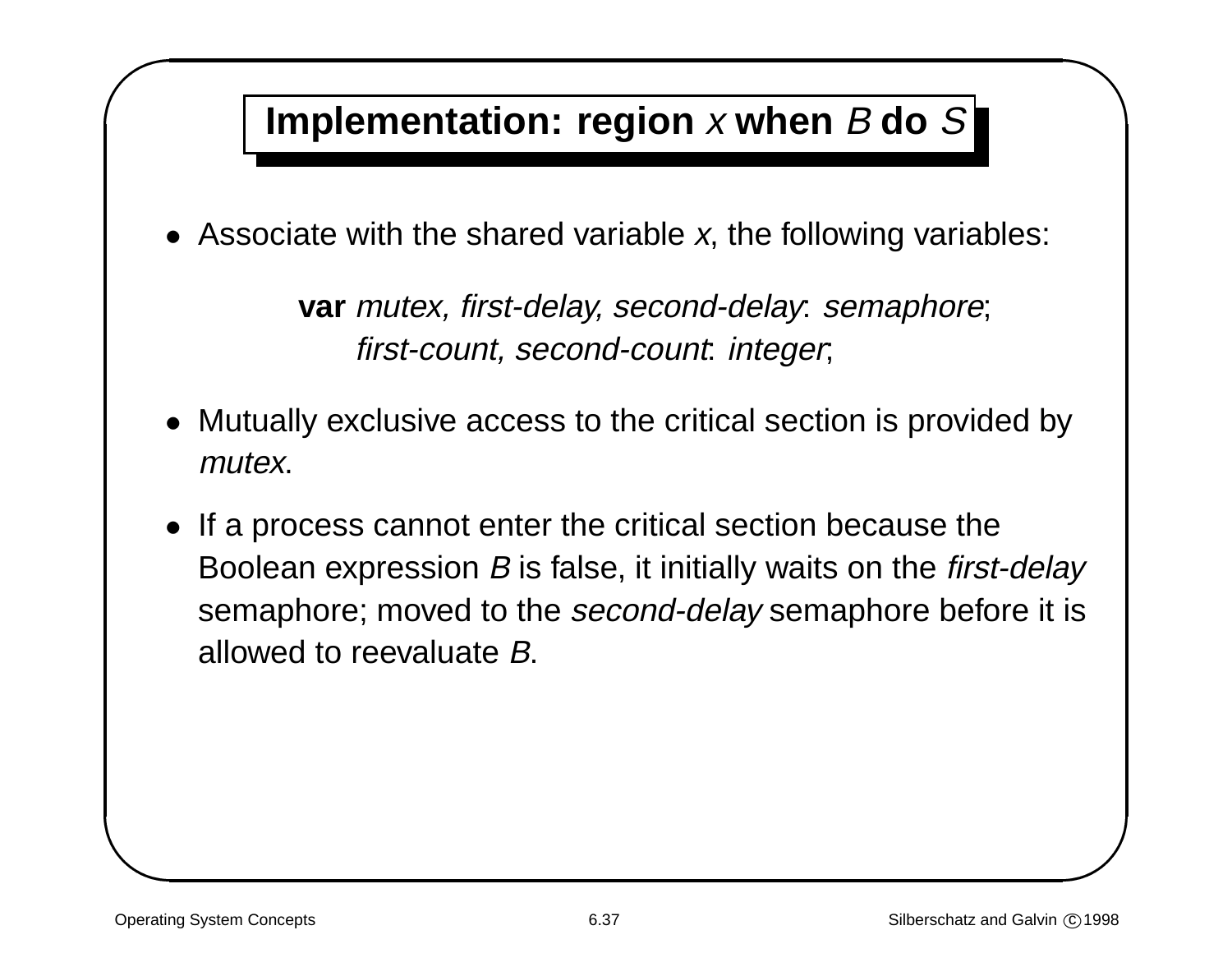# **Implementation (Cont.)**

- & • Keep track of the number of processes waiting on first-delay and second-delay, with first-count and second-count respectively.
	- The algorithm assumes <sup>a</sup> FIFO ordering in the queueing of processes for <sup>a</sup> semaphore.
	- For an arbitrary queueing discipline, <sup>a</sup> more complicated implementation is required.

 $\sqrt{2}$ 

 $\bigwedge$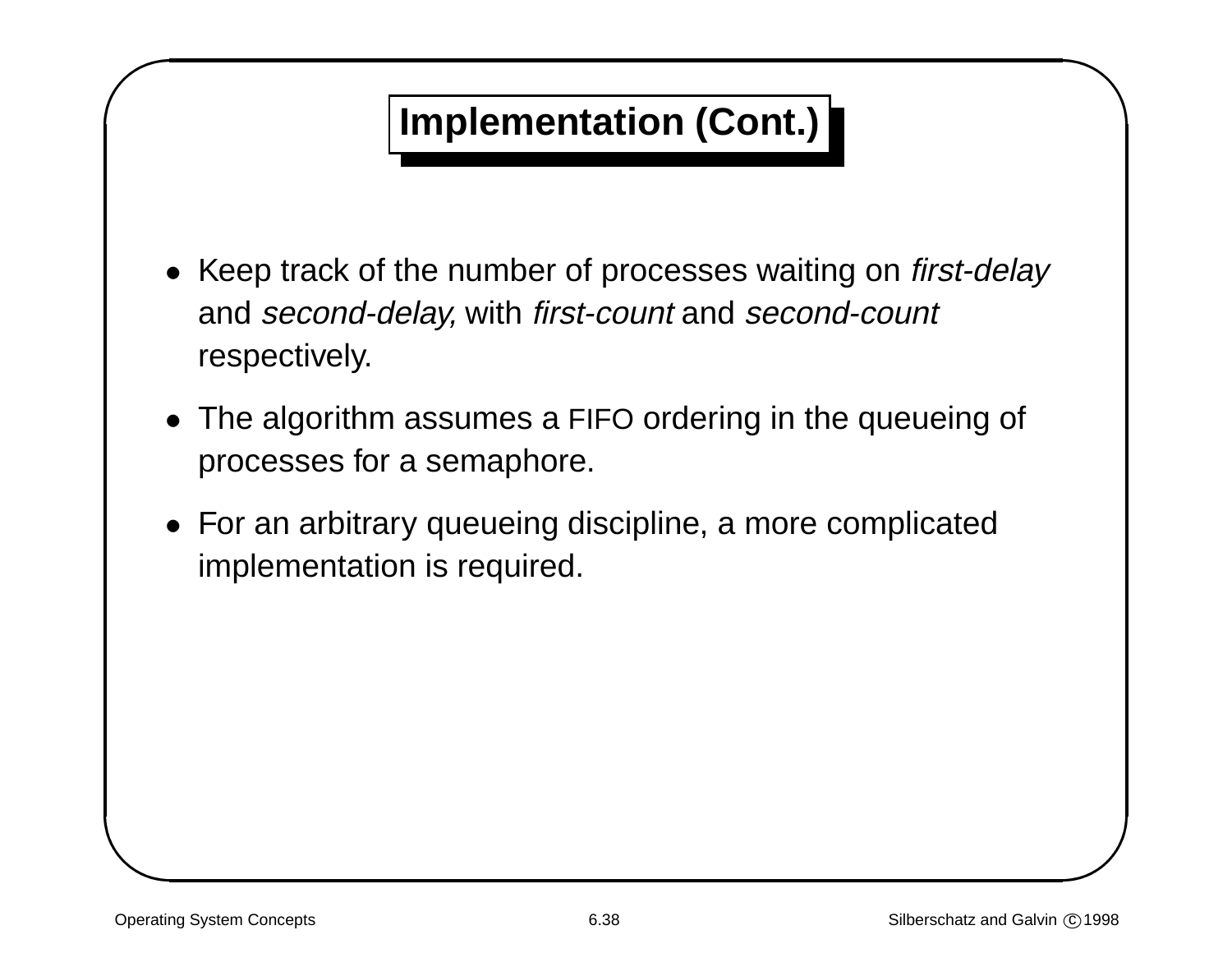```
wait(mutex);
while not B
  do begin first-count := first-count + 1;
              if second-count > 0then signal(second-delay)
                    else signal(mutex);
              wait(first-delay);
              first-count := first-count -1;
              second-count := second-count + 1;
              if first-count > 0 then signal(first-delay)
                                else signal(second-delay);
              wait(second-delay);
              second-count := second-count -1:
          end;
S;
if first-count > 0then signal(first-delay);
  else if second-count > 0then signal(second-delay);
              else signal(mutex);
```
 $\sqrt{2}$ 

&

 $\bigwedge$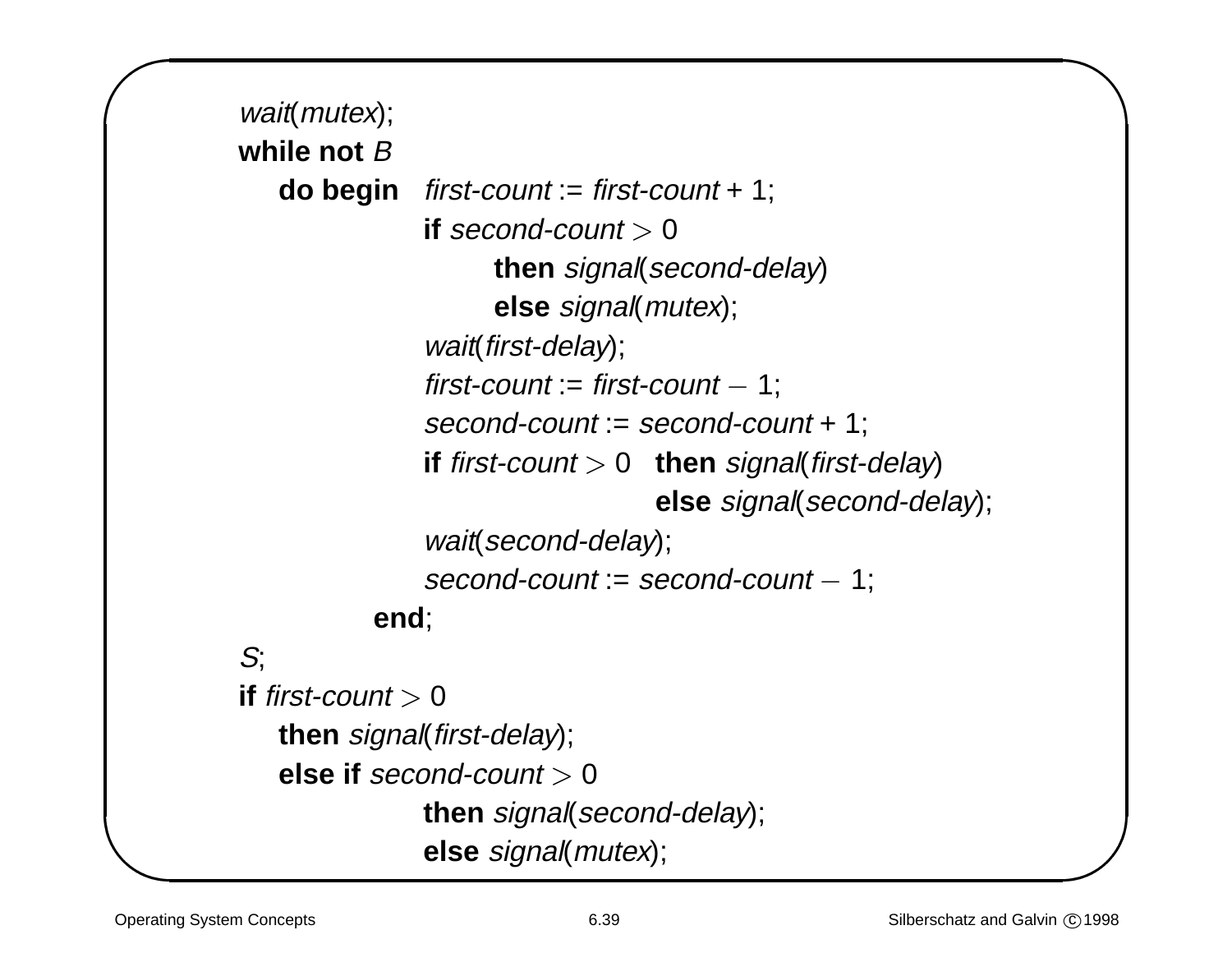# **Monitors**

```
&
                                                                              \begin{array}{c}\n\circ \\
\circ \\
\circ\n\end{array}• High-level synchronization construct that allows the safe
       sharing of an abstract data type among concurrent processes.
                         type monitor-name = monitor
                               variable declarations
                               procedure entry P1 ( ... );
                                   begin ... end;
                               procedure entry P2 ( ... );
                                   begin ... end;
                                        .
                                        .
                                        .
                               procedure entry Pn ( ... );
                                   begin ... end;
                               begin
                                   initialization code
                               end.
```
 $\sqrt{2}$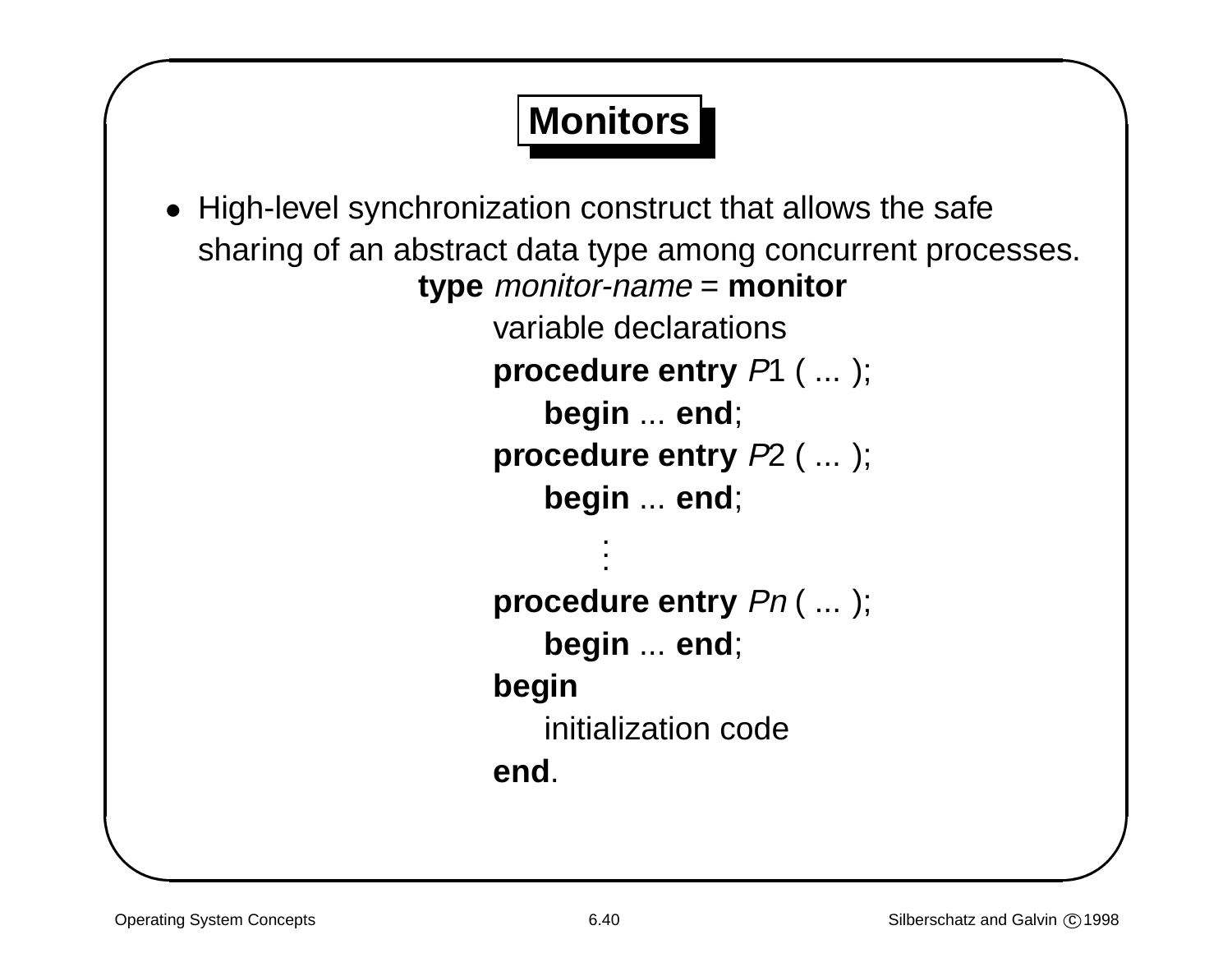# **Monitors (Cont.)**

& • To allow a process to wait within the monitor, a *condition* variable must be declared, as:

### **var** x,y: condition

- Condition variable can only be used with the operations wait and signal.
	- **–** The operation x.wait;

means that the process invoking this operation is suspended until another process invokes

### x.signal;

**–** The x.signal operation resumes exactly one suspended process. If no process is suspended, then the *signal* operation has no effect.

 $\sqrt{2}$ 

 $\bigwedge$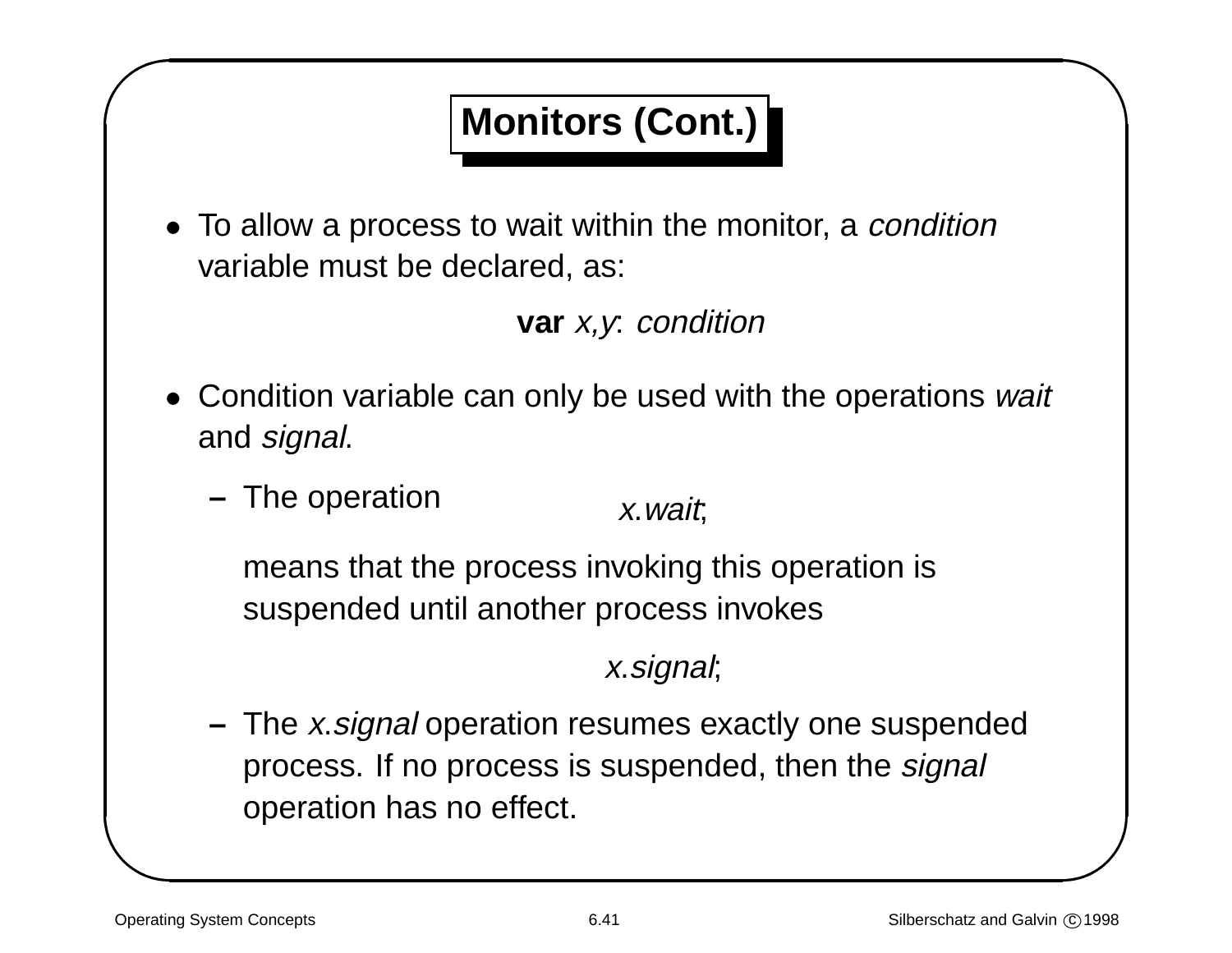## **Dining Philosophers Example**

```
type dining-philosophers = monitor
   var state : array [0..4] of (thinking, hungry, eating);
   var self : array [0..4] of condition;
   procedure entry pickup (i: 0..4);
       begin
           state[i] := hungry;
           test (i);
           if state[i] \neq eating then self[i]. wait;
       end;
   procedure entry putdown (i: 0..4);
       begin
           state[i] := thinking;test (i+4 mod 5);
           test (i+1 mod 5);
       end;
```
 $\sqrt{2}$ 

&

 $\bigwedge$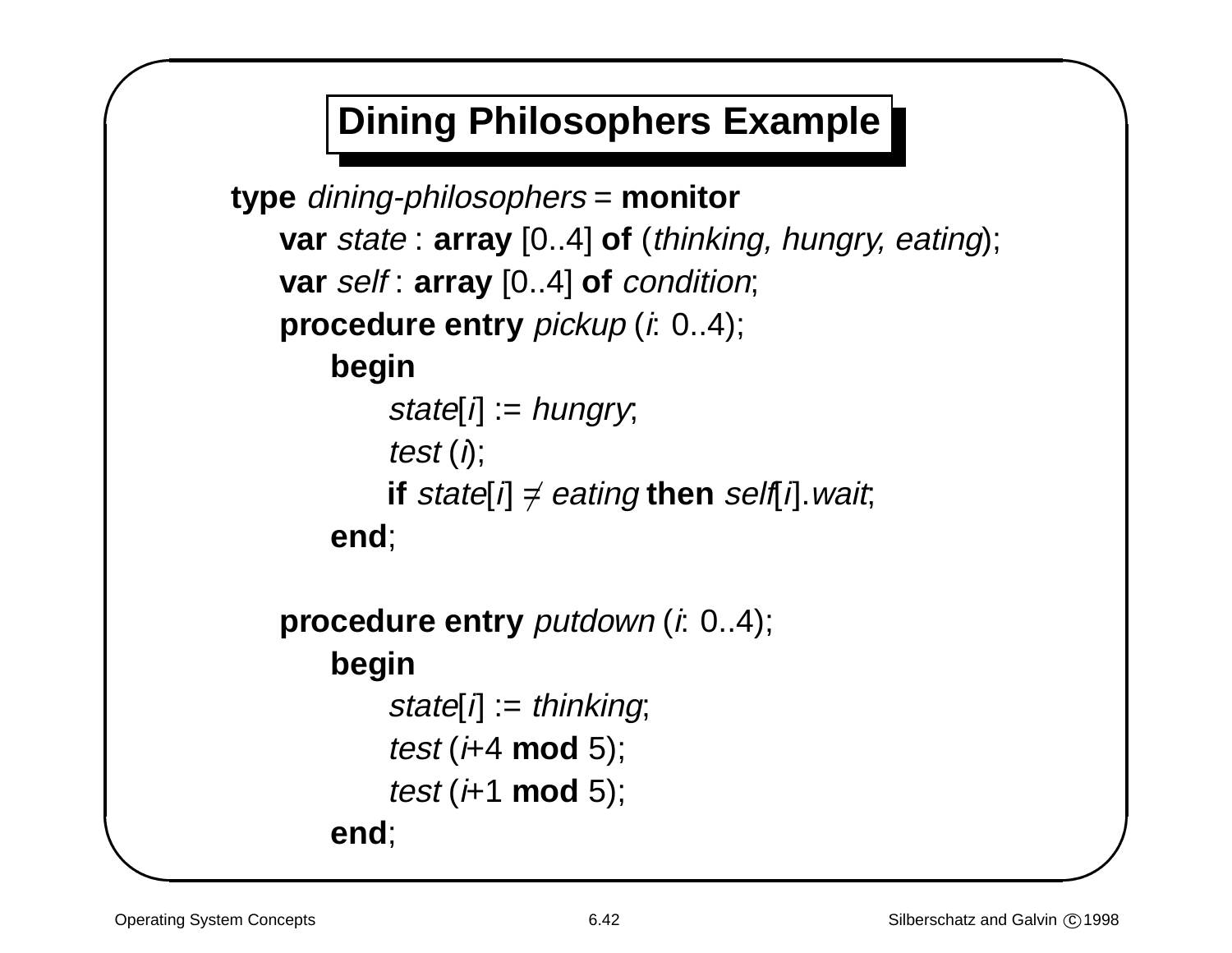# **Dining Philosophers (Cont.)**

```
procedure test (k: 0..4);
   begin
        if state[k+4 mod 5] \neq eating
          and state[k] = hungry
          and state[k+1 mod 5] \neq eating
          then begin
                    state[k] := eating;
                    self[k]. signal;
                end;
   end;
```

```
begin
   for i := 0 to 4
        do state[i] := thinking;
end.
```
 $\sqrt{2}$ 

&

 $\bigwedge$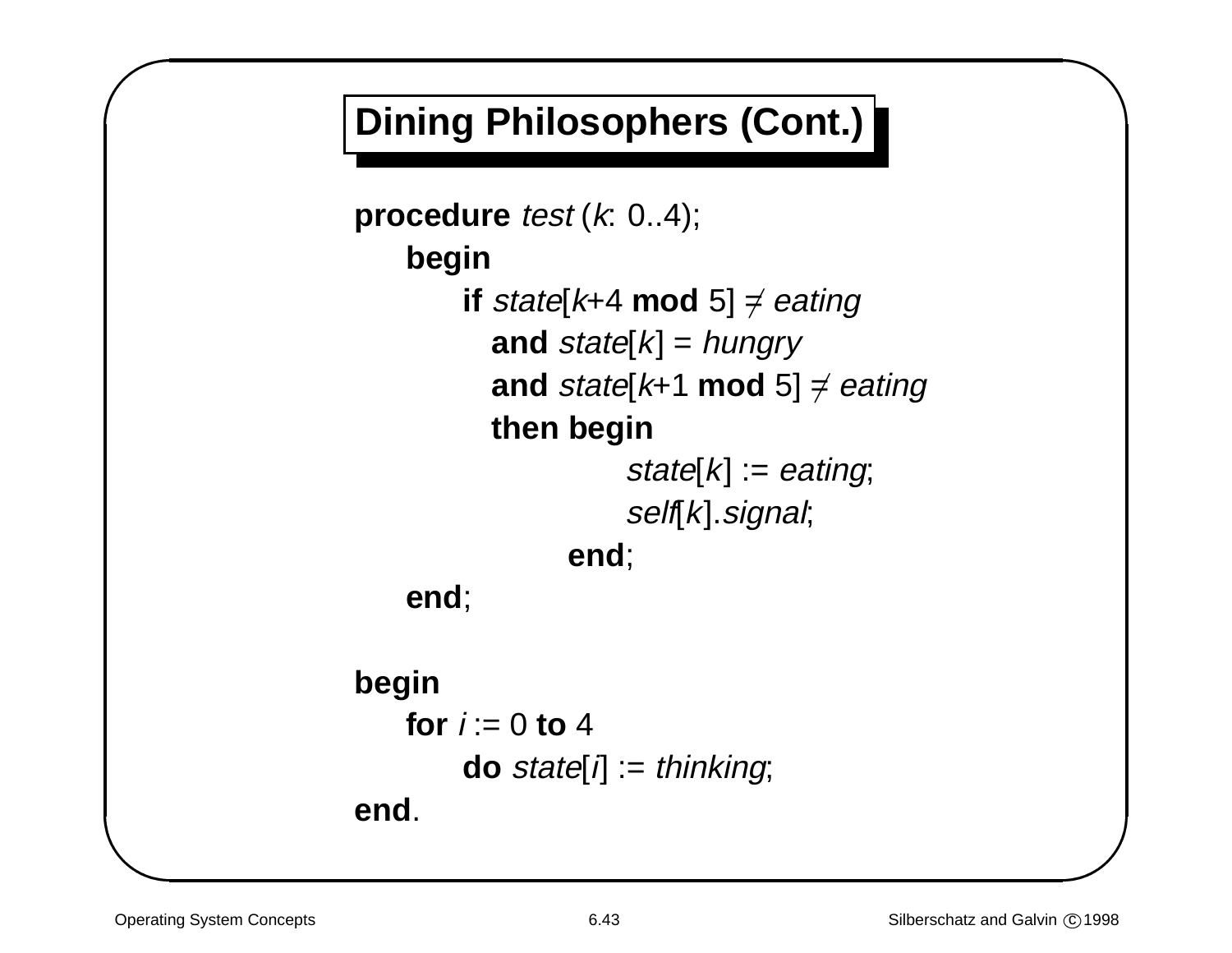

• Mutual exclusion within a monitor is ensured.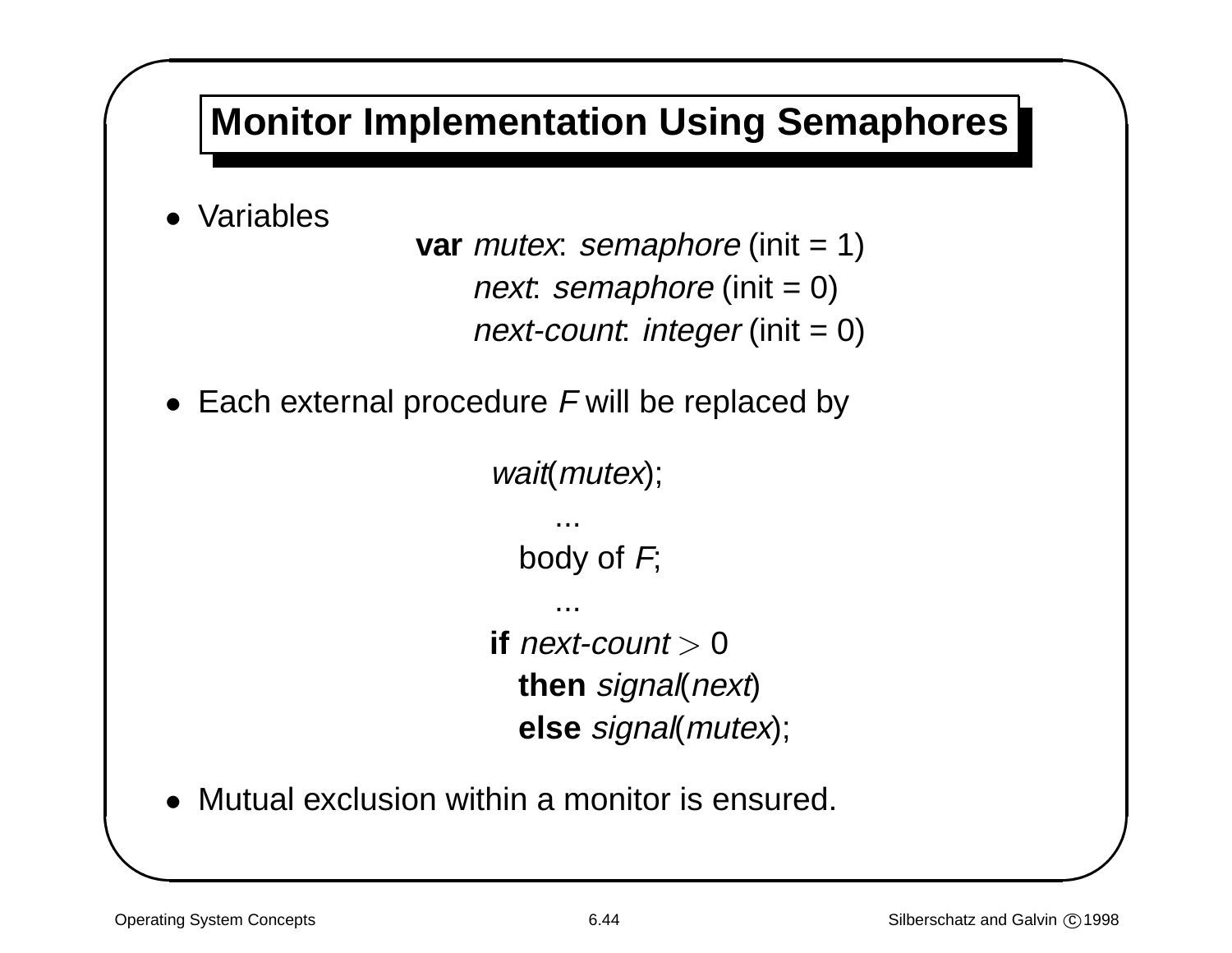# **Monitor Implementation (Cont.)**

& • For each condition variable  $x$ , we have:

**var** x-sem: semaphore (init = 0)  $x$ -count: integer (init = 0)

• The operation x wait can be implemented as:

 $x$ -count :=  $x$ -count + 1; **if** next-count  $> 0$ **then** signal(next) **else** signal(mutex); wait(x-sem);  $x$ -count :=  $x$ -count  $-1$ ;

 $\sqrt{2}$ 

 $\bigwedge$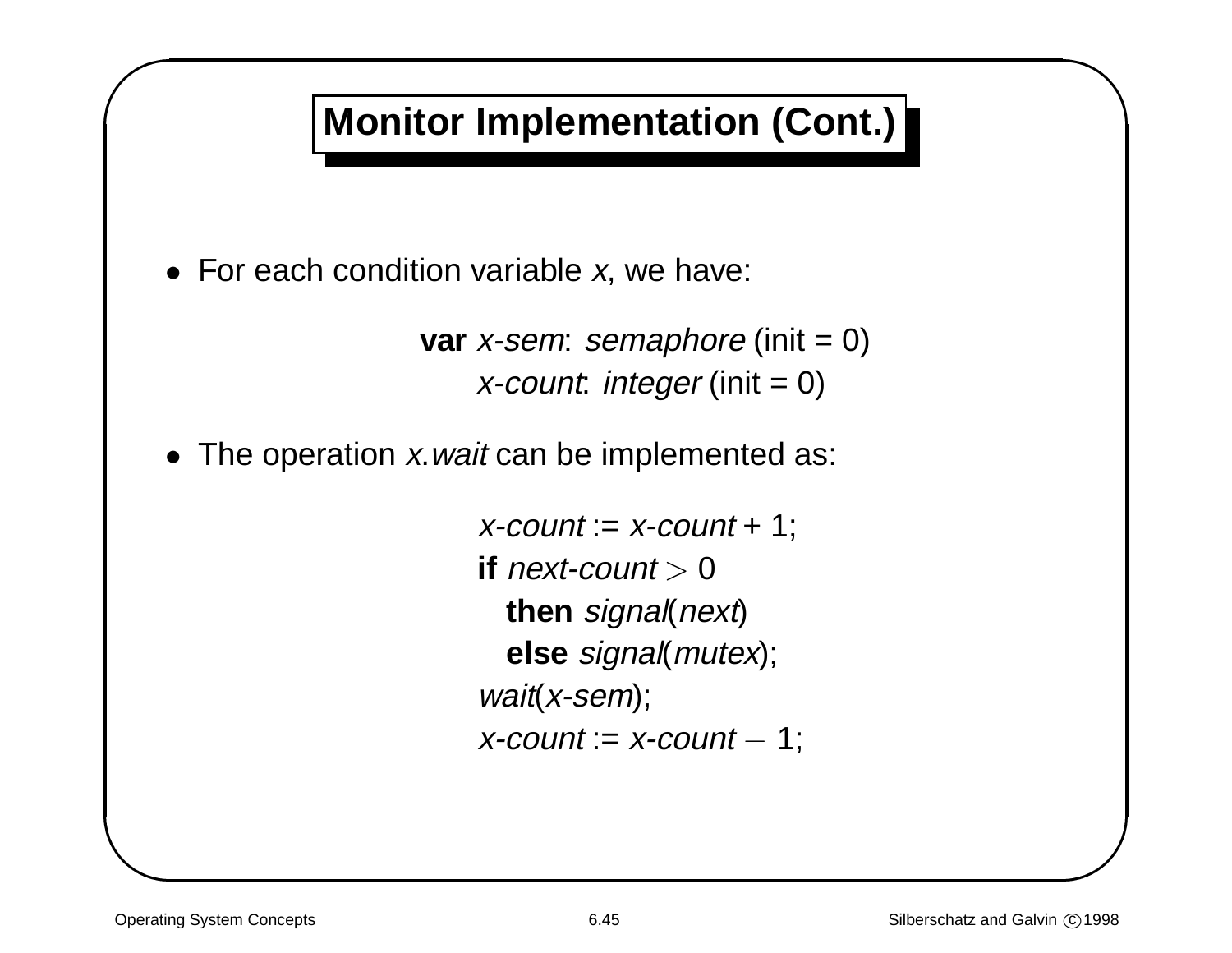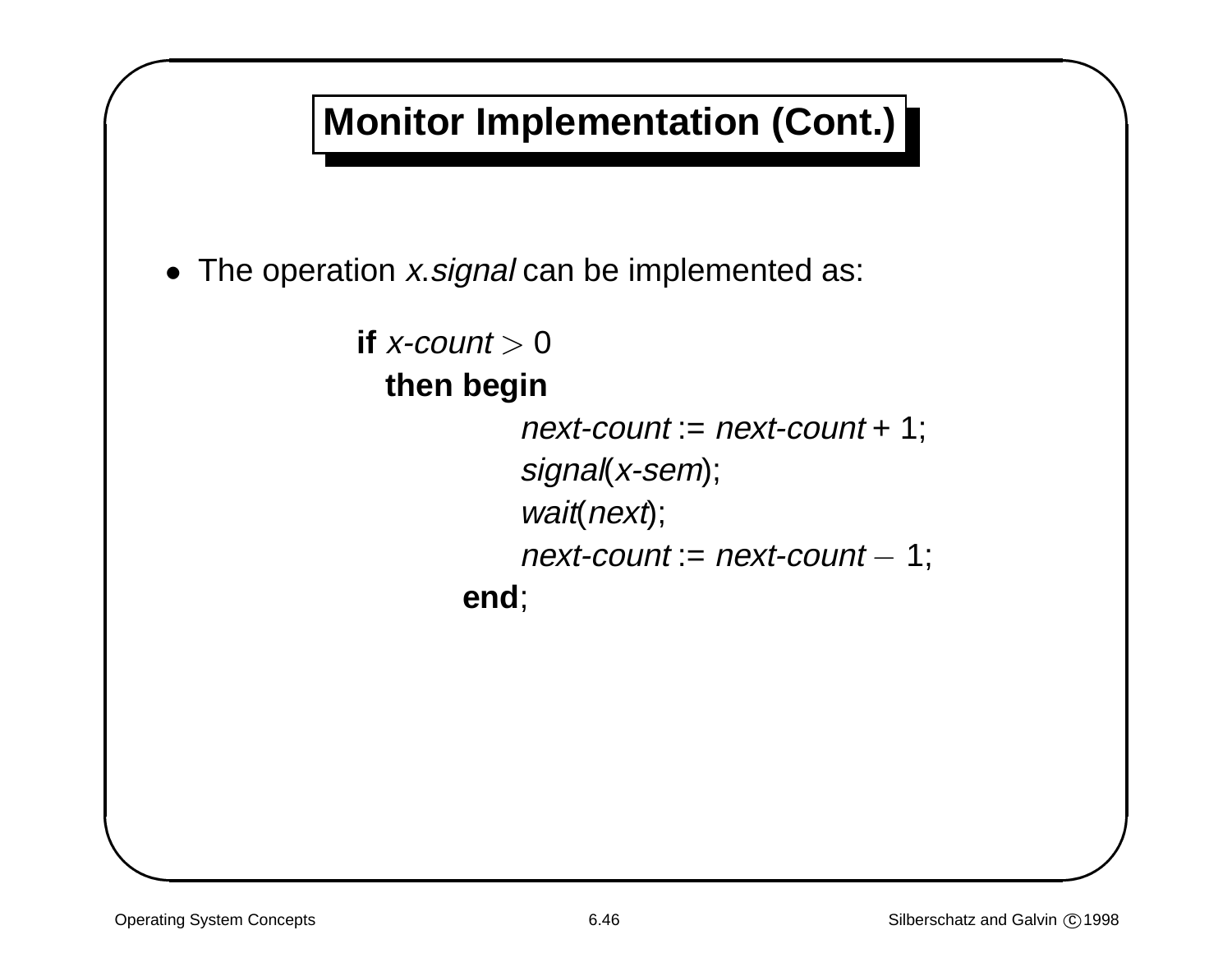# **Monitor Implementation (Cont.)**

- & • Conditional-wait construct:  $x$  wait $(c)$ ;
	- **–** <sup>c</sup> integer expression evaluated when the wait operation is executed.
	- **–** $-$  value of  $c$  (*priority number*) stored with the name of the process that is suspended.
	- **–** when x.signal is executed, process with smallest associated priority number is resumed next.
	- Check two conditions to establish correctness of system:
		- **–** User processes must always make their calls on the monitor in <sup>a</sup> correct sequence.
- is<br>ed<br>or<br>ed<br>De **–** Must ensure that an uncooperative process does not ignore the mutual-exclusion gateway provided by the monitor, and try to access the shared resource directly, without using the access protocols.

 $\sqrt{2}$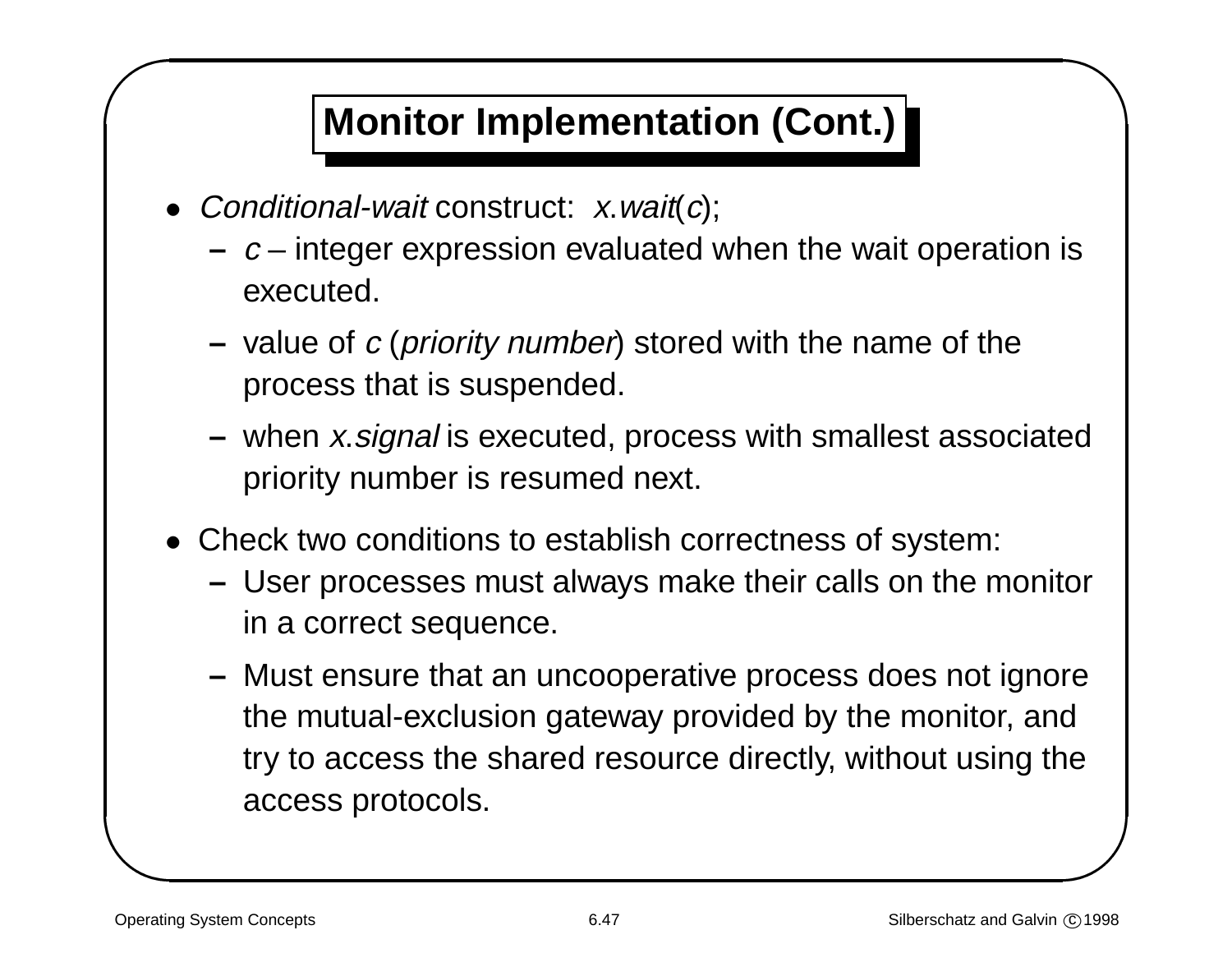# **Solaris 2 Operating System**

- & • Implements <sup>a</sup> variety of locks to support multitasking, multithreading (including real-time threads), and multiprocessing.
	- Uses adaptive mutexes for efficiency when protecting data from short code segments.
	- Uses condition variables and readers–writers locks when longer sections of code need access to data.

 $\sqrt{2}$ 

 $\bigwedge$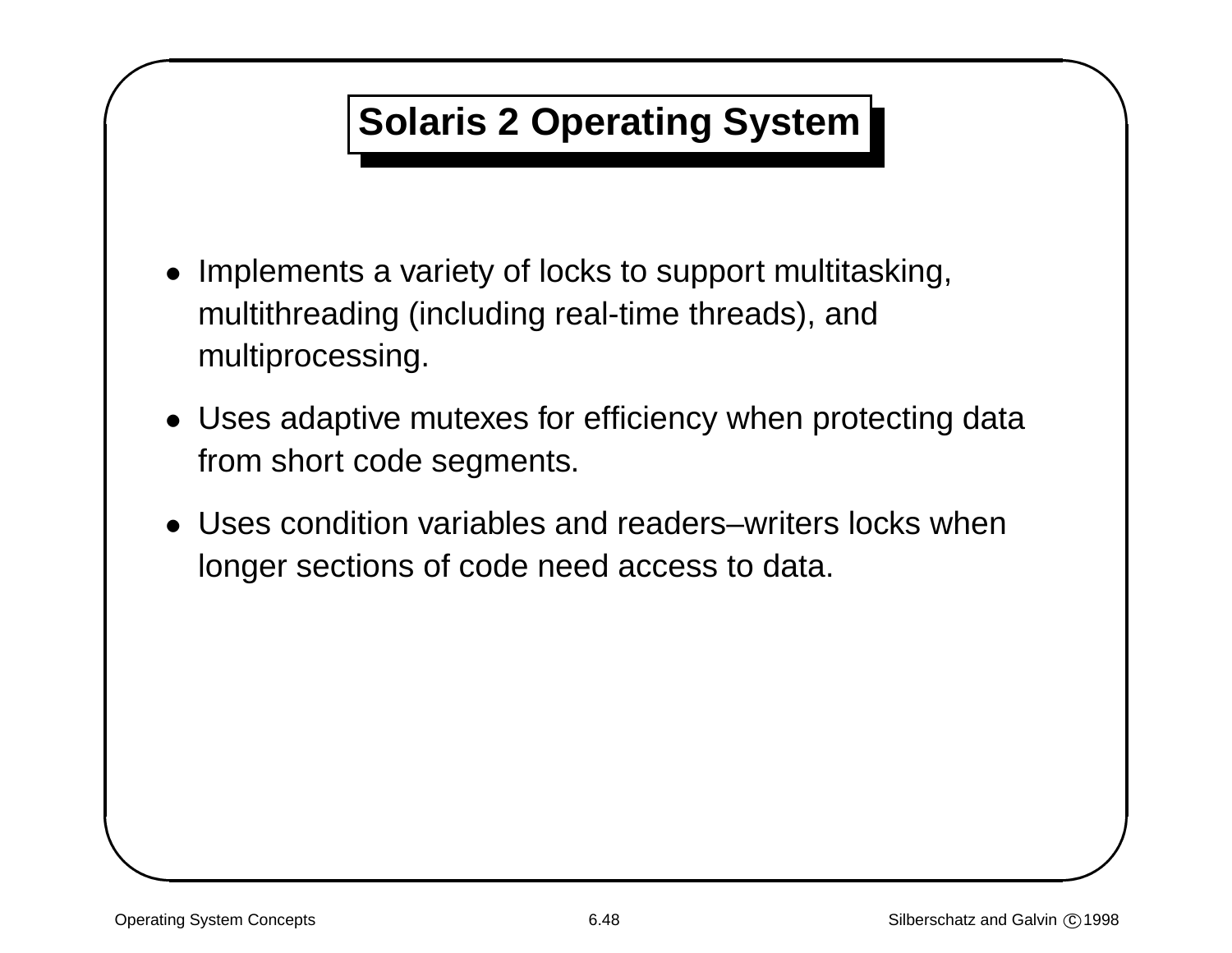## **Atomic Transactions**

- & % • Transaction – program unit that must be executed atomically; that is, either all the operations associated with it are executed to completion, or none are performed.
	- Must preserve atomicity despite possibility of failure.
	- We are concerned here with ensuring transaction atomicity in an environment where failures result in the loss of information on volatile storage.

 $\sqrt{2}$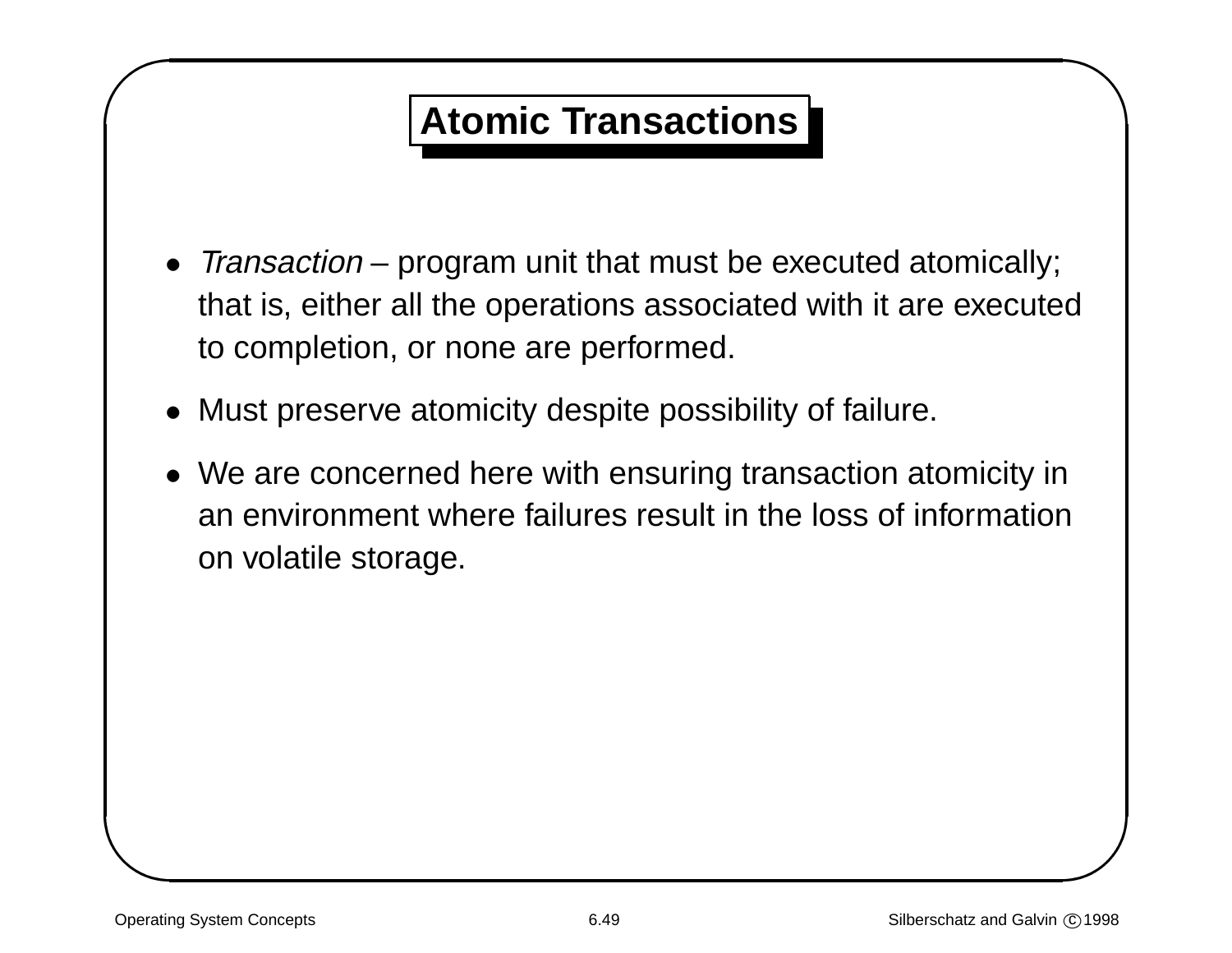### **Log-Based Recovery**

- & %  $\bullet\;$  *Write-ahead log* – all updates are recorded on the log, which is kept in stable storage; log has following fields:
	- **–** transaction name
	- **–** data item name, old value, new value
	- $\bullet\,$  The log has a record of  $<\! T_i$   $\tt starts$   $>$ , and either
		- **–** $<$   $\mathcal{T}_i$   $\boldsymbol{\mathsf{commits}}$  if the transactions commits, or
		- **–** $<$   $T_{i}$  **aborts** $>$  if the transaction aborts.

 $\sqrt{2}$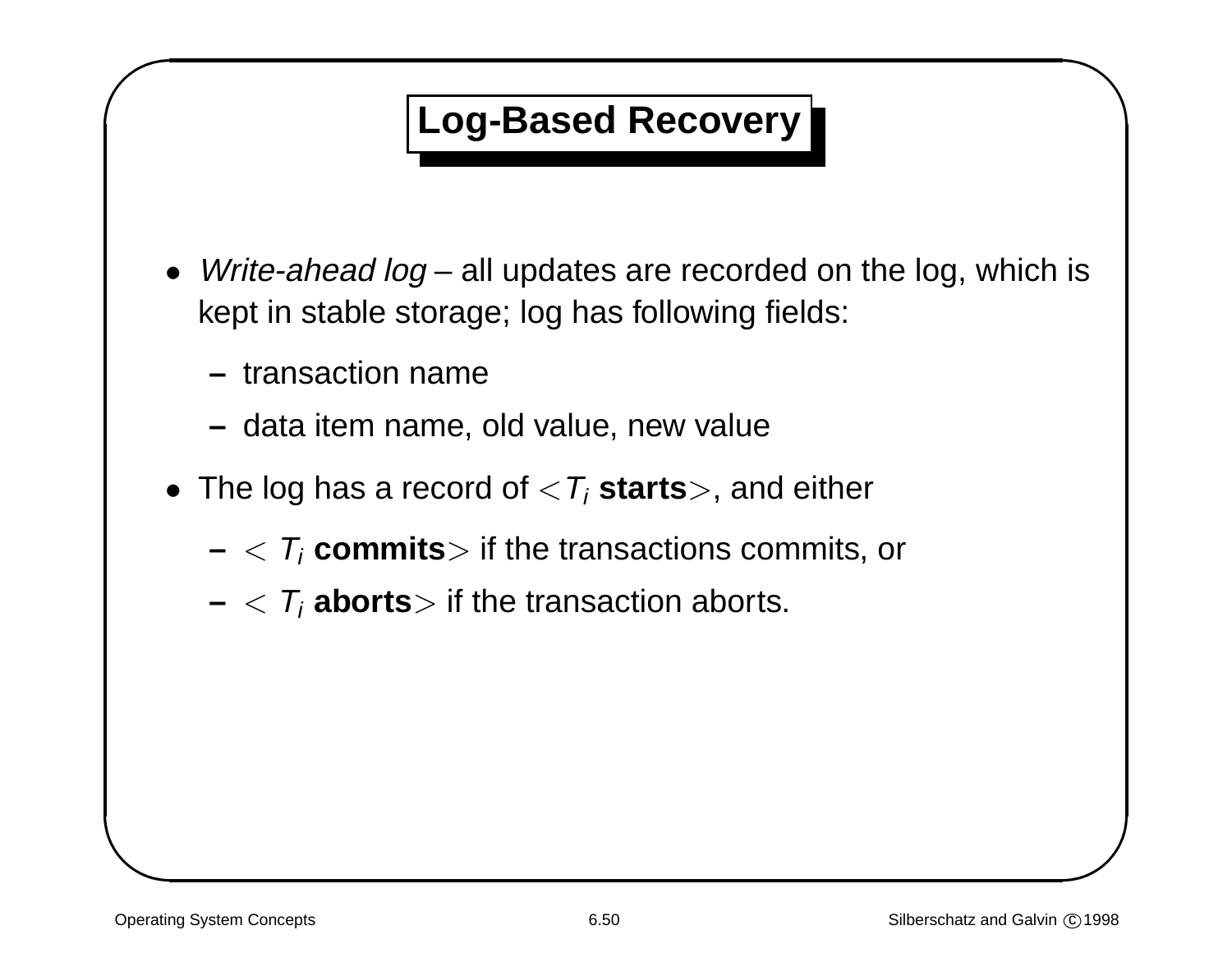# **Log-Based Recovery (Cont.)**

- & • Recovery algorithm uses two procedures:
	- **–** $\mathbf{u} \cdot \mathbf{u} \cdot \mathbf{u} = \mathbf{u} \cdot \mathbf{v}$  is stature of all data updated by transaction  $T_i$  to the old values. fit is invoked if the log contains record  $\langle T_i$  **starts** $>$ , but not  $\langle T_i$  **commits** $>$ .
- % **–redo**( $T_i$ ) – sets value of all data updated by transaction  $T_i$ to the new values. It is invoked if the log contains both  $\langle \mathcal{T}_i$  **starts** $>$  and  $\langle \mathcal{T}_i$  **commits** $>$ .

 $\sqrt{2}$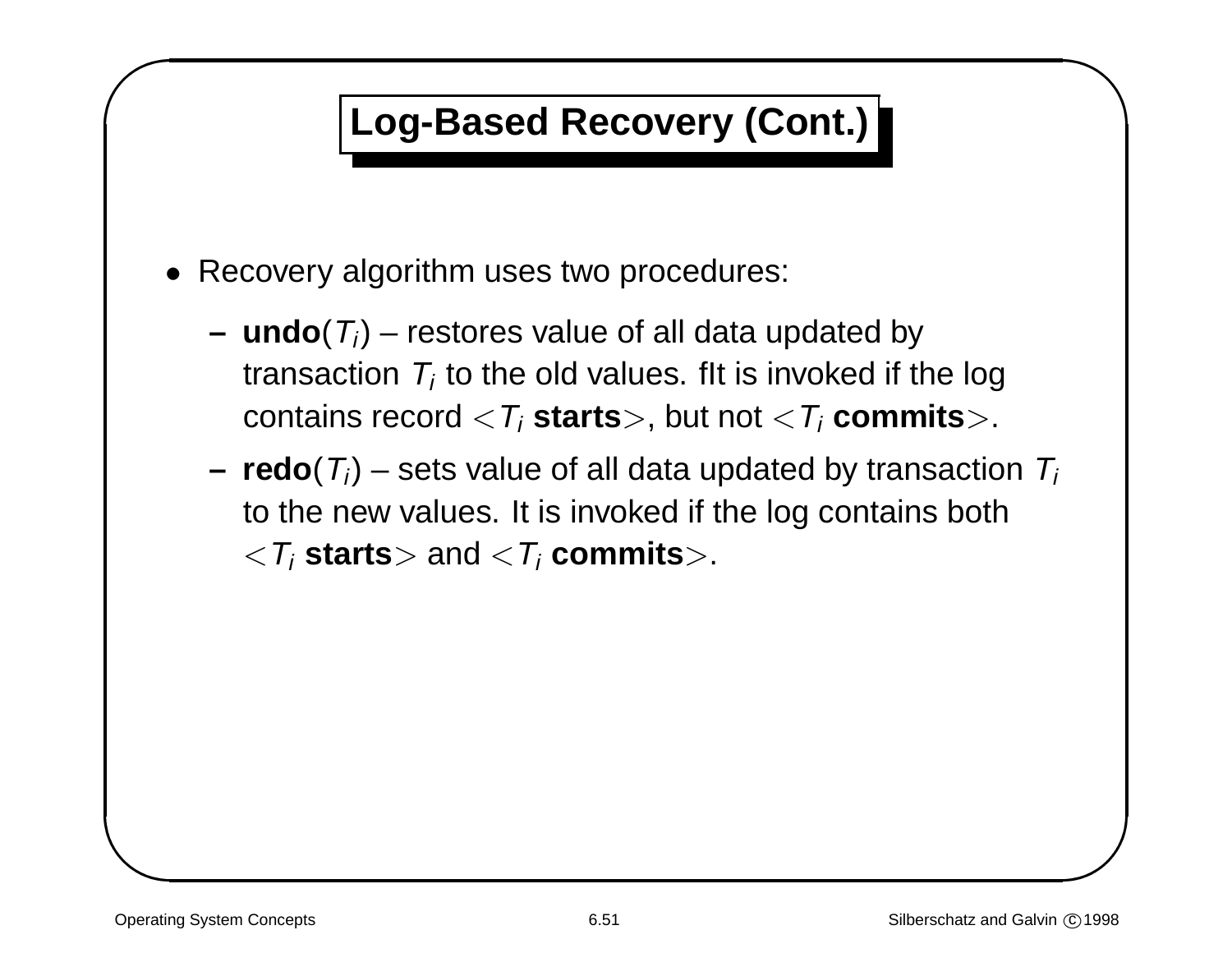## **Checkpoints – Reduce Recovery Overhead**

- $\begin{array}{c}\n\downarrow \\
\downarrow \\
\downarrow\n\end{array}$ 1. Output all log records currently residing in volatile storage onto stable storage.
- & 2. Output all modified data residing in volatile storage to stable storage.
	- 3. Output log record <sup>&</sup>lt;**checkpoint**<sup>&</sup>gt; onto stable storage.
		- Recovery routine examines log to determine the most recent transaction  $T_i$  that started executing before the most recent checkpoint took place.
			- **–**Search log backward for first <sup>&</sup>lt;**checkpoint**<sup>&</sup>gt; record.
			- **–** Find subsequent <sup>&</sup>lt;Ti **start**<sup>&</sup>gt; record.
		- **redo** and **undo** operations need to be applied to only transaction  $T_i$  and all transactions  $T_i$  that started executing after transaction  $T_i$ .

 $\sqrt{2}$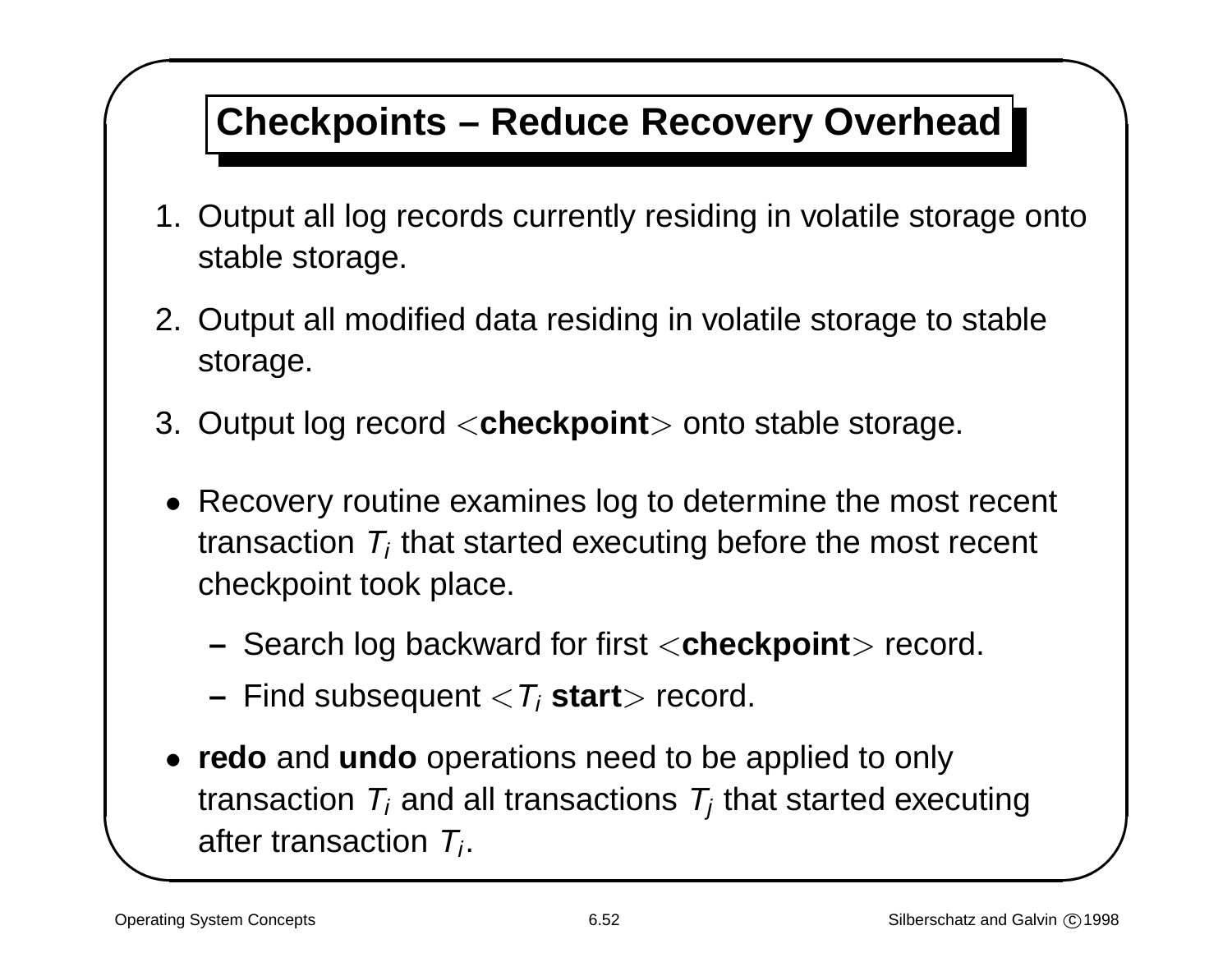## **Concurrent Atomic Transactions**

- &  $\begin{matrix} \n\vdots \\
\vdots\n\end{matrix}$ • Serial schedule – the transactions are executed sequentially in some order.
	- $\bullet~$  Example of a serial schedule in which  $\,_0$  is followed by  $\,_1$ :

| $T_0$       |             |
|-------------|-------------|
| read( $A$ ) |             |
| write $(A)$ |             |
| read( $B$ ) |             |
| write $(B)$ |             |
|             | read( $A$ ) |
|             | write $(A)$ |
|             | read( $B$ ) |
|             | write $(B)$ |

 $\sqrt{2}$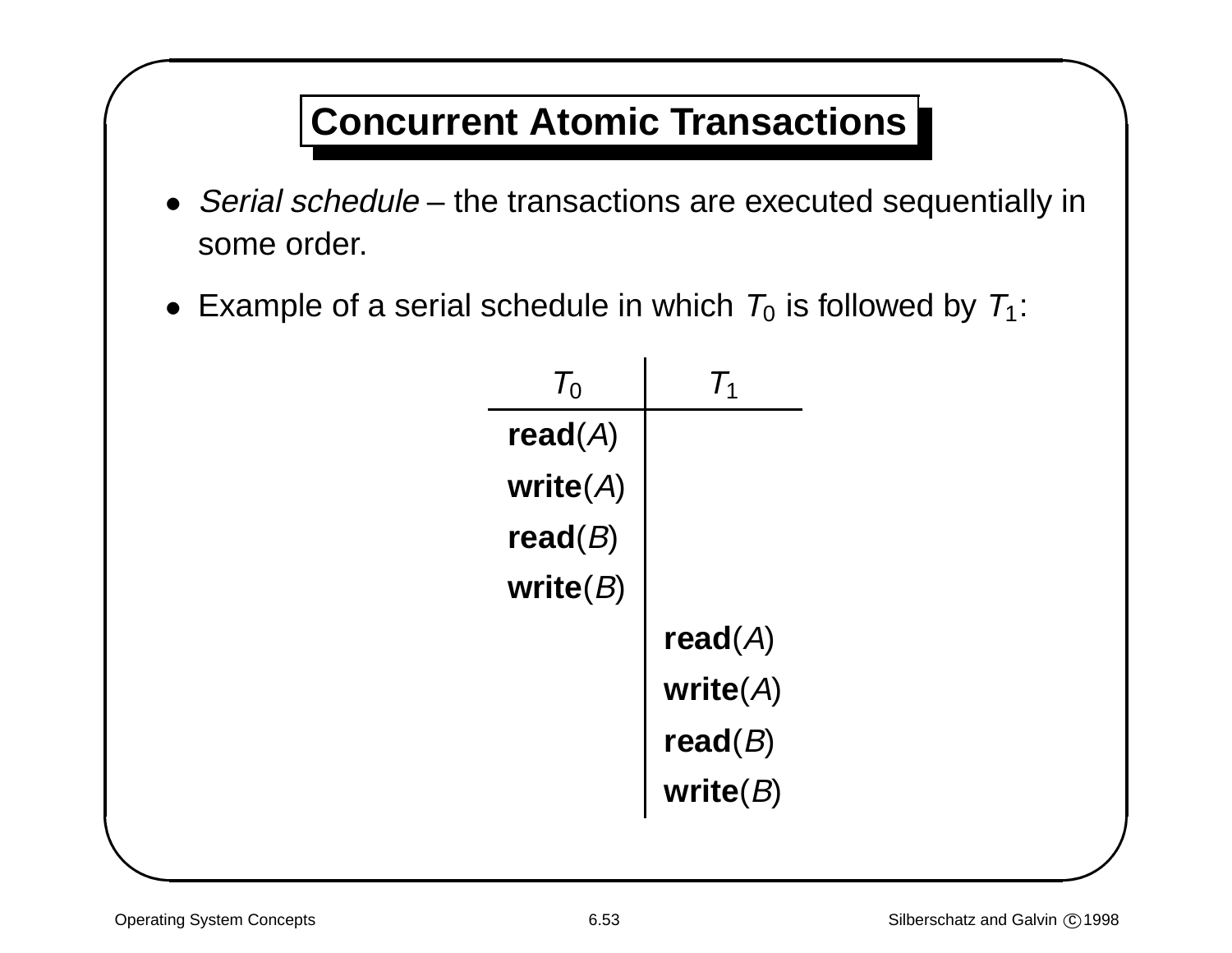## **Concurrent Atomic Transactions (Cont.)**

- $\begin{array}{c}\n\bullet \\
\bullet \\
\bullet\n\end{array}$  $\bullet~$  Conflicting operations –  $O_i$  and  $O_j$  conflict if they access the same data item, and at least one of these operations is <sup>a</sup> **write** operation.
- & • Conflict serializable schedule – schedule that can be transformed into <sup>a</sup> serial schedule by <sup>a</sup> series of swaps of nonconflicting operations.

 $\sqrt{2}$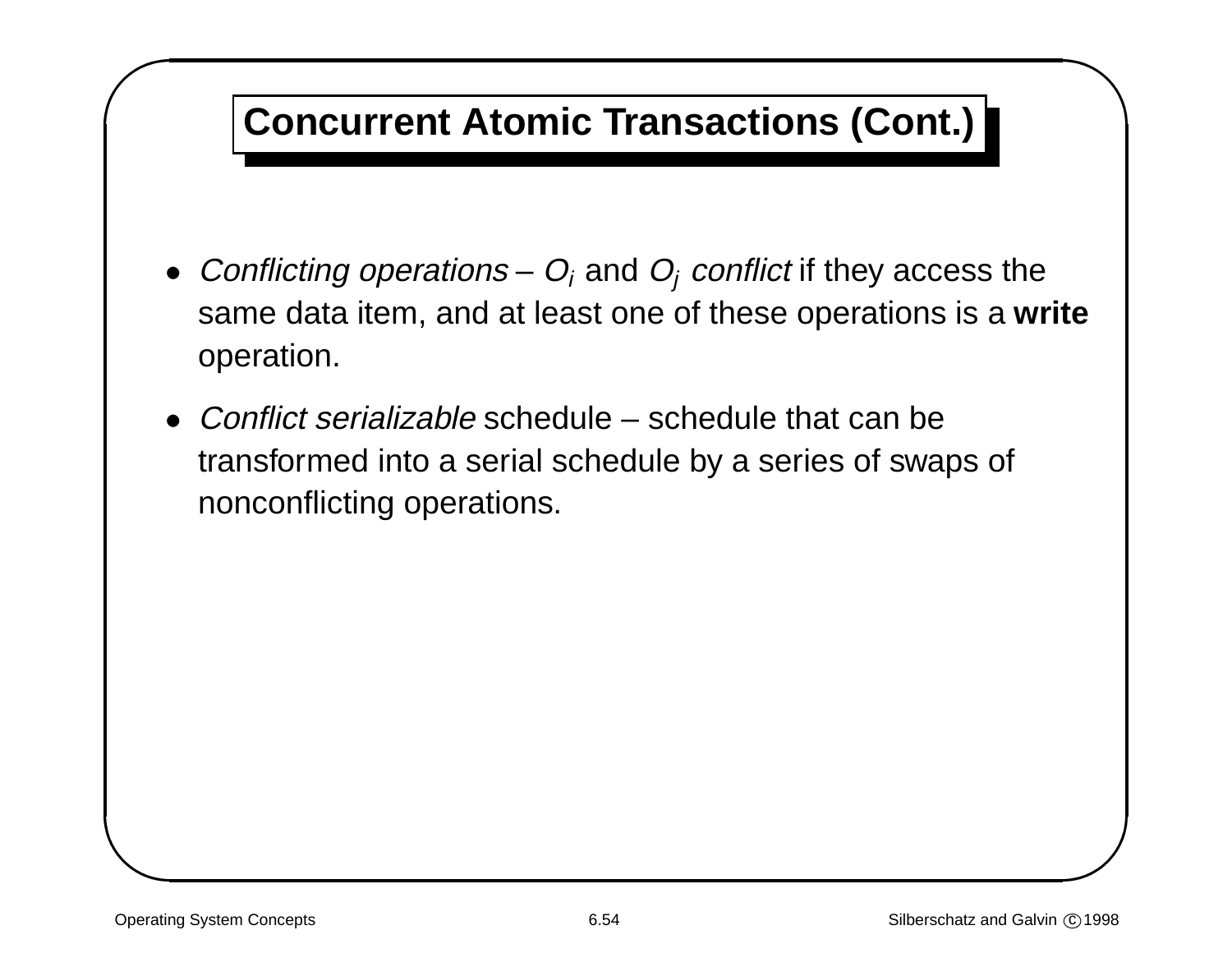# **Example of <sup>a</sup> Concurrent Serializable Schedule**

| 7 <sub>0</sub>     |             |
|--------------------|-------------|
| $\mathsf{read}(A)$ |             |
| write( $A$ )       |             |
|                    | read(A)     |
|                    | write $(A)$ |
| read( $B$ )        |             |
| write( $B$ )       |             |
|                    | read( $B$ ) |
|                    | write $(B)$ |

 $\sqrt{2}$ 

&

 $\bigcap$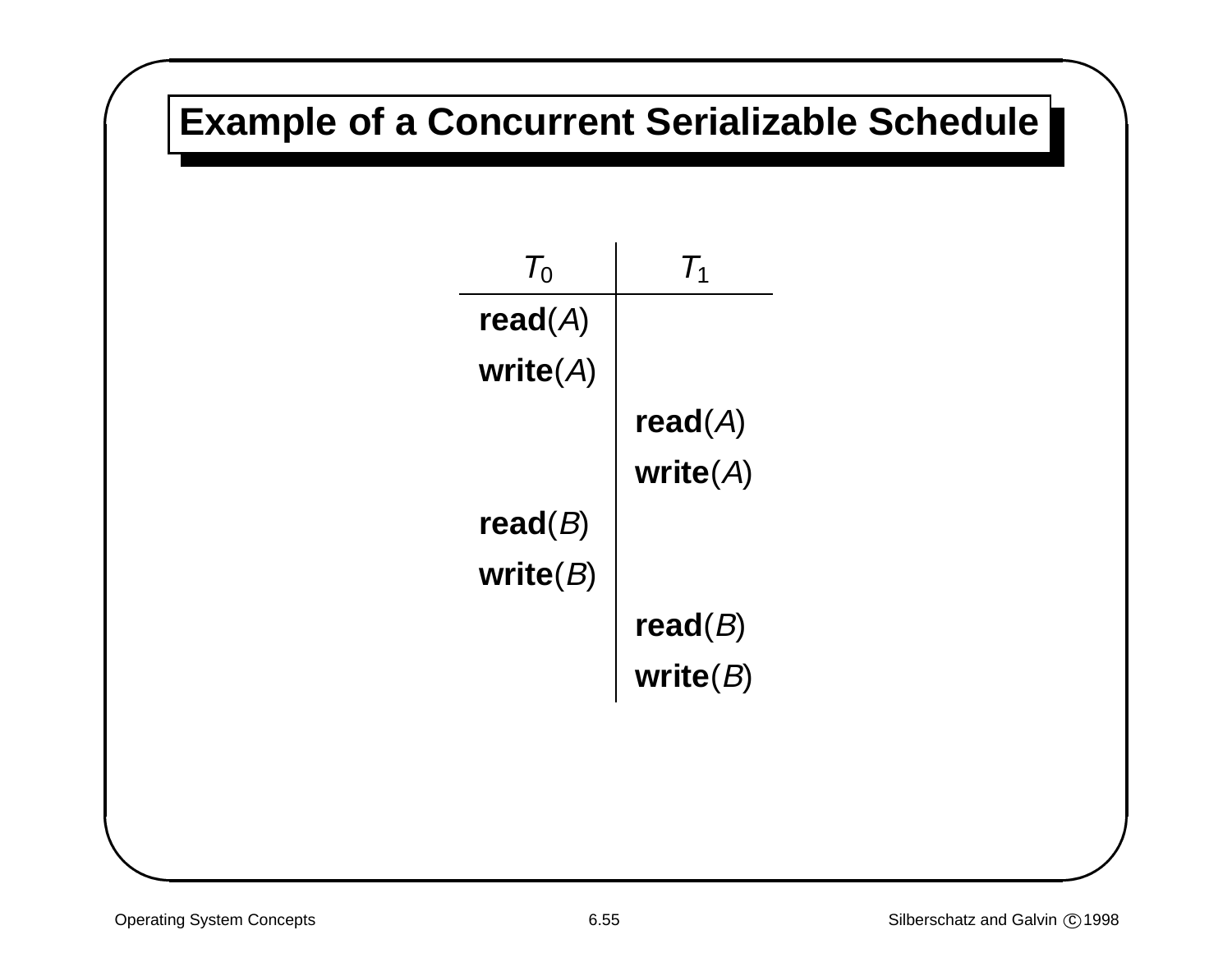# **Concurrent Atomic Transactions (Cont.)**

- &  $\begin{pmatrix} 1 \\ 2 \end{pmatrix}$ • Locking protocol governs how locks are acquired and released; data item can be locked in following modes:
	- **–Shared:** If  $T_i$  has obtained a shared-mode lock on data item Q, then  $T_i$  can read this item, but it cannot write Q.
	- **– Exclusive:** If Ti has obtained an exclusive-mode lock on data item  $Q$ , then  $T_i$  can both read and write  $Q$ .
	- Two-phase locking protocol
		- **– Growing phase:** A transaction may obtain locks, but may not release any lock.
		- **– Shrinking phase:** A transaction may release locks, but may not obtain any new locks.
	- The two-phase locking protocol ensures conflict serializability, but does not ensure freedom from deadlock.

 $\sqrt{2}$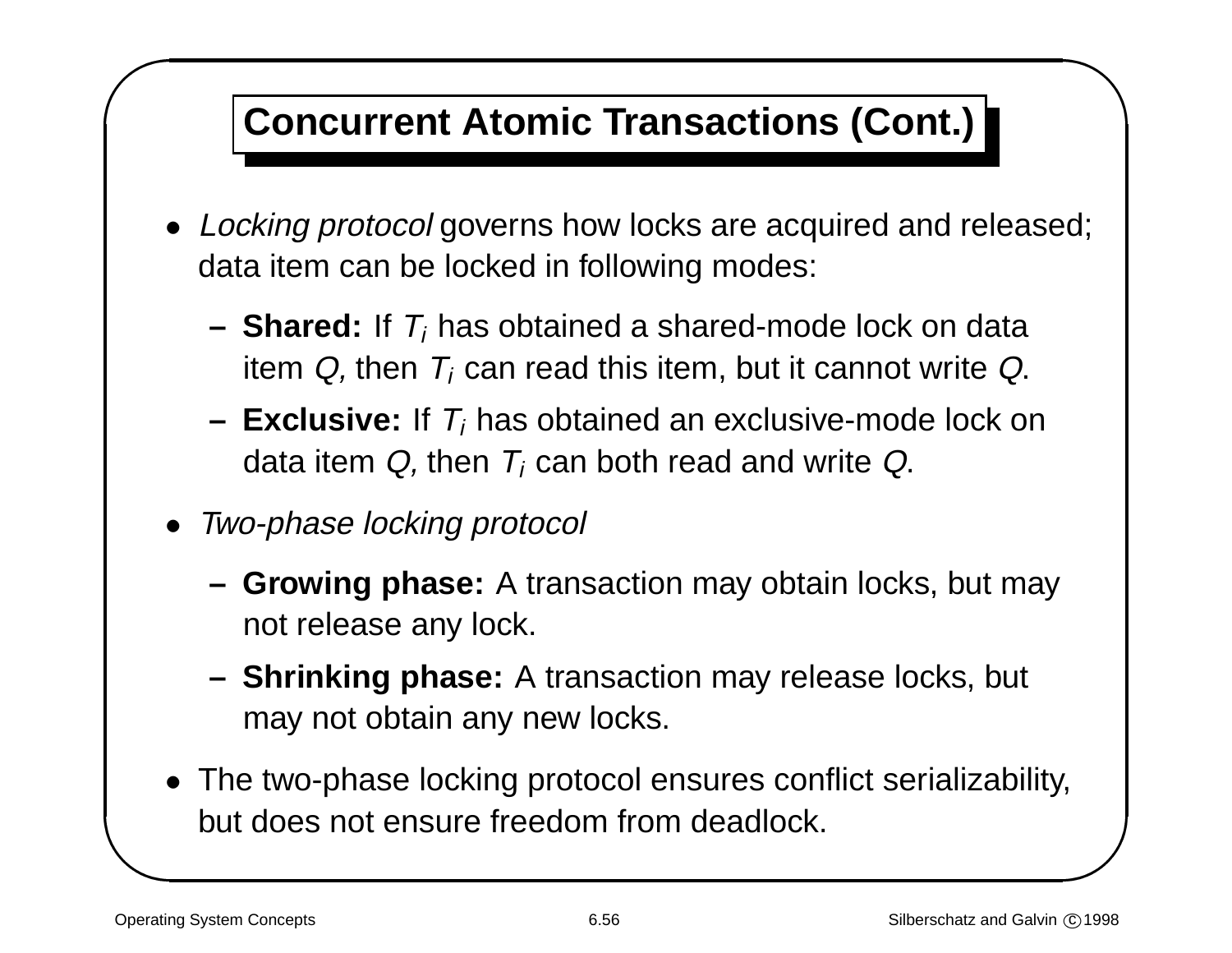## **Concurrent Atomic Transactions (Cont.)**

- & • Timestamp-ordering scheme – transaction ordering protocol for determining serializability order.
- %  $-$  With each transaction  $\mathcal{T}_i$  in the system, associate a unique fixed timestamp, denoted by  $TS(T_i)$ .
	- **–**– If  $\mathcal{T}_i$  has been assigned timestamp TS( $\mathcal{T}_i$ ), and a new transaction  $T_i$  enters the system, then  $TS(T_i) < TS(T_i)$ .
	- Implement by assigning two timestamp values to each data item Q.
		- **–W-timestamp** $(Q)$  – denotes largest timestamp of any transaction that executed **write**(Q) successfully.
		- **R-timestamp** $(Q)$  denotes largest timestamp of any transaction that executed **read**(Q) successfully.

 $\sqrt{2}$